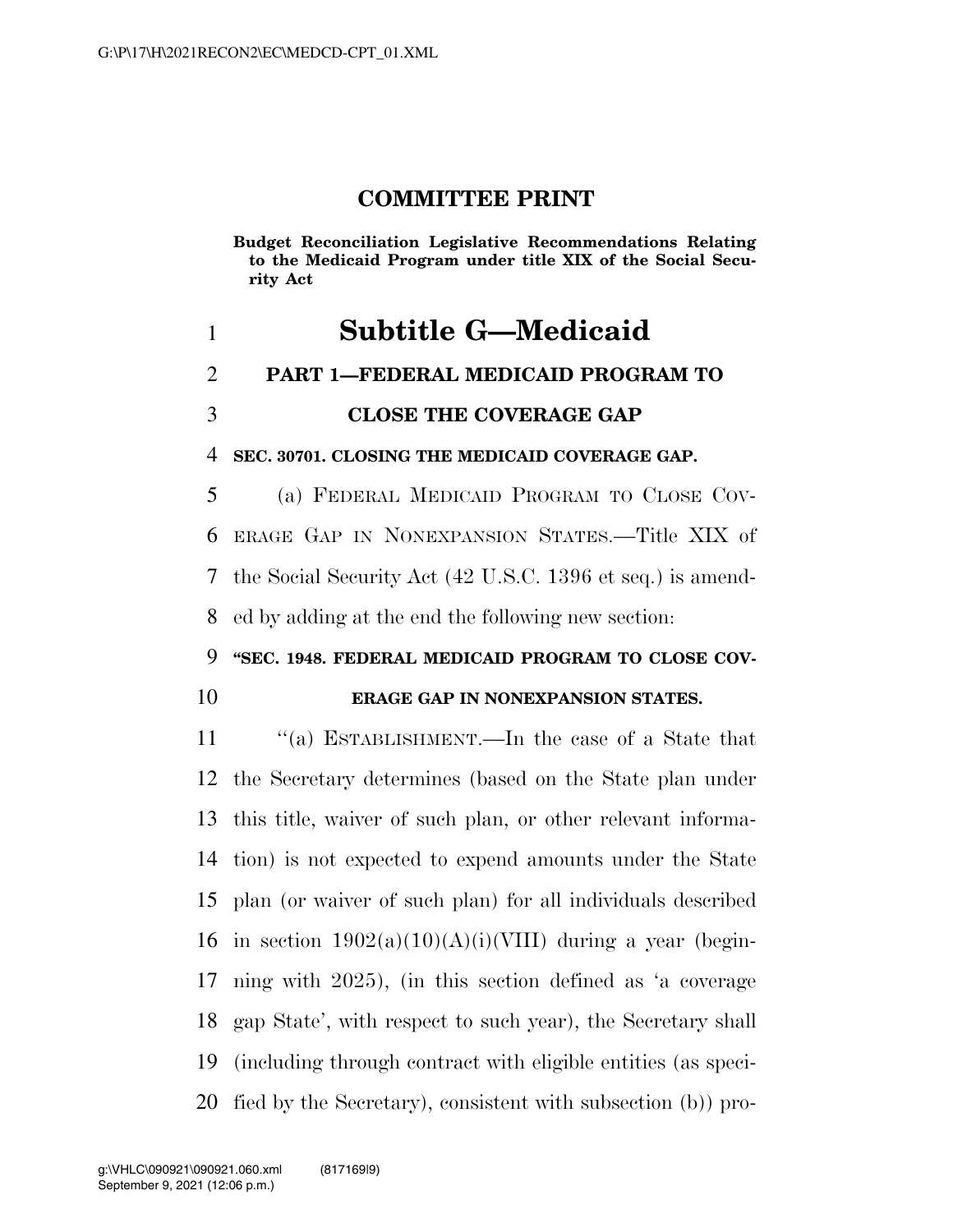vide for the offering to such individuals residing in such State of a health benefits plan (in this section referred to as the 'Federal Medicaid program' or the 'Program'), for each quarter during the period beginning on January 1 of such year, and ending with the last day of the first quarter during which the State provides medical assist- ance to all such individuals under the State plan (or waiv- er of such plan). Under the Federal Medicaid program, the Secretary—

10 <sup>"</sup>(1) may use the Federally Facilitated Market- place to facilitate eligibility determinations and en- rollments under the Federal Medicaid Program and shall establish a set of eligibility rules to be applied under the Program in a manner consistent with sec-15 tion  $1902(e)(14);$ 

 $\mathcal{L}(2)$  shall establish benefits, beneficiary protec- tions, and access to care standards by, at a min-imum—

 ''(A) establishing a minimum set of bene- fits to be provided (and providing such benefits) under the Federal Medicaid program, which shall be in compliance with the requirements of section 1937 and shall consist of benchmark coverage described in section 1937(b)(1) or benchmark equivalent coverage described in sec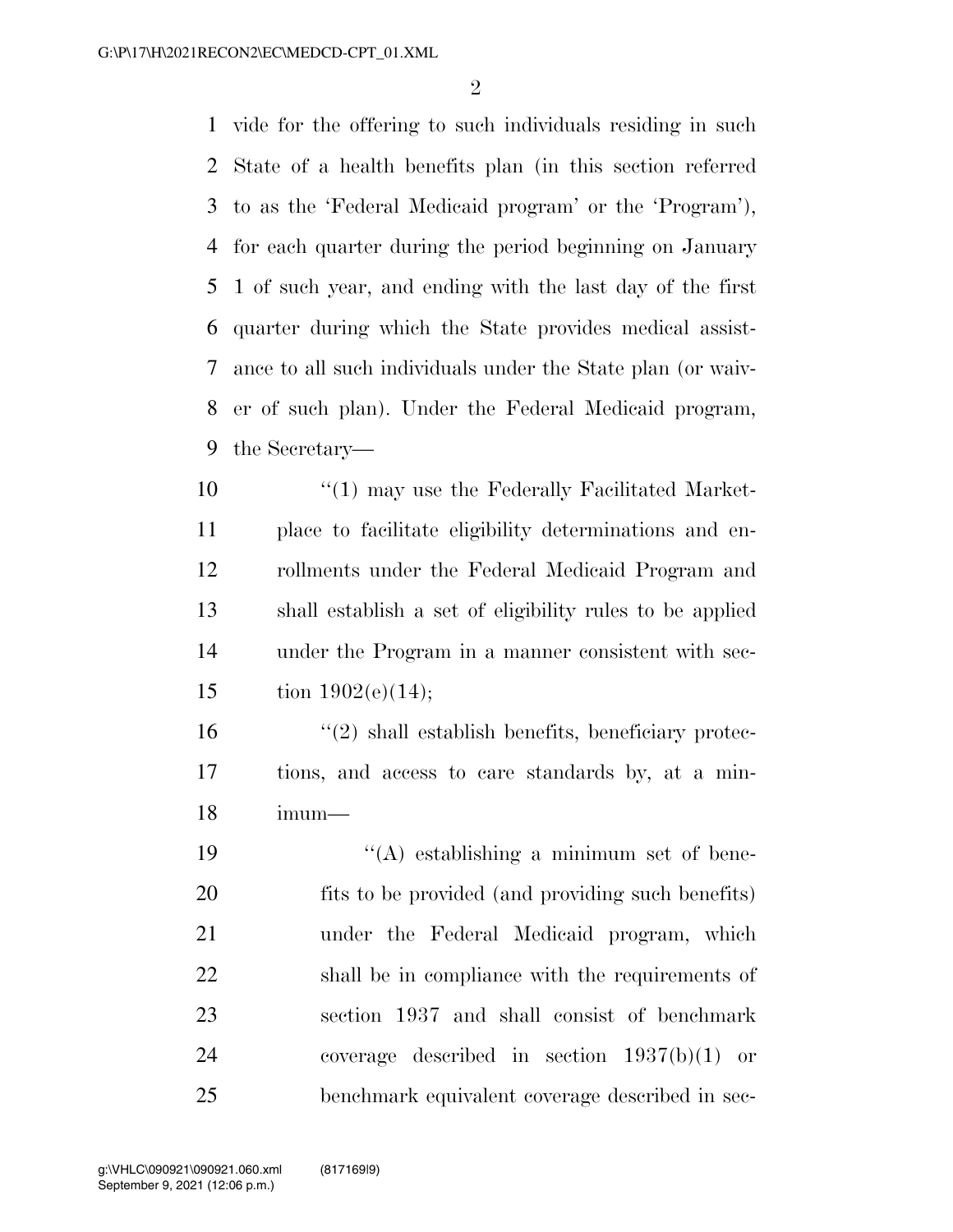1 tion  $1937(b)(2)$  to the same extent as medical assistance provided to such an individual under this title (without application of this section) is 4 required under section  $1902(k)(1)$  to consist of such benchmark coverage or benchmark equiva-lent coverage;

 $''(B)$  applying the provisions of sections 8 1902(a)(8), 1902(a)(34) (which may be applied in accordance with such phased-in implementa- tion as the Secretary deems necessary, but be- ginning as soon as practicable), and 1943 with respect to such an individual, benefits under the Federal Medicaid program, and making applica- tion for such benefits (which may be in accord- ance with a phased-in implementation as the Secretary deems necessary, but beginning as soon as practicable) in the same manner as such provisions would apply to such an indi- vidual, medical assistance under this title (other than pursuant to this section), and making ap- plication for such medical assistance under this 22 title (other than pursuant to this section); and providing that redeterminations and appeals of eligibility and coverage determinations of serv-ices (including benefit reductions, terminations,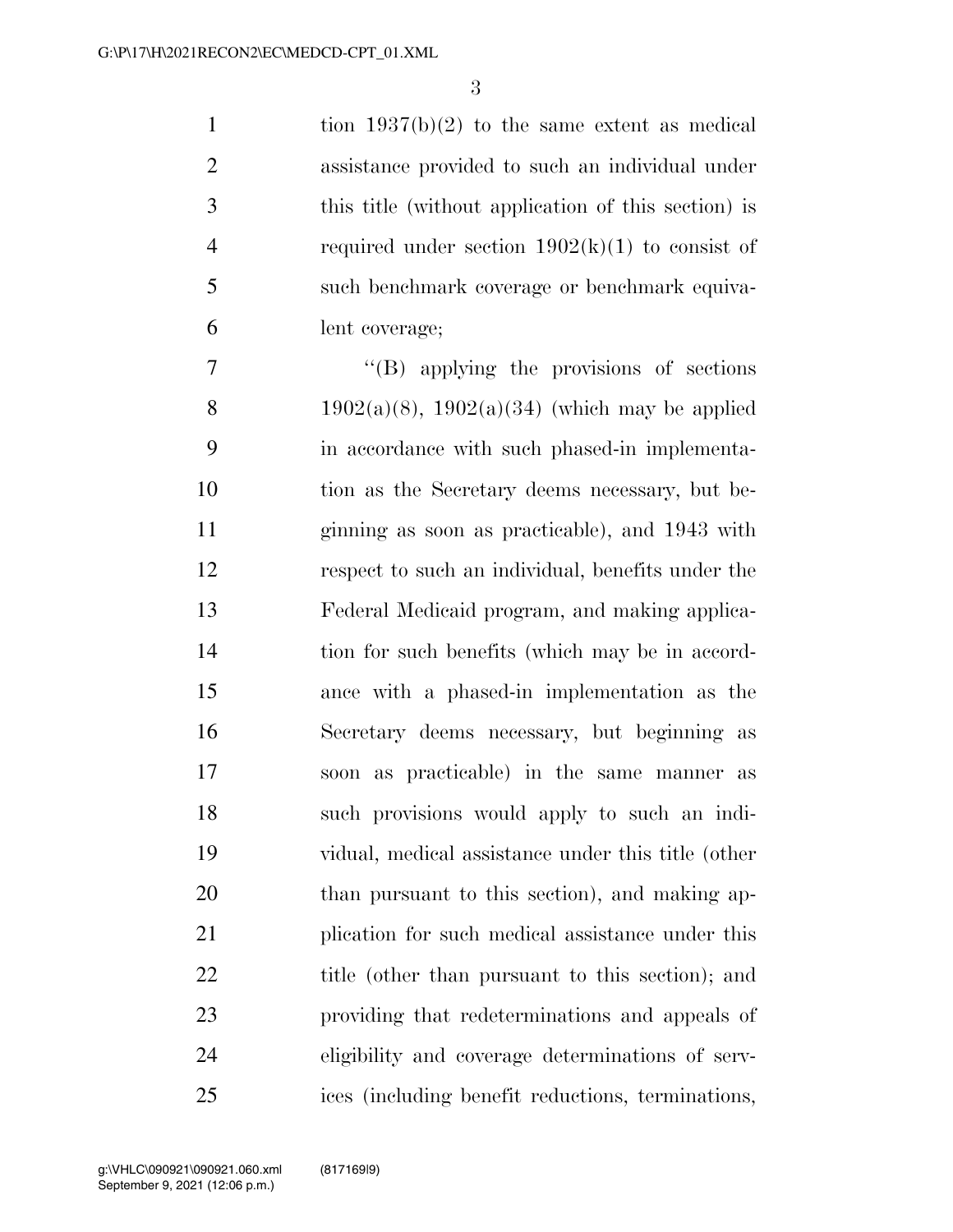and suspension) shall be conducted under the Federal Medicaid program in accordance with a Federal fair hearing process established by the Secretary that is subject to the same require- ments as applied with respect to redetermina- tions and appeals of eligibility, and with respect to coverage of services (including benefit reduc- tions, terminations, and suspension), under a State plan under this title and that may provide for such fair hearings related to denials of eligi- bility (based on modified adjusted gross income eligibility determinations) to be conducted through the Federally Facilitated Marketplace for Exchanges;

15 "'(C) applying, in accordance with sub- section (d), the provisions of section 1927 (other than subparagraphs (B) and (C) of sub-18 section  $(b)(1)$  of such section) with respect to the Secretary and payment under the Federal Medicaid program for covered outpatient drugs with respect to a rebate period in the same manner and to the same extent as such provi- sions apply with respect to a State and payment under the State plan for covered outpatient drugs with respect to the rebate period; and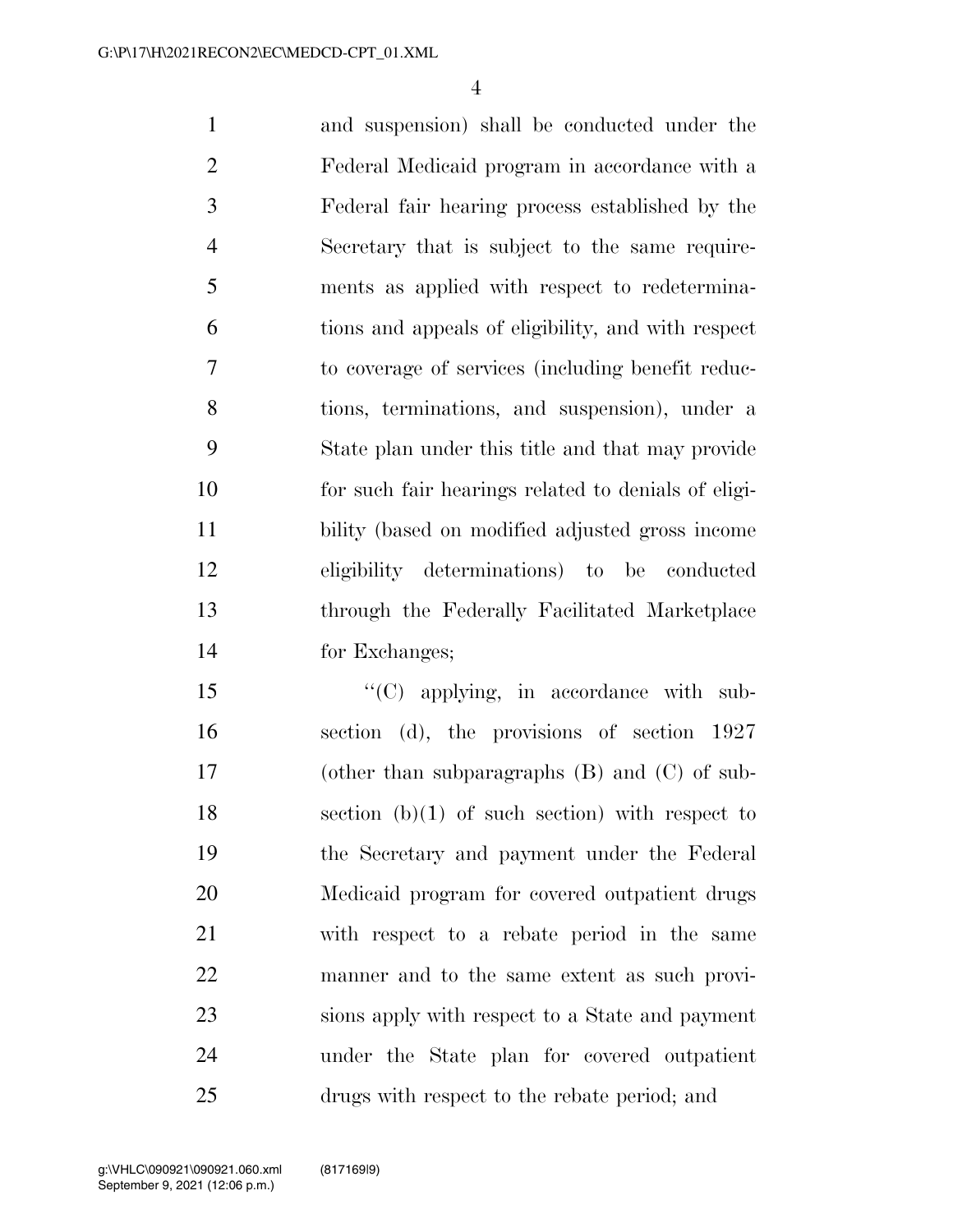''(D) applying the provisions of sections 2 1902(a)(14), 1902(a)(23), 1902(a)(47), and 1920 through 1920C (as applicable) to the Fed- eral Medicaid program and such individuals en- rolled in such program in the same manner and to the same extent as such provisions apply to a State plan and such individuals eligible for medical assistance under the State plan, and applying the provisions of section  $1902(a)(30)(A)$  with respect to medical assist- ance available under the Federal Medicaid pro- gram in the same manner and to the same ex- tent as such provisions apply to medical assist- ance under a State plan under this title, except that— ''(i) the Secretary shall provide that no cost sharing shall be applied under the Federal Medicaid program; ''(ii) the Secretary may waive the pro- visions of subparagraph (A) of section  $1902(a)(23)$  to the extent deemed appro-

 priate to facilitate the implementation of managed care;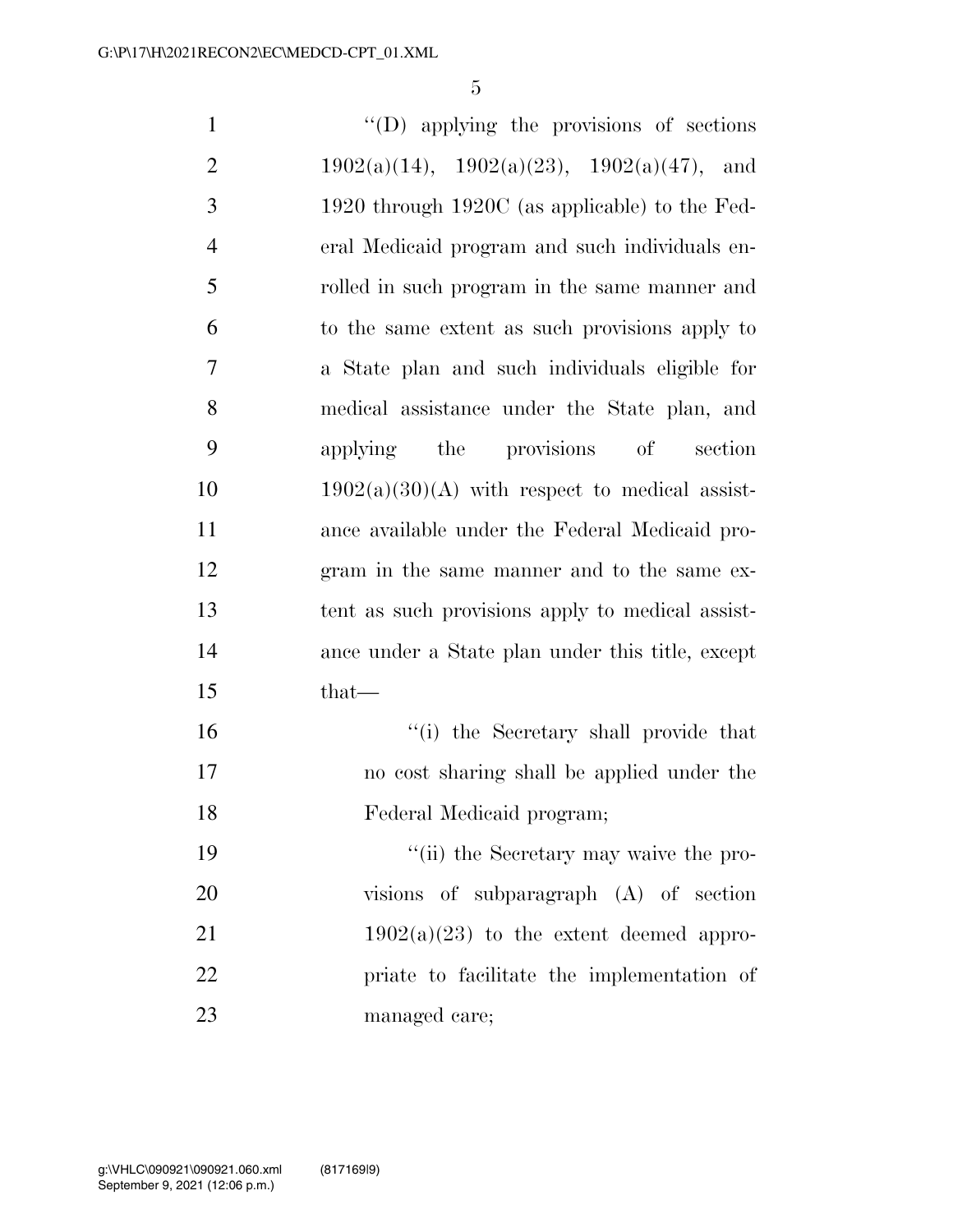| $\mathbf{1}$   | "(iii) in applying the provisions of sec-               |
|----------------|---------------------------------------------------------|
| $\overline{2}$ | $1902(a)(47)$ and sections<br>tion<br>1920              |
| $\mathfrak{Z}$ | through 1920C, the Secretary—                           |
| $\overline{4}$ | $\lq\lq$ shall establish a single pre-                  |
| 5              | sumptive eligibility process for individ-               |
| 6              | uals eligible under the Federal Med-                    |
| $\tau$         | icaid program, under which the Sec-                     |
| 8              | retary may contract with entities to                    |
| 9              | carry out such process; and                             |
| 10             | "(II) may apply such provisions                         |
| 11             | and process in accordance with such                     |
| 12             | phased-in implementation as the Sec-                    |
| 13             | retary deems necessary, but beginning                   |
| 14             | as soon as practicable).                                |
| 15             | "(b) ADMINISTRATION OF FEDERAL MEDICAID PRO-            |
| 16             | GRAM THROUGH CONTRACTS WITH MEDICAID MANAGED            |
| 17             | CARE ORGANIZATION AND THIRD PARTY PLAN ADMINIS-         |
| 18             | TRATOR REQUIREMENTS.                                    |
| 19             | "(1) IN GENERAL.—For the purpose of admin-              |
| 20             | istering the benefits under the Program (across all     |
| 21             | coverage gap geographic areas (as defined in para-      |
| 22             | $graph (8)$ to provide medical assistance to individ-   |
| 23             | uals described in section $1902(a)(10)(A)(i)(VIII)$ en- |
| 24             | rolled under the Federal Medicaid program and re-       |

siding in such areas, the Secretary shall solicit bids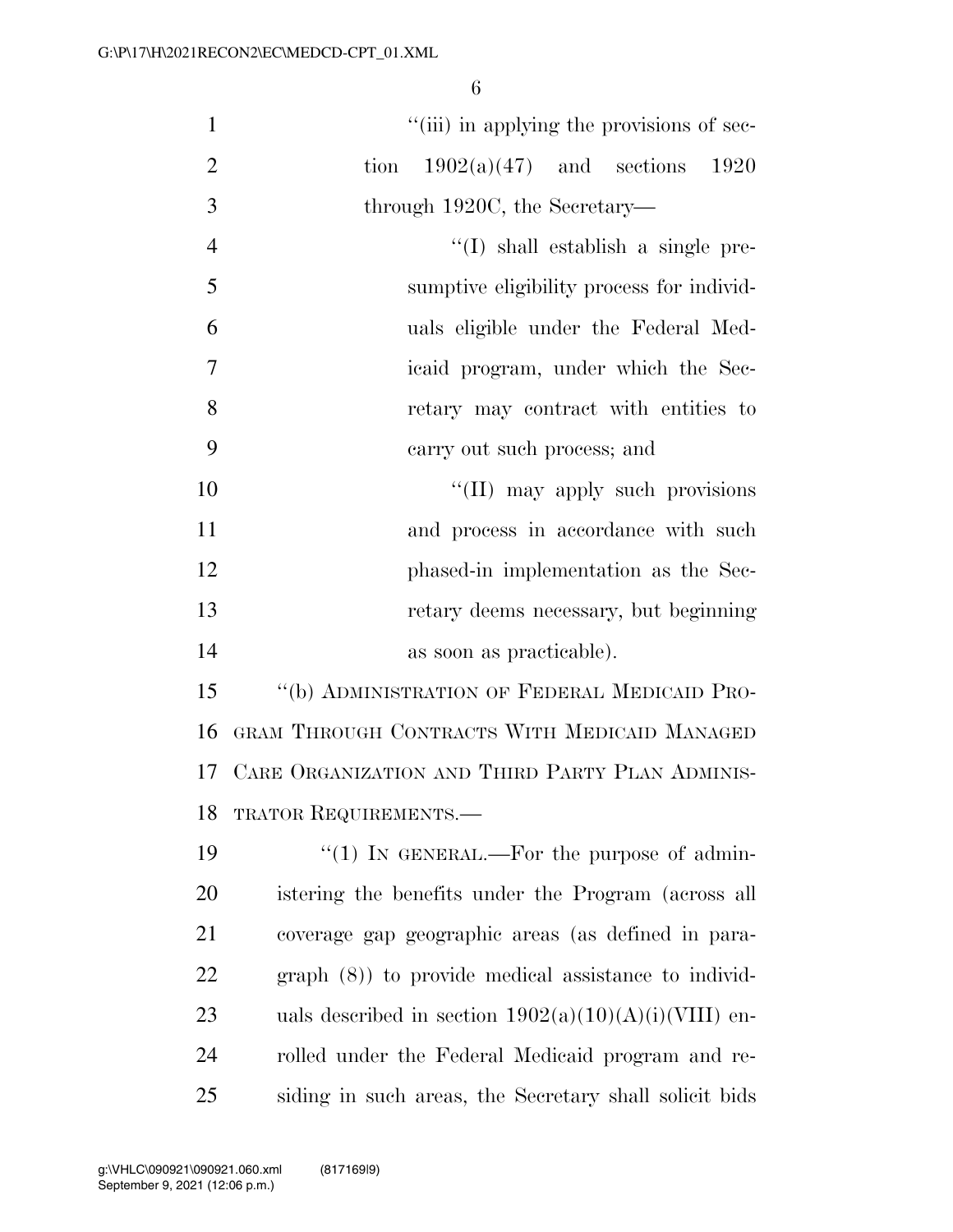described in paragraph (2) and enter into contracts with a total of at least 2 eligible entities (as speci- fied by the Secretary, which may be a medicaid managed care organization (in this section defined as including a managed care organization described 6 in section  $1932(a)(1)(B)(i)$ , a prepaid inpatient health plan, and a prepaid ambulatory health plans (as defined in section 438.2 of title 42, Code of Fed- eral Regulations)), a third party plan administrator, or both). An eligible entity entering into a contract with the Secretary under this paragraph may admin- ister such benefits as a medicaid managed care orga- nization (as so defined), in which case such contract shall be in accordance with paragraph (3) with re- spect to such geographic area, or as a third-party administrator, in which case such contract shall be in accordance with paragraph (4) with respect to such geographic area. The Secretary may so con- tract with a Medicaid managed care organization or third party plan administrator in each coverage gap geographic area (and may specify which type of eli- gible entity may bid with respect to a coverage gap geographic area or areas) and may contract with more than one such eligible entity in the same cov-erage gap geographic area.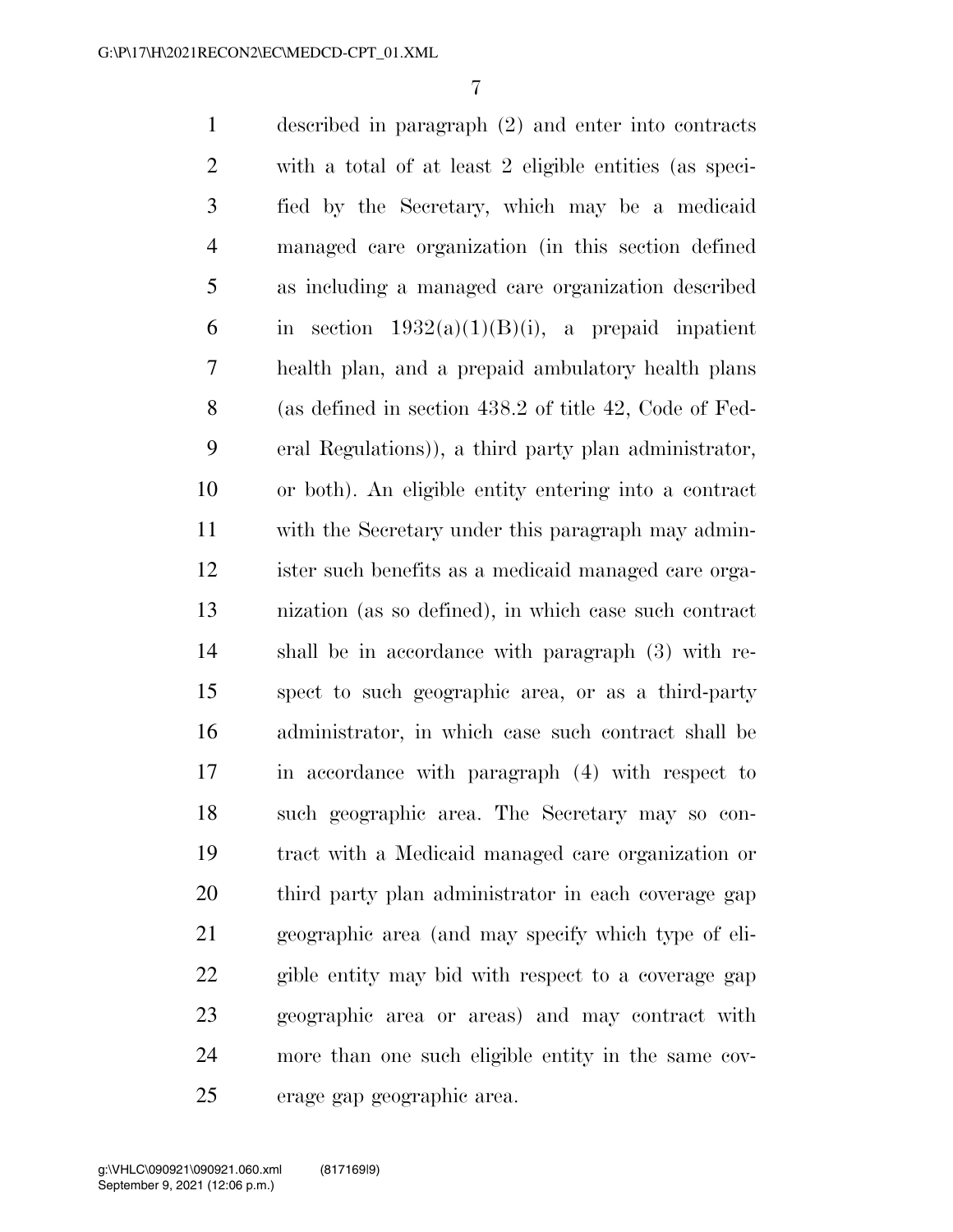1  $((2)$  BIDS.—

 $\text{``(A)}$  In GENERAL.—To be eligible to enter into a contract under this subsection, for a year, an entity shall submit (at such time, in such manner, and containing such information as specified by the Secretary) one or more bids to administer the Program in one or more cov- erage gap geographic areas, which reflects the projected monthly cost to the entity of fur- nishing benefits under the Program to an indi- vidual enrolled under the Program in such a ge-ographic area (or areas) for such year.

 ''(B) SELECTION.—In selecting from bids submitted under subparagraph (A) for purposes of entering into contracts with eligible entities under this subsection, with respect to a cov- erage gap geographic area, the Secretary shall take into account at least each of the following, with respect to each such bid:

20  $\frac{1}{1}$  Network adequacy (as proposed 21 in the submitted bid).

 $\frac{1}{1}$  The amount, duration, and scope of benefits (such as value-added services offered in the submitted bid), as compared to the minimum set of benefits established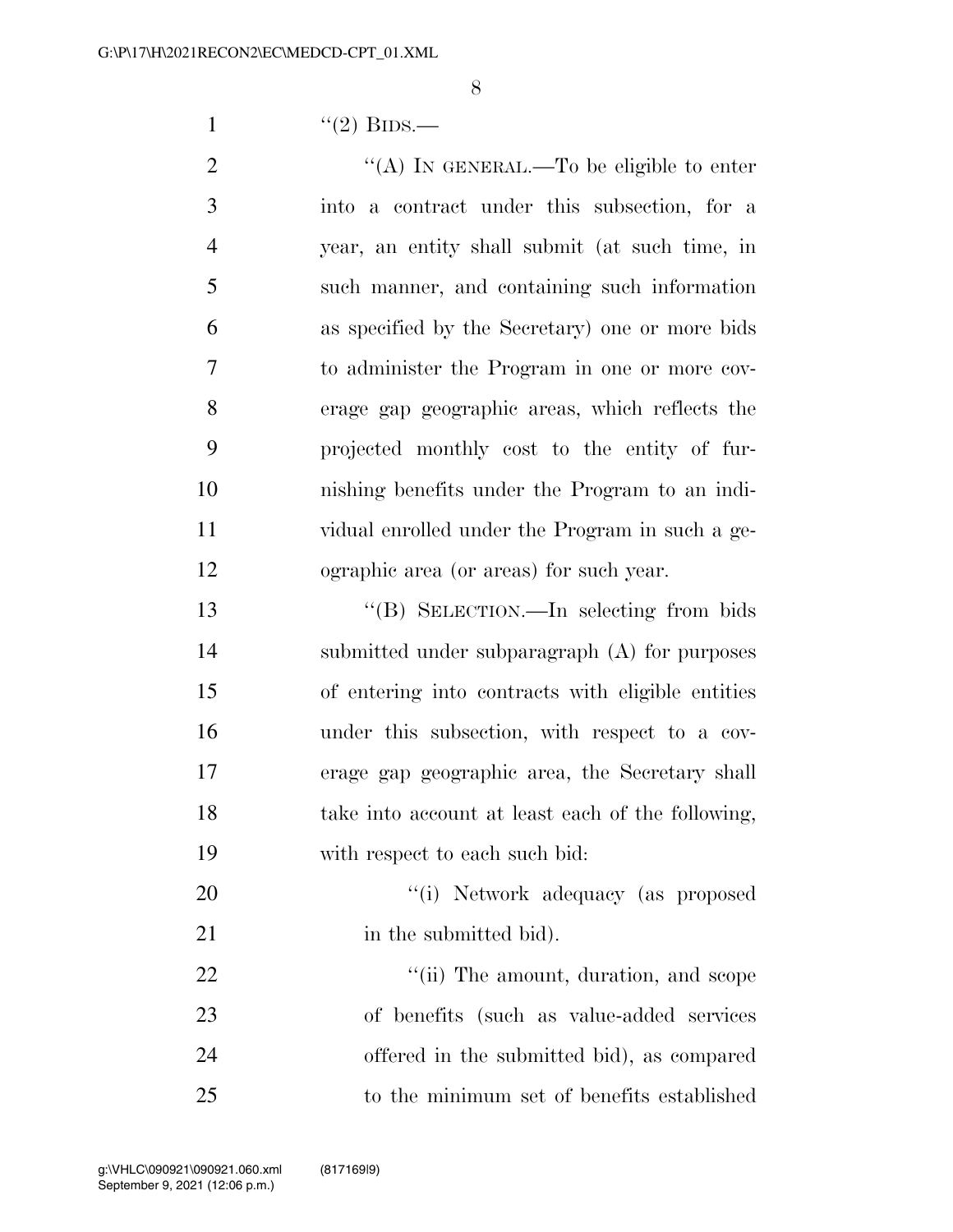by the Secretary under subsection 2 (a)(2)(A).

3 ''(iii) The amount of the bid, taking into account the average per member cost of providing medical assistance under State plans under this title (or waivers of such plans) to individuals enrolled in such plans (or waivers) who are at least 18 years of age and residing in the coverage gap geographic area, as well as the average cost of providing medical assistance under State plans under this title (and waivers of such plans) to individuals described in sec-14 tion  $1902(a)(10)(A)(i)(VIII)$ .

15 "(3) CONTRACT WITH MEDICAID MANAGED CARE ORGANIZATION.—In the case of a contract under paragraph (1) between the Secretary and an eligible entity administering benefits under the Pro- gram as a Medicaid managed care organization, with respect to one or more coverage gap geographic areas, the following shall apply:

 $\mathcal{L}(A)$  The provisions of clauses (i) through 23 (xi) of section  $1903(m)(2)(A)$ , clause (xii) of such section (to the extent such clause relates to subsections (b) and (f) of section 1932), and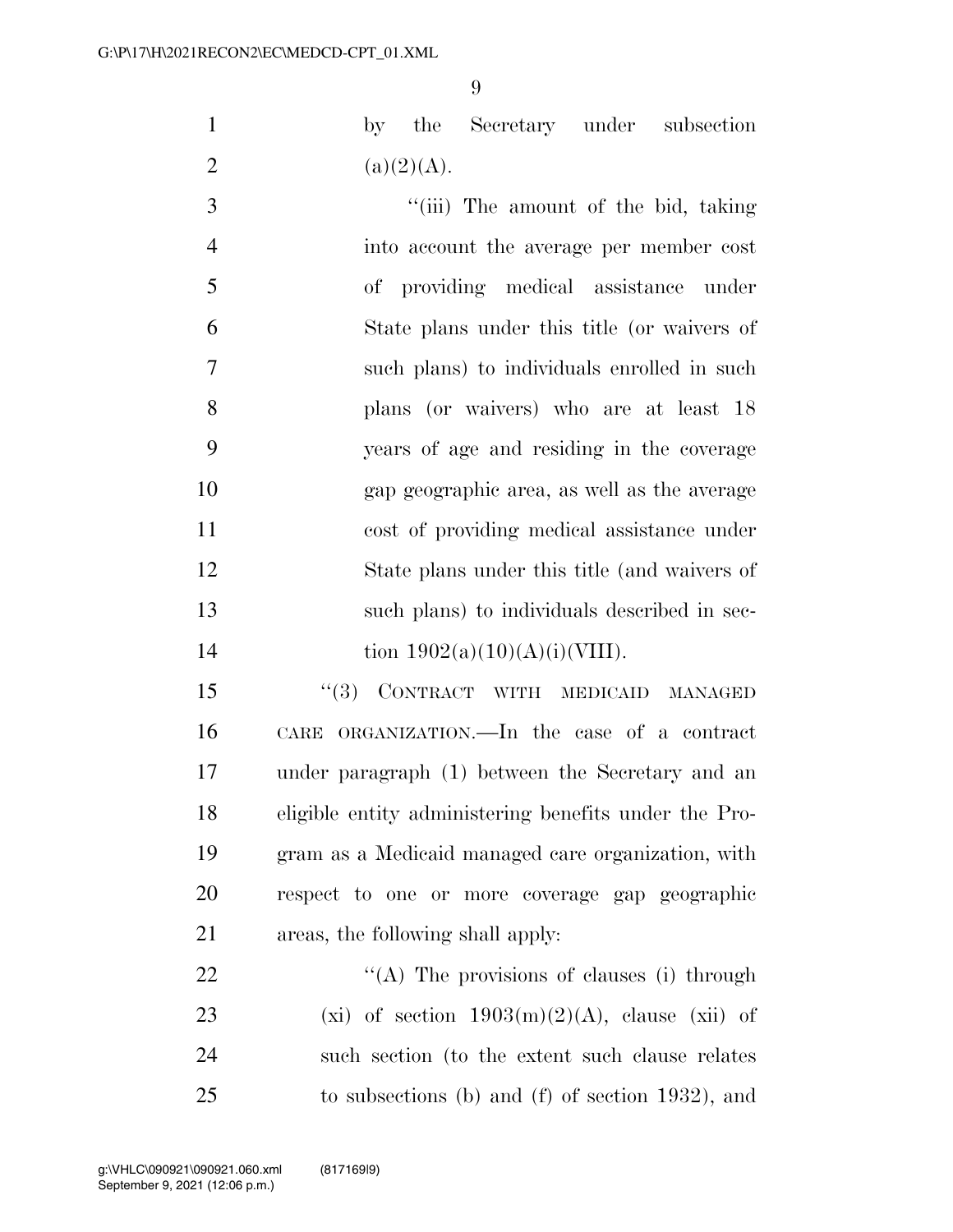1 clause (xiii) of such section  $1903(m)(2)(A)$  shall, to the greatest extent practicable, apply to the contract, to the Secretary, and to the Medicaid managed care organization, with re- spect to providing medical assistance under the Federal Medicaid program with respect to such area, in the same manner and to the same ex- tent as such provisions apply to a contract under section 1903(m) between a State and an entity that is a medicaid managed care organi- $\alpha$  zation (as defined in section  $1903(m)(1)$ ), to the State, and to the entity, with respect to providing medical assistance to individuals eligi- ble for benefits under this title. 15 "(B) The provisions of section 1932(h) shall apply to the contract, Secretary, and Med- icaid managed care organization. 18 ''(C) The contract shall provide that the entity pay claims in a timely manner and in ac-

21  $1902(a)(37)$ .

 $\text{``(D)}$  The contract shall provide that the Secretary shall make payments under this sec- tion to the entity, with respect to coverage of each individual enrolled under the Program in

cordance with the provisions of section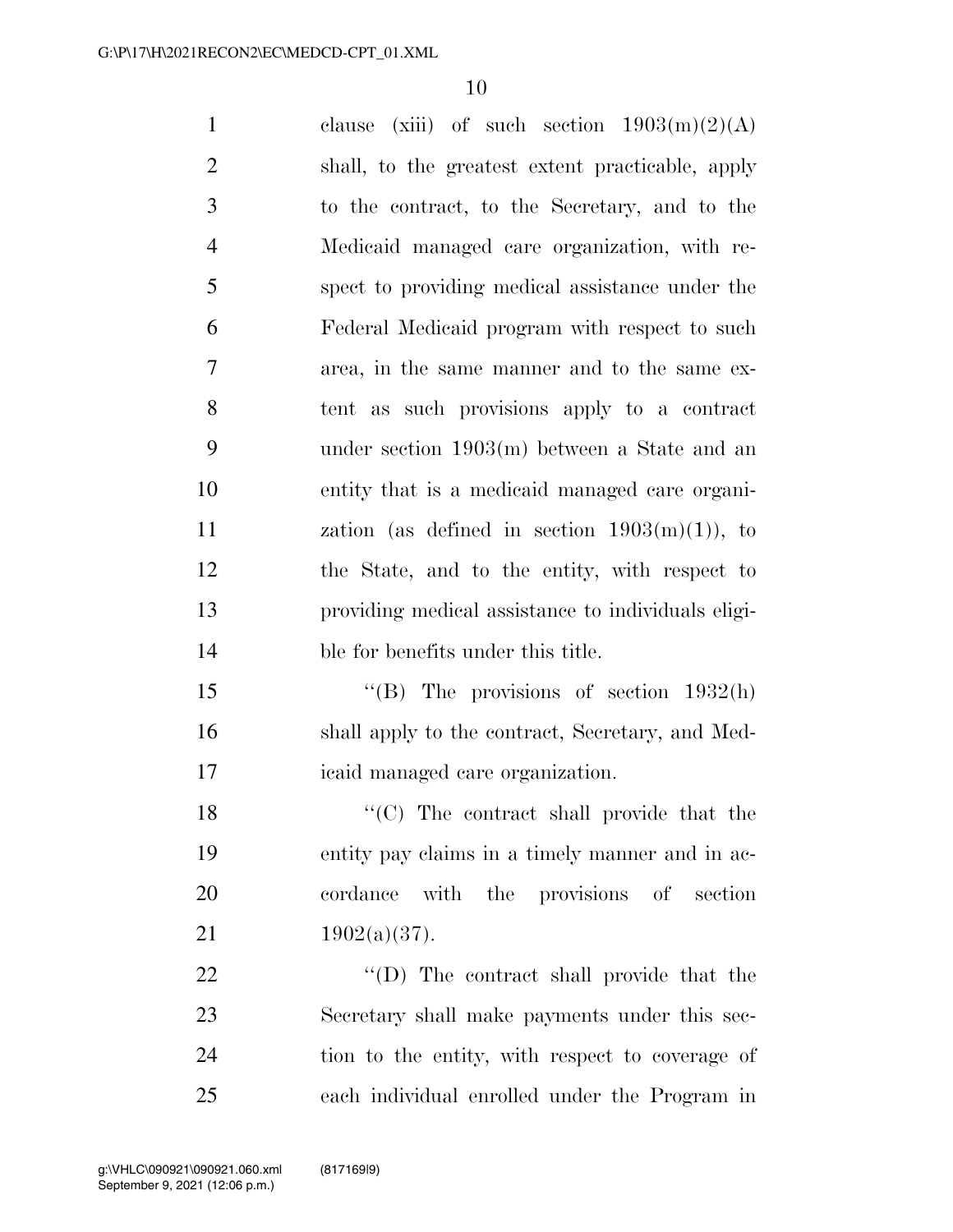| $\mathbf{1}$   | such a coverage gap geographic area with re-    |
|----------------|-------------------------------------------------|
| $\overline{2}$ | spect to which the entity administers the Pro-  |
| 3              | gram in an amount specified in the contract,    |
| $\overline{4}$ | subject to subparagraph $(D)(ii)$ and paragraph |
| 5              | (6).                                            |
| 6              | $\lq\lq$ (E) The contract shall require—        |
| 7              | $f(i)$ the application of a minimum             |
| 8              | medical loss ratio (as calculated under sub-    |
| 9              | section (d) of section $438.8$ of title $42$ ,  |
| 10             | Code of Federal Regulations (or any suc-        |
| 11             | cessor regulation) for payment for medical      |
| 12             | assistance administered by the managed          |
| 13             | care organization under the Program, with       |
| 14             | respect to a year, that is equal to or great-   |
| 15             | er than 85 percent (or such higher percent      |
| 16             | as specified by the Secretary); and             |
| 17             | "(ii) in the case, with respect to a            |
| 18             | year, the minimum medical loss ratio (as        |
| 19             | so calculated) for payment for services         |
| 20             | under the benefits so administered is less      |
| 21             | than 85 percent (or such higher percent as      |
| 22             | specified by the Secretary under clause         |
| 23             | (i), remittance by the organization to the      |
| 24             | Secretary of any payments (or portions of       |
| 25             | payments) made to the organization under        |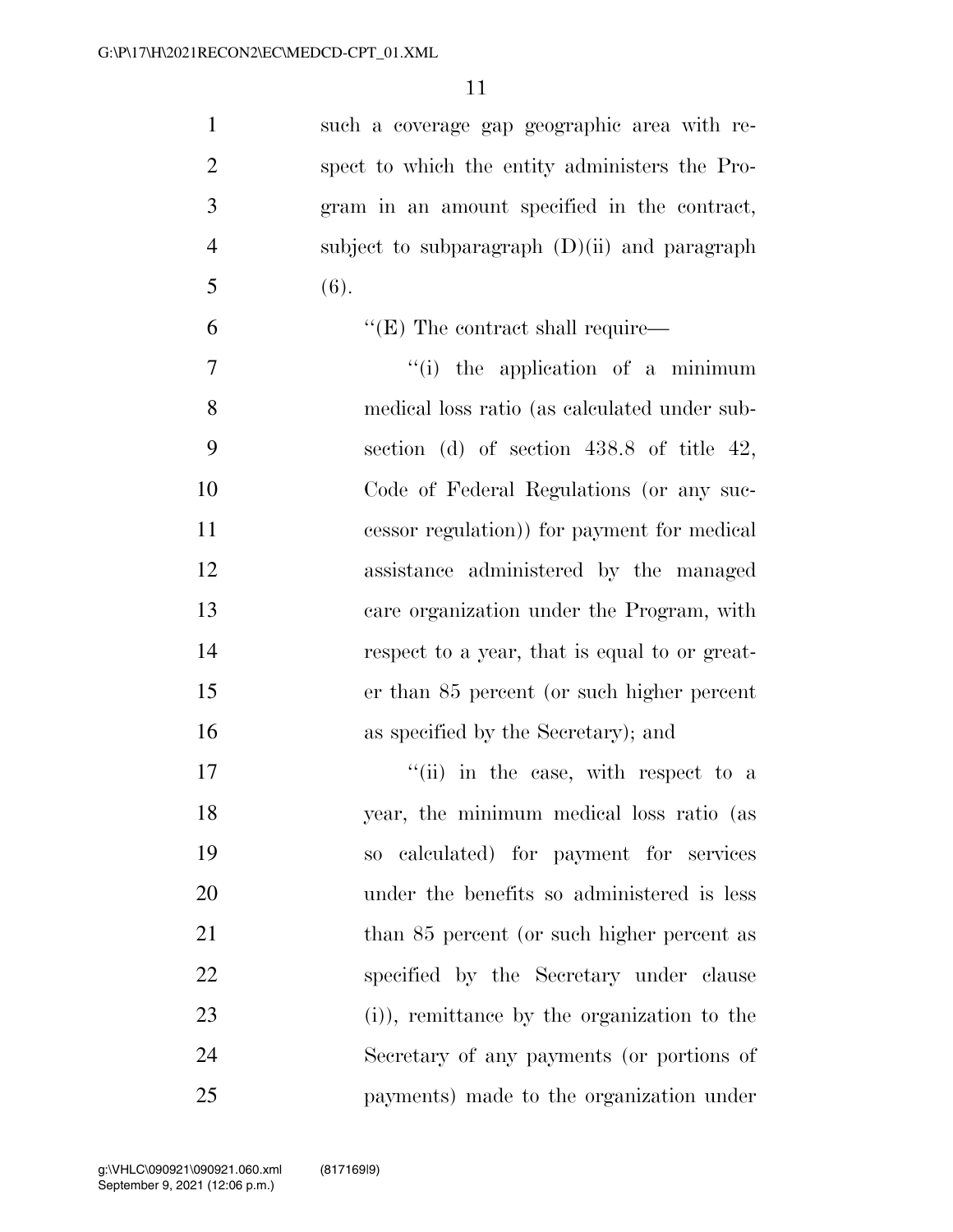| $\mathbf{1}$   | this section in an amount equal to the dif-         |
|----------------|-----------------------------------------------------|
| $\overline{2}$ | ference in payments for medical assistance,         |
| 3              | with respect to the year, resulting from the        |
| $\overline{4}$ | organization's failure to meet such ratio           |
| 5              | for such year.                                      |
| 6              | $\lq\lq(F)$ The contract shall require that the el- |
| $\overline{7}$ | igible entity submit to the Secretary the num-      |
| 8              | ber of individuals enrolled in the Program with     |
| 9              | respect to each coverage gap geographic area        |
| 10             | and month with respect to which the contract        |
| 11             | applies and such additional information as spec-    |
| 12             | ified by the Secretary for purposes of payment,     |
| 13             | program integrity, oversight, quality measure-      |
| 14             | ment, or such other purpose specified by the        |
| 15             | Secretary.                                          |
| 16             | $\lq\lq(G)$ The contract shall require that the el- |
| 17             | igible entity perform any other activity identi-    |
| 18             | fied by the Secretary.                              |
| 19             | "(4) CONTRACT WITH A THIRD PARTY PLAN               |
| 20             | ADMINISTRATOR.-                                     |
| 21             | "(A) IN GENERAL.—In the case of a con-              |
| 22             | tract under paragraph (1) between the Sec-          |
| 23             | retary and an eligible entity to administer the     |
| 24             | Program as a third party plan administrator,        |
| 25             | with respect to one or more coverage gap geo-       |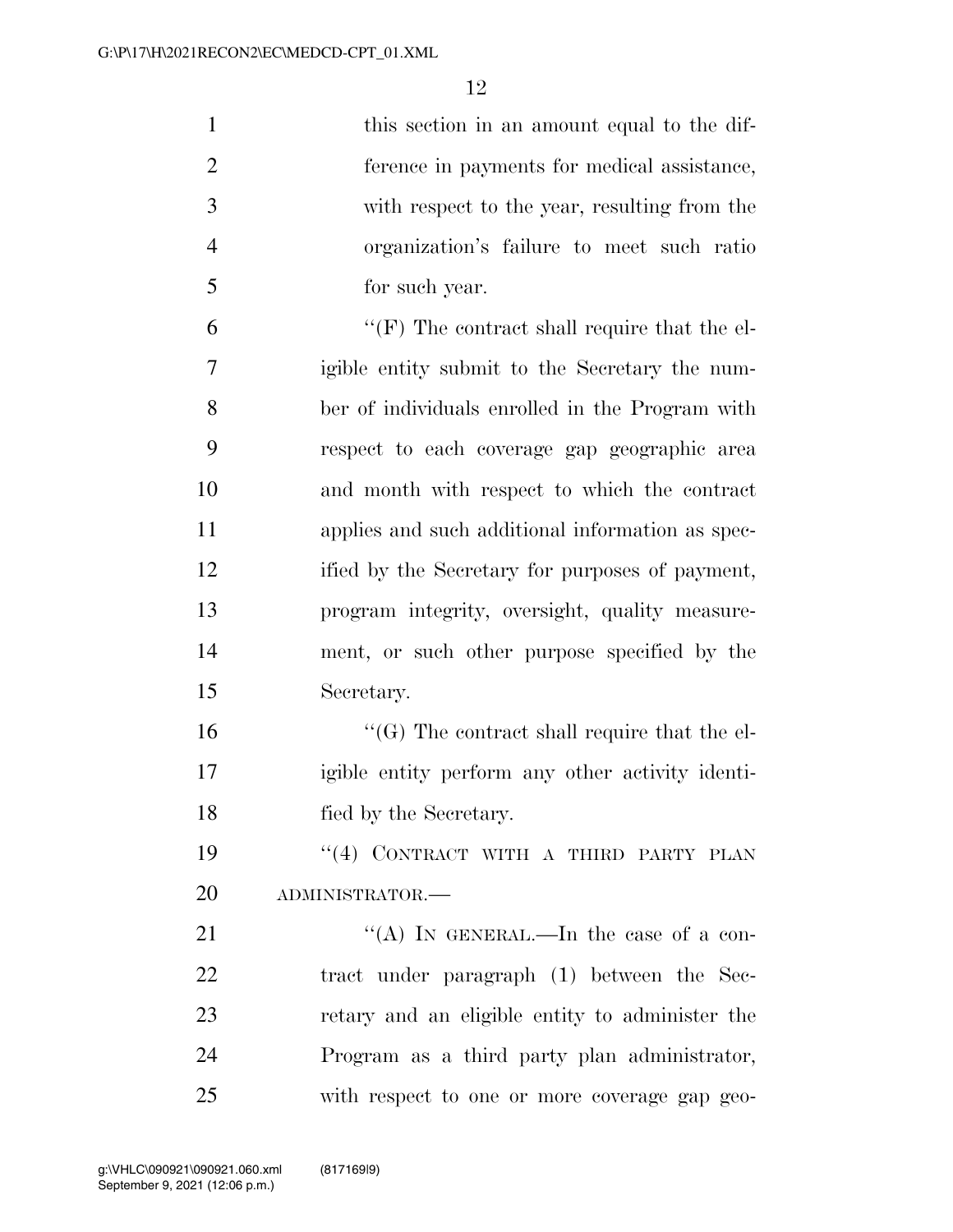| $\mathbf{1}$   | graphic areas, such contract shall provide that,         |
|----------------|----------------------------------------------------------|
| $\overline{2}$ | with respect to medical assistance provided              |
| 3              | under the Federal Medicaid program to individ-           |
| $\overline{4}$ | uals who are enrolled in the Program with re-            |
| 5              | spect to such area (or areas)—                           |
| 6              | "(i) the third party plan administrator                  |
| $\overline{7}$ | shall, consistent with such requirements as              |
| 8              | may be established by the Secretary—                     |
| 9              | "(I) establish provider networks,                        |
| 10             | payment rates, and utilization man-                      |
| 11             | agement, consistent with the provi-                      |
| 12             | sions of section $1902(a)(30)(A)$ , as                   |
| 13             | applied by subsection $(a)(4)$ ;                         |
| 14             | $\lq\lq$ (II) pay claims in a timely man-                |
| 15             | ner and in accordance with the provi-                    |
| 16             | sions of section $1902(a)(37)$ ;                         |
| 17             | "(III) submit to the Secretary                           |
| 18             | the number of individuals enrolled in                    |
| 19             | the Program with respect to each cov-                    |
| 20             | erage gap geographic area and month                      |
| 21             | with respect to which the contract ap-                   |
| 22             | plies and such additional information                    |
| 23             | as specified by the Secretary for pur-                   |
| 24             | poses of payment, program integrity,                     |
| 25             | oversight, quality measurement,<br>$\hbox{or}\hskip 2mm$ |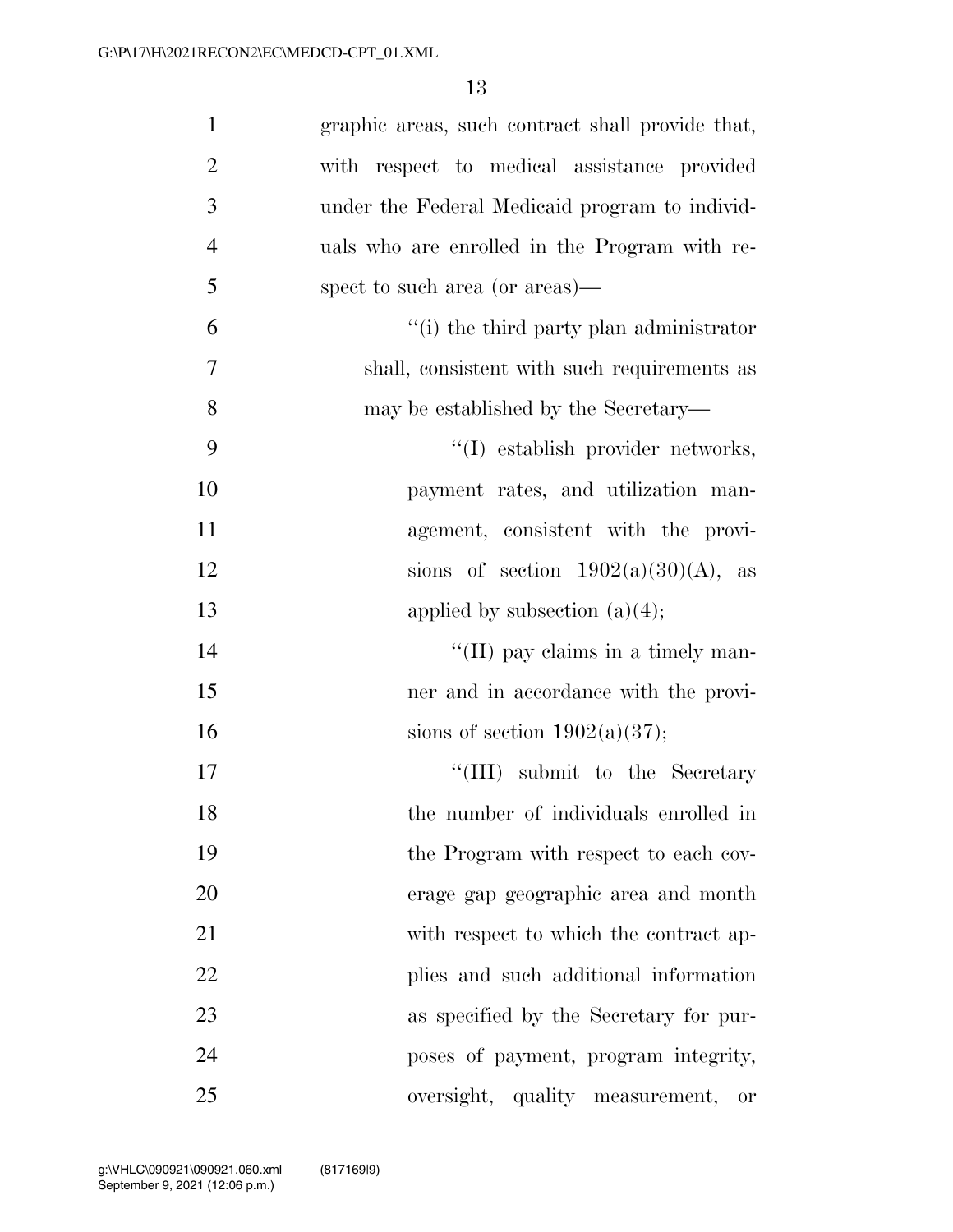| $\mathbf{1}$   | such other purpose specified by the               |
|----------------|---------------------------------------------------|
| $\overline{2}$ | Secretary; and                                    |
| 3              | $\lq\lq (IV)$ perform any other activity          |
| $\overline{4}$ | identified by the Secretary; and                  |
| 5              | "(ii) the Secretary shall make pay-               |
| 6              | ments (for the claims submitted by the            |
| $\overline{7}$ | third party plan administrator and for an         |
| 8              | economic and efficient administrative fee)        |
| 9              | under this section to the third party plan        |
| 10             | administrator, with respect to coverage of        |
| 11             | each individual enrolled under the Program        |
| 12             | in a coverage gap geographic area with re-        |
| 13             | spect to which the third party plan admin-        |
| 14             | istrator administers the Program in an            |
| 15             | amount determined under the contract,             |
| 16             | subject to subclause (VI)(bb) and para-           |
| 17             | $graph(7)$ .                                      |
| 18             | "(B) THIRD PARTY PLAN ADMINISTRATOR               |
| 19             | DEFINED.—For purposes of this section, the        |
| 20             | term 'third party plan administrator' means an    |
| 21             | entity that satisfies such requirements as estab- |
| 22             | lished by the Secretary, which shall include at   |
| 23             | least that such an entity administers health      |
| 24             | plan benefits, pays claims under the plan, es-    |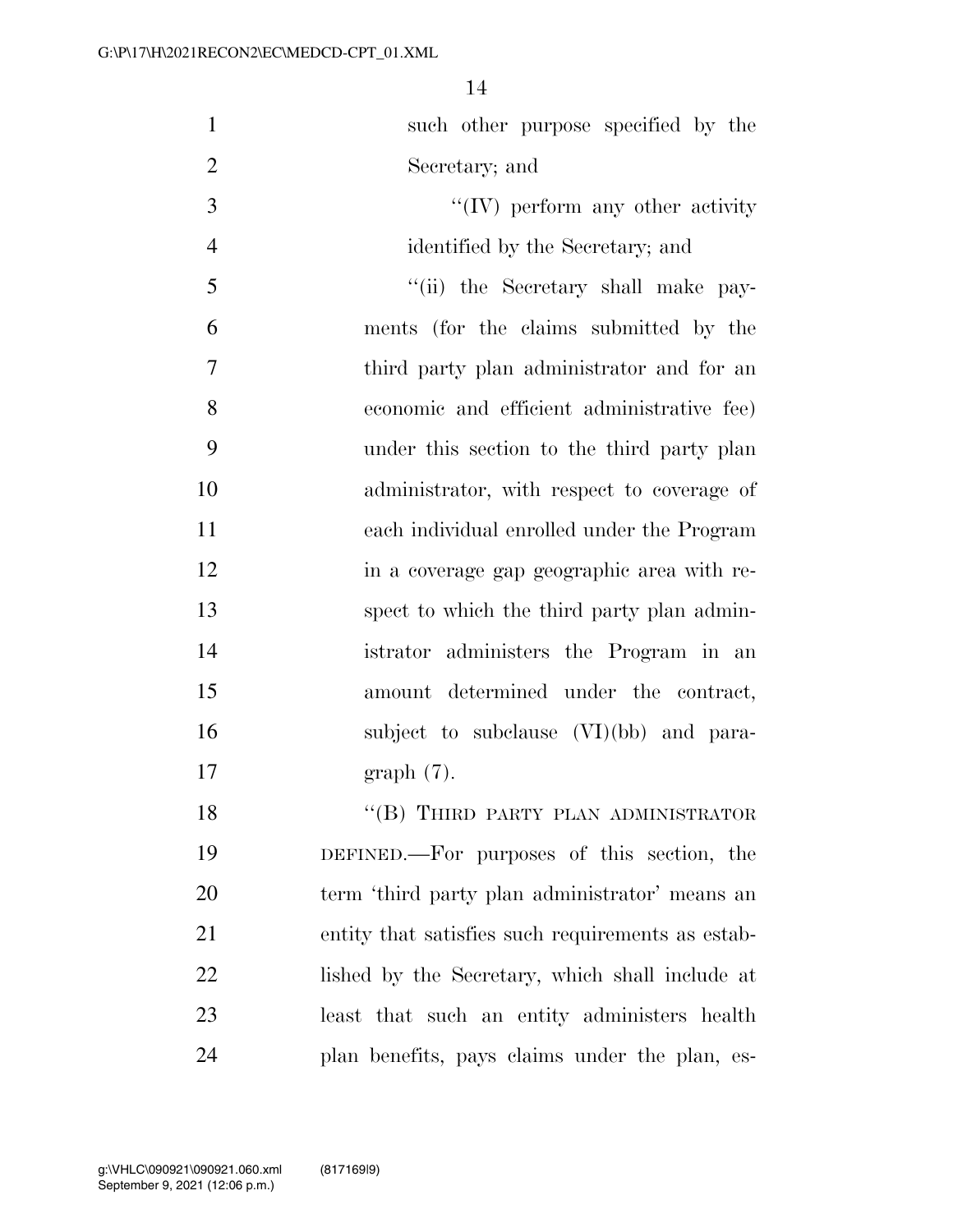tablishes provider networks, sets payment rates, 2 and are not risk-bearing entities.

3 "(5) ADMINISTRATIVE AUTHORITY.—The Sec- retary may take such actions as are necessary to ad- minister this subsection, including by setting pay- ment rates, setting network adequacy standards, es- tablishing quality requirements, establishing report- ing requirements, and specifying any other program requirements or standards necessary in contracting with specified entities under this subsection, and overseeing such entities, with respect to the adminis-tration of the Federal Medicaid program.

 ''(6) PREEMPTION.—In carrying out the duties under a contract entered into under paragraph (1) between the Secretary and a Medicaid managed care organization or a third party plan administrator, with respect to a coverage gap State—

18 ''(A) the Secretary may establish minimum standards and licensure requirements for such a Medicaid managed care organization or third party plan administrator for purposes of car-22 rying out such duties; and

23 "'(B) any provisions of law of that State which relate to the licensing of the organization or administrator and which prohibit the organi-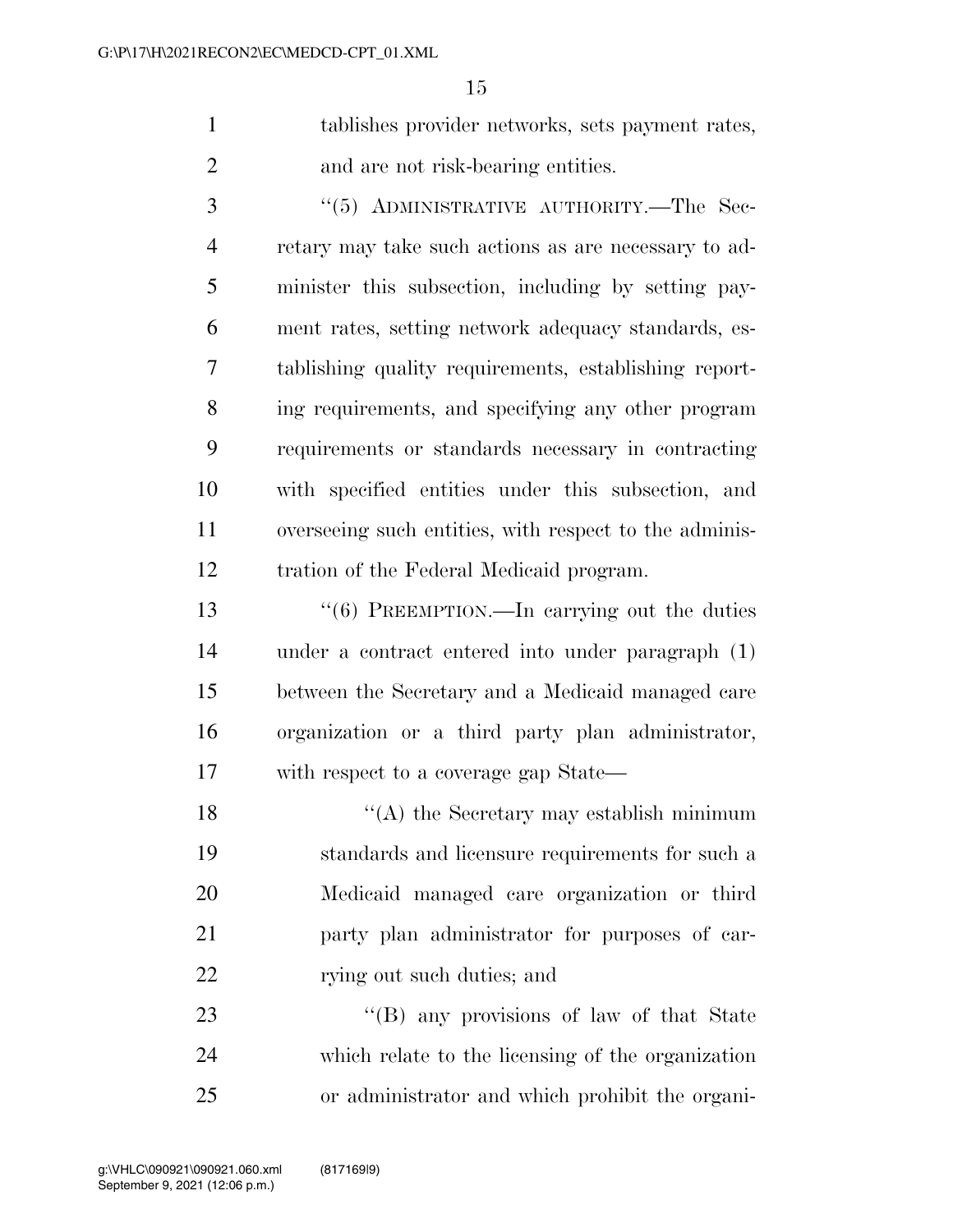zation or administrator from providing coverage pursuant to a contract under this section shall be superseded.

4 "(7) PENALTIES.—In the case of an eligible en- tity with a contract under this section that fails to comply with the requirements of such entity pursu- ant to this section or such contract, the Secretary may withhold payment (or any portion of such pay- ment) to such entity under this section in accord- ance with a process specified by the Secretary, im- pose a corrective action plan on such entity, or im- pose a civil monetary penalty on such entity in an amount not to exceed \$10,000 for each such failure. In implementing this paragraph, the Secretary shall have the authorities provided the Secretary under section 1932(e) and subparts F and I of part 438 of title 42, Code of Federal Regulations.

18 "(8) COVERAGE GAP GEOGRAPHIC AREA.—For purposes of this section, the term 'coverage gap geo- graphic area' means an area of one or more coverage gap States, as specified by the Secretary, or any area within such a State, as specified by the Sec-retary.

 ''(c) PERIODIC DATA MATCHING.—The Secretary shall, including through contract, periodically verify the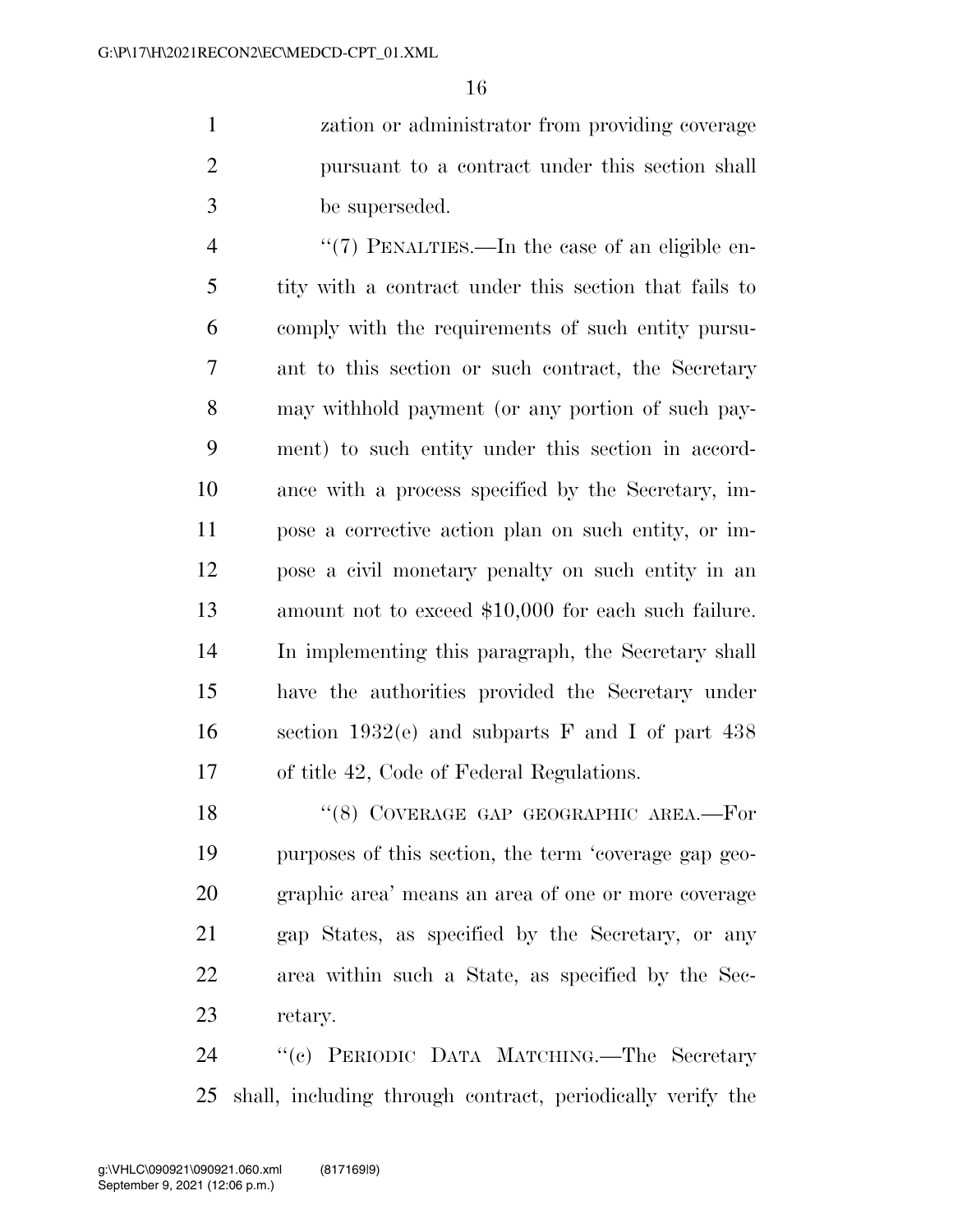income of an individual enrolled in the Federal Medicaid program for a year, before the end of such year, to deter- mine if there has been any change in the individual's eligi- bility for benefits under the program. For purposes of the previous sentence, the Secretary may verify income of an individual based on the prospective income of the indi- vidual for such year or based on current monthly income of the individual, as specified by the Secretary. In the case that, pursuant to such verification, an individual is deter- mined to have had a change in income that results in such individual no longer be included as an individual described 12 in section  $1902(a)(10)(A)(i)(VIII)$ , the Secretary shall apply the same processes and protections as States are required under this title to apply with respect to an indi- vidual who is determined to have had a change in income that results in such individual no longer being included as eligible for medical assistance under this title (other than pursuant to this section).

 ''(d) DRUG REBATES.—For purposes of subsection 20 (a)(2)(B), in applying section 1927, the Secretary shall (either directly or through contracts)—

 $\frac{1}{2}$  (1) require an eligible entity with a contract under subsection (b) to report the data required to be reported under section 1927(b)(2) by a State agency and require such entity to submit to the Sec-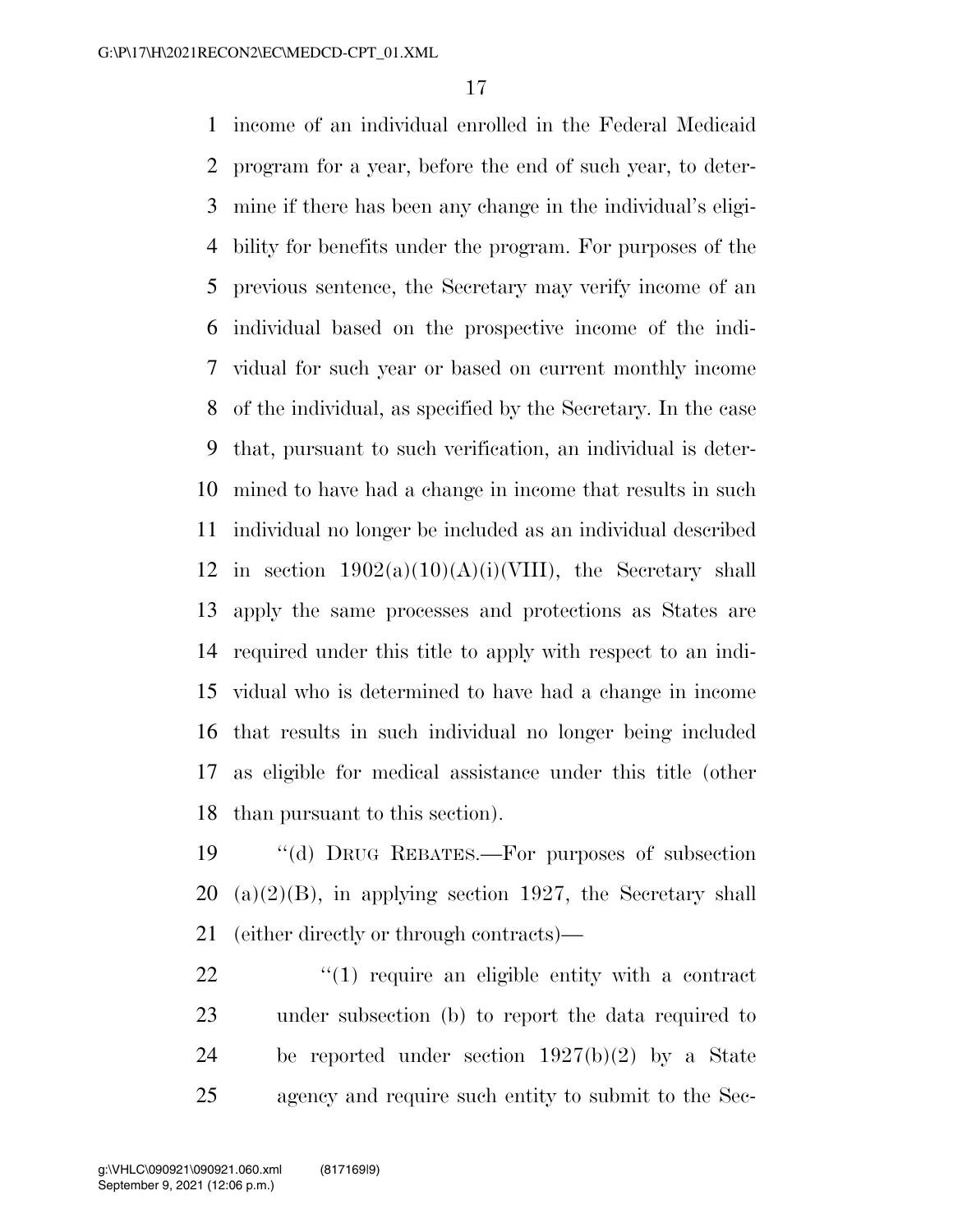retary rebate data, utilization data, and any other information that would otherwise be required under section 1927 to be submitted to the Secretary by a State;

 ''(2) shall take such actions as are necessary and develop or adapt such processes and mecha- nisms as are necessary to report and collect data as is necessary and to bill and track rebates under sec- tion 1927, as applied pursuant to subsection (a)(2)(B) for drugs that are provided under the Fed-eral Medicaid program;

 $\frac{12}{2}$  ''(3) provide that the coverage requirements of prescription drugs under the Federal Medicaid pro- gram comply with the coverage requirements section 1927; and

 $\frac{16}{16}$  ''(4) require that in order for payment to be available under the Federal Medicaid program or under section 1903(a) for covered outpatient drugs of a manufacturer, the manufacturer must have en- tered into and have in effect a rebate agreement to provide rebates under section 1927 to the Federal Medicaid program in the same form and manner as the manufacturer is required to provide rebates under an agreement described in section 1927(b) to a State Medicaid program under this title.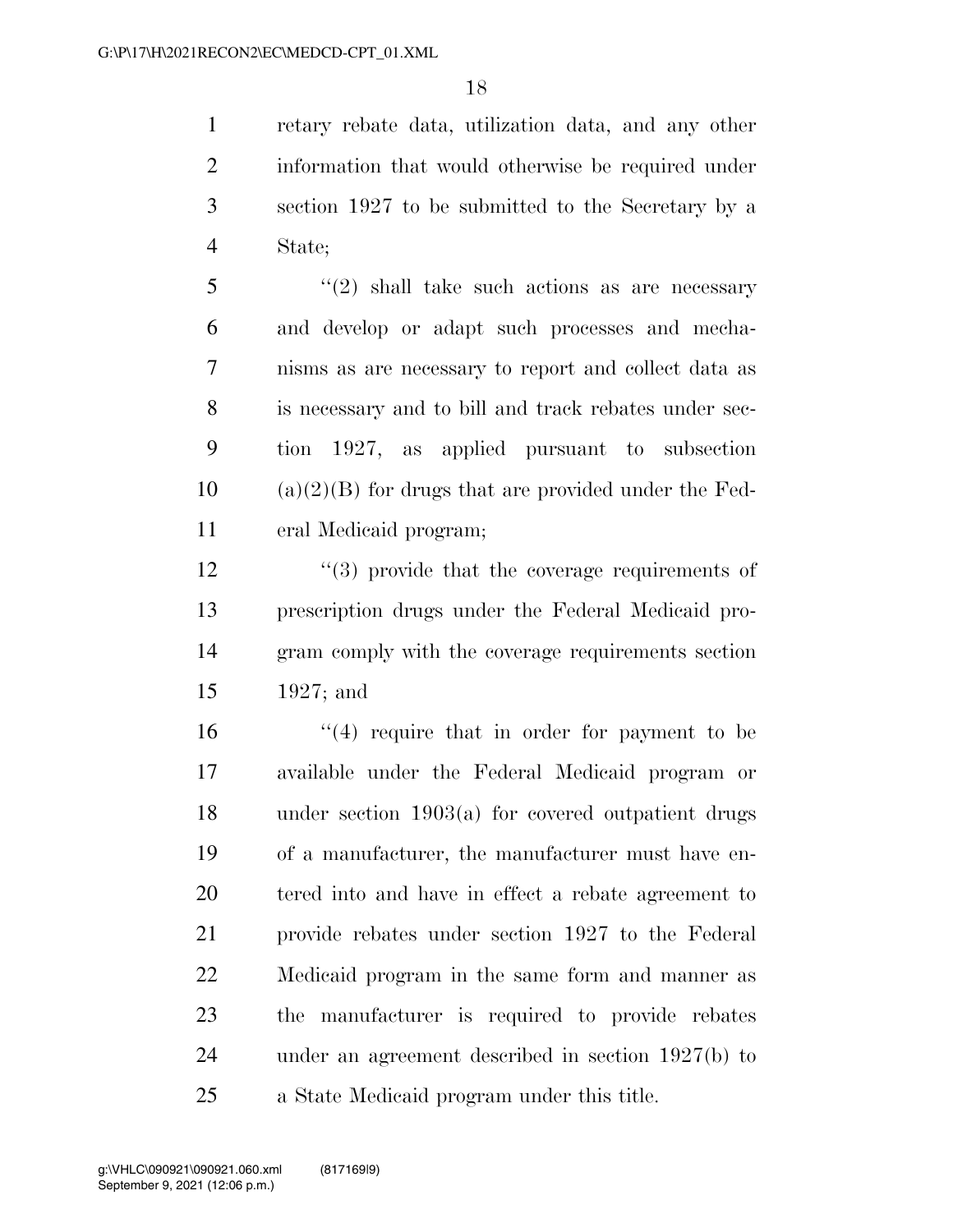1 "(e) TRANSITIONS.—

2 "(1) FROM EXCHANGE PLANS ONTO FEDERAL MEDICAID PROGRAM.—The Secretary shall provide for a process under which, in the case of individuals 5 described in section  $1902(a)(10)(A)(i)(VIII)$  who are enrolled in qualified health plans through an Ex- change in a coverage gap State, the Secretary takes such steps as are necessary to transition such indi- viduals to coverage under the Federal Medicaid pro- gram. Such process shall apply procedures described 11 in section  $1943(b)(1)(C)$  to screen for eligibility and enrollment under the Federal Medicaid program in the same manner as such procedures screen for eligi- bility and enrollment under qualified health plans through an Exchange established under title I of the Patient Protection and Affordable Care Act.

17 "(2) IN CASE COVERAGE GAP STATE BEGINS PROVIDING COVERAGE UNDER STATE PLAN.—The Secretary shall provide for a process for, in the case of a coverage gap State in which the State begins to provide medical assistance to individuals described 22 in section  $1902(a)(10)(A)(i)(VIII)$  under the State plan (or waiver of such plan) and the Federal Med- icaid program ceases to be offered, transitioning in-dividuals from such program to the State plan (or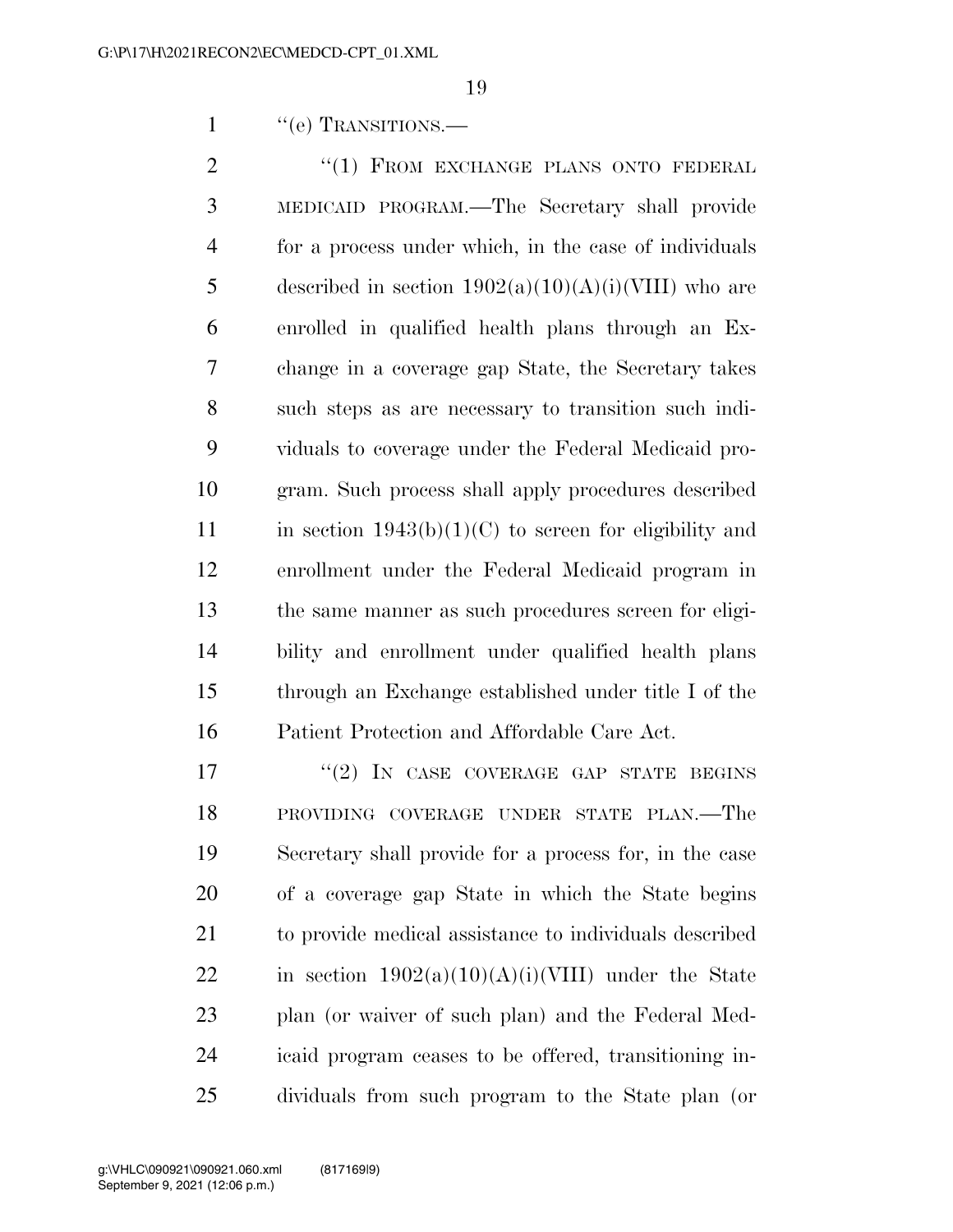waiver), as eligible, including a process for transitioning all eligibility redeterminations.

 ''(f) COORDINATION WITH AND ENROLLMENT THROUGH EXCHANGES.—The Secretary shall take such actions as are necessary to provide, in the case of a cov- erage gap State in which the Federal Medicaid program is offered, for the availability of information on, deter- minations of eligibility for, and enrollment in such pro- gram through and coordinated with the Exchange estab- lished with respect to such State under title I of the Pa-tient Protection and Affordable Care Act.

 ''(g) THIRD PARTY LIABILITY.—The provisions of 13 section  $1902(a)(25)$  shall apply with respect to the Fed- eral Medicaid program, the Secretary, and the eligible en- tities with a contract under subsection (b) in the same manner as such provisions apply with respect to State plans under this title (or waiver of such plans) and the State or local agency administering such plan (or waiver). The Secretary may specify a timeline (which may include a phase-in) for implementing this subsection.

 ''(h) FRAUD AND ABUSE PROVISIONS.—Provisions of law (other than criminal law provisions) identified by the Secretary by regulation, in consultation (as appropriate) with the Inspector General of the Department of Health and Human Services, that impose sanctions with respect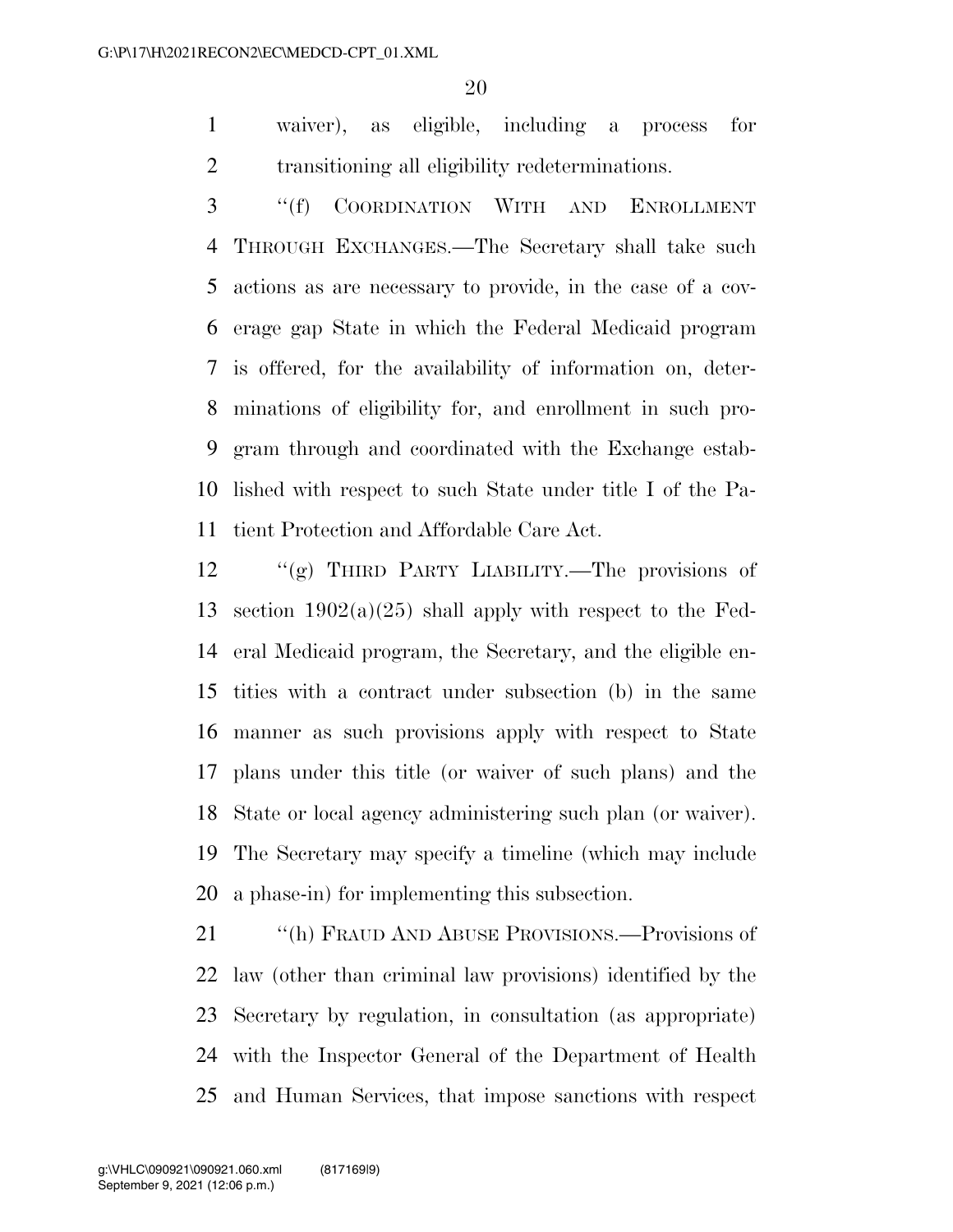to waste, fraud, and abuse under this title or title XI, such as the False Claims Act (31 U.S.C. 3729 et seq.), as well as provisions of law (other than criminal law provisions) identified by the Secretary that provide oversight author-ity, shall also apply to the Federal Medicaid program.

6 "(i) MAINTENANCE OF EFFORT.—

 $\gamma$  "(1) PAYMENT.

8 "(A) IN GENERAL.—In the case of a State that, as of January 1, 2022, is expending amounts for all individuals described in section  $1902(a)(10)(A)(i)(VIII)$  under the State plan (or waiver of such plan) and that stops expend- ing amounts for all such individuals under the State plan (or waiver of such plan), such State shall for each quarter beginning after January 16 1, 2022, during which such State does not ex- pend amounts for all such individuals provide for payment under this subsection to the Sec-19 retary of the product of—

 $\frac{1}{10}$  percent of, subject to subpara- graph (B), the average monthly per capita costs expended under the State plan (or waiver of such plan) for such individuals during the most recent previous quarter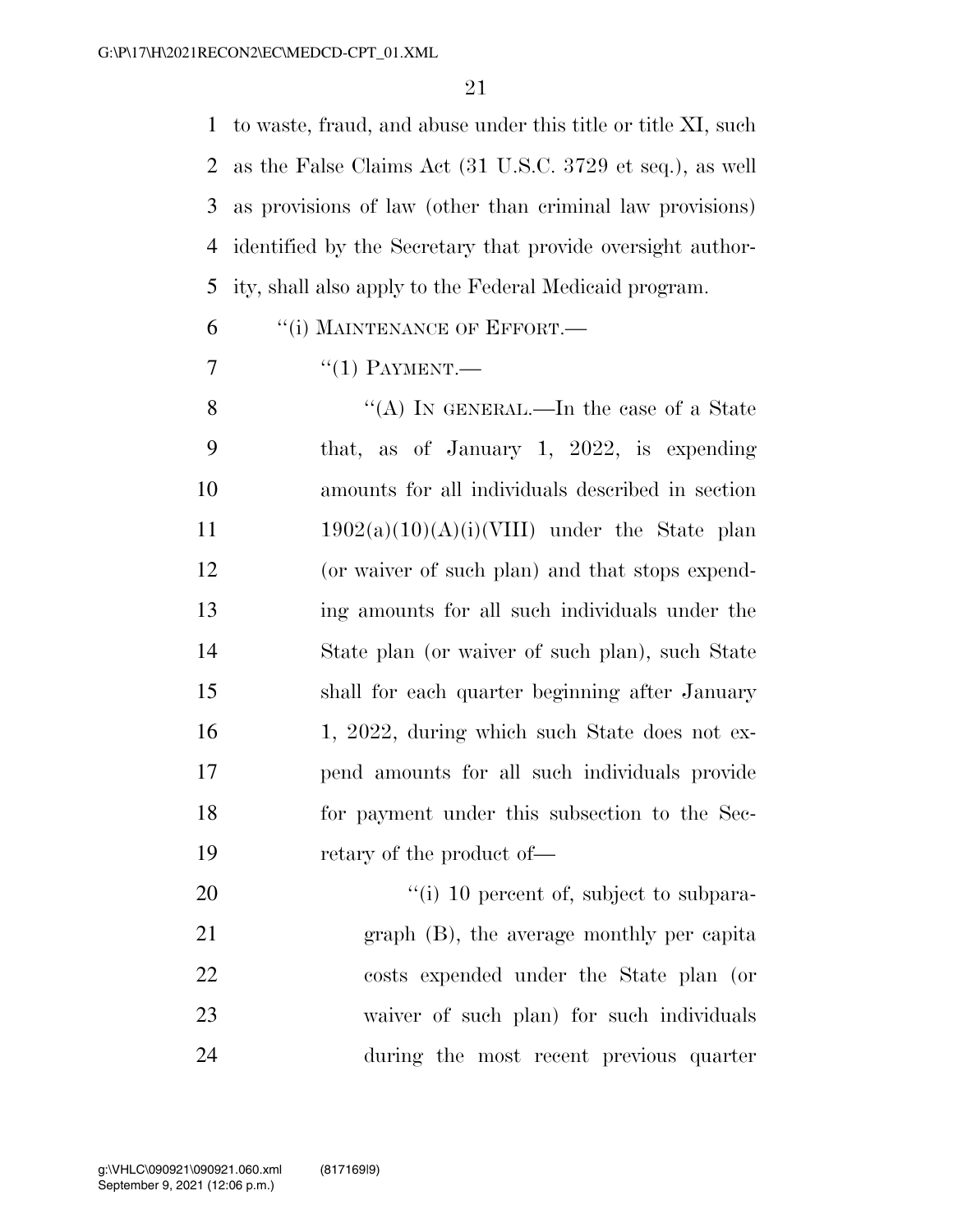| $\mathbf{1}$   | with respect to which the State expended          |
|----------------|---------------------------------------------------|
| $\overline{2}$ | amounts for all such individuals; and             |
| 3              | "(ii) the sum, for each month during              |
| $\overline{4}$ | such quarter, of the number of individuals        |
| 5              | enrolled under such program in such State.        |
| 6              | "(B) ANNUAL INCREASE.—For purposes of             |
| $\overline{7}$ | subparagraph (A), in the case of a State with     |
| 8              | respect to which such subparagraph applies        |
| 9              | with respect to a period of consecutive quarters  |
| 10             | occurring during more than one calendar year,     |
| 11             | for such consecutive quarters occurring during    |
| 12             | the second of such calendar years or a subse-     |
| 13             | quent calendar year, the average monthly per      |
| 14             | capita costs for each such quarter for such       |
| 15             | State determined under subparagraph $(A)(i)$ , or |
| 16             | this subparagraph, shall be annually increased    |
| $17\,$         | by the Secretary by the percentage increase in    |
| 18             | Medicaid spending under this title during the     |
| 19             | preceding year (as determined based on the        |
| 20             | most recent National Health Expenditure data      |
| 21             | with respect to such year).                       |
| 22             | "(2) FORM AND MANNER OF PAYMENT.-Pay-             |
| 23             | ment under paragraph (1) shall be made in a form  |
|                |                                                   |

and manner specified by the Secretary.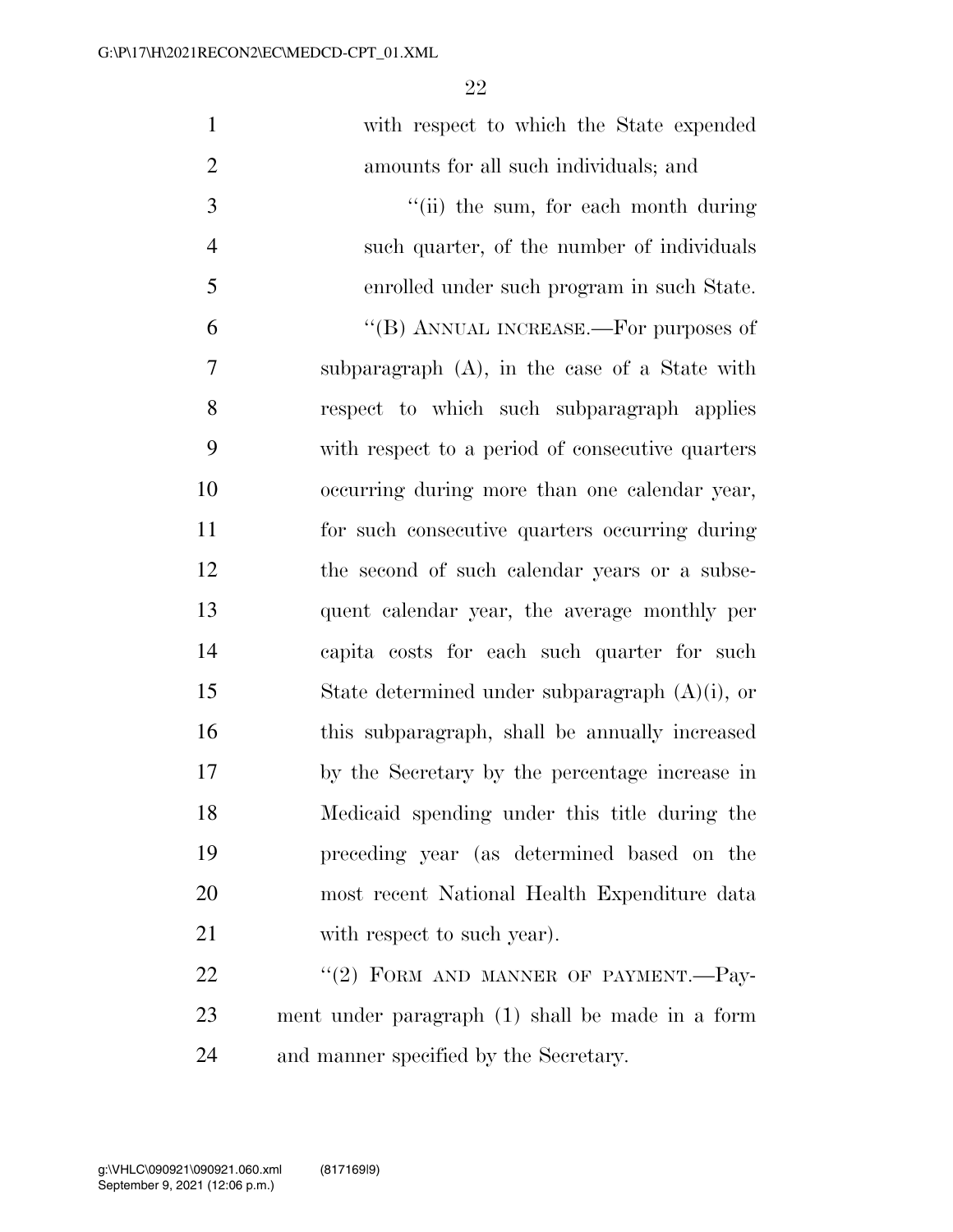''(3) COMPLIANCE.—If a State fails to pay to the Secretary an amount required under paragraph (1), interest shall accrue on such amount at the rate provided under section 1903(d)(5). The amount so owed and applicable interest shall be immediately offset against amounts otherwise payable to the State under section 1903(a), in accordance with the Federal Claims Collection Act of 1996 and applica-ble regulations.

 ''(4) DATA MATCH.—The Secretary shall per- form such periodic data matches as may be nec- essary to identify and compute the number of indi- viduals enrolled under the Federal Medicaid pro- gram under section 1948 in a coverage gap State (as referenced in subsection (a) of such section) for pur- poses of computing the amount under paragraph (1).

18 ''(5) NOTICE.—The Secretary shall notify each State described in paragraph (1) not later than a date specified by the Secretary that is before the be- ginning of each quarter (beginning with 2022) of the amount computed under paragraph (1) for the State for that year.

 ''(i) APPROPRIATIONS.—There is appropriated, out of any funds in the Treasury not otherwise appropriated, for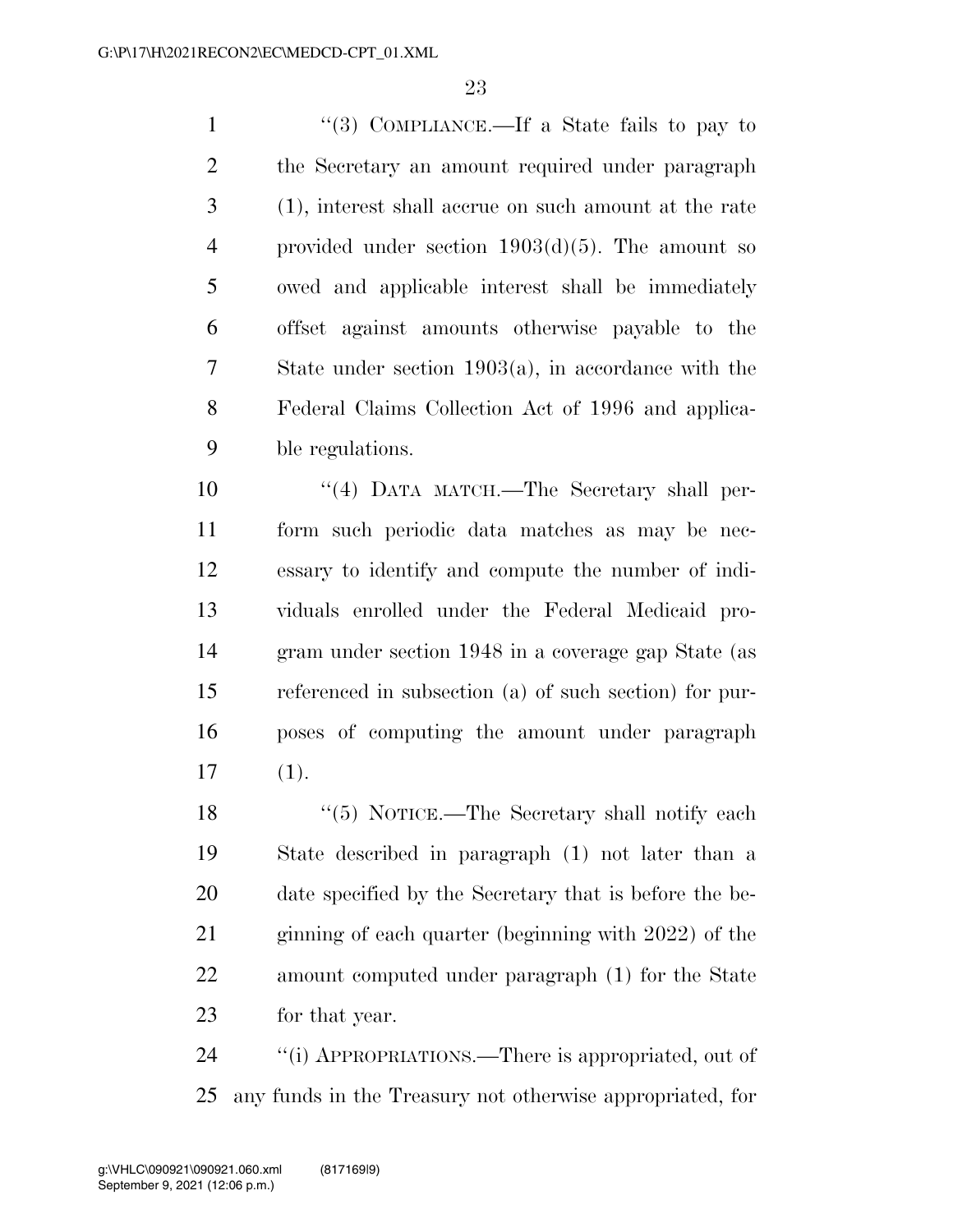each fiscal year such sums as are necessary to carry out subsections (a) through (i) of this section.''.

 (b) DRUG REBATE CONFORMING AMENDMENT.— Section 1927(a)(1) of the Social Security Act (42 U.S.C. 5 1396r–8(a)(1)) is amended in the first sentence—

 (1) by striking ''or under part B of title XVIII'' and inserting '', under the Federal Medicaid pro- gram under section 1948, or under part B of title XVIII''; and

 (2) by inserting ''including as such subsection is 11 applied pursuant to subsections  $(a)(2)(C)$  and  $(d)$  of section 1948 with respect to the Federal Medicaid program,'' before ''and must meet''.

**PART 2—EXPANDING ACCESS TO MEDICAID** 

**HOME AND COMMUNITY-BASED SERVICES** 

#### **SEC. 30711. DEFINITIONS.**

In this part:

18 (1) APPROPRIATE COMMITTEES OF CON- GRESS.—The term ''appropriate committees of Con- gress'' means the Committee on Energy and Com- merce of the House of Representatives, the Com- mittee on Finance of the Senate, the Committee on Health, Education, Labor and Pensions of the Sen- ate, and the Special Committee on Aging of the Sen-ate.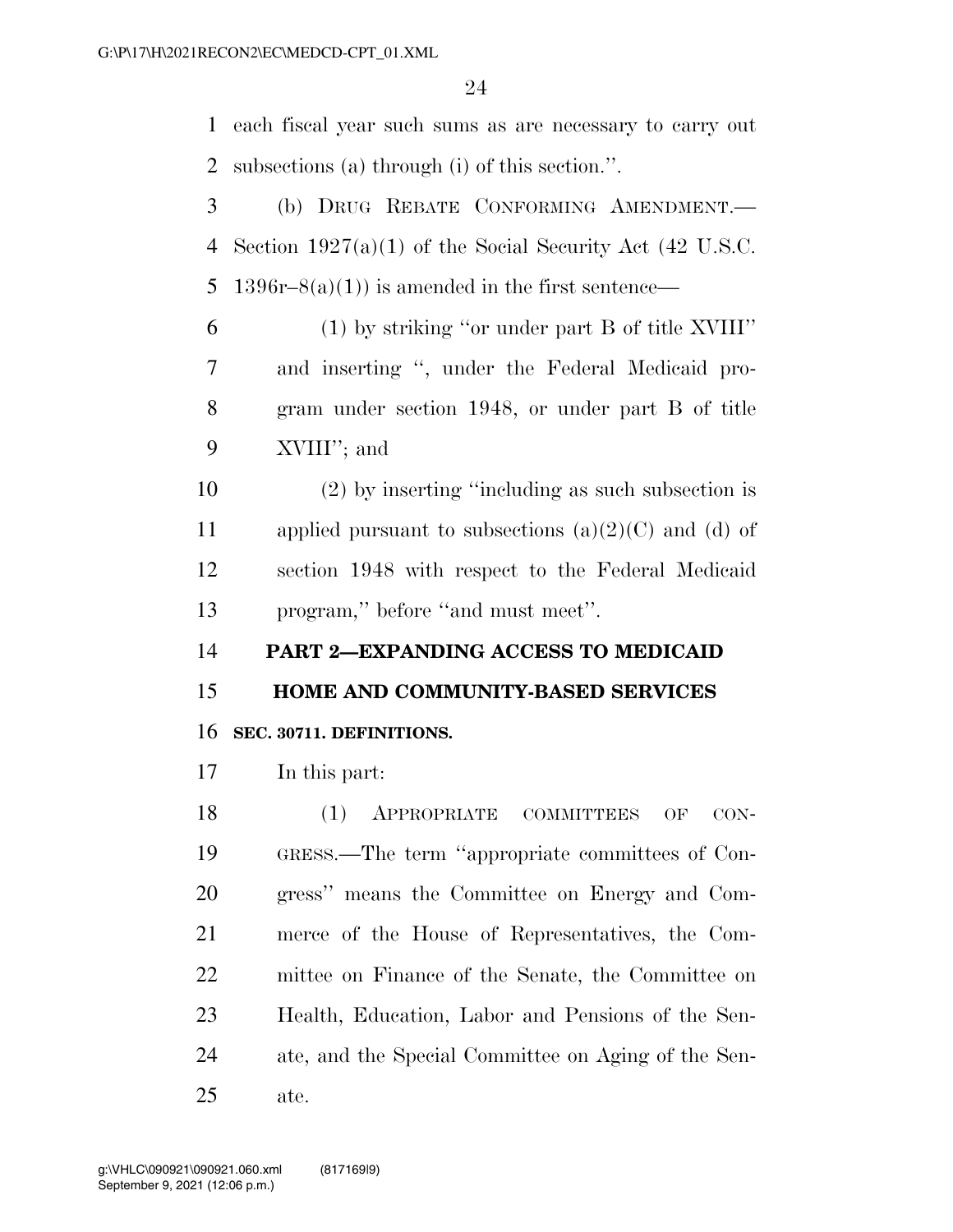| $\mathbf{1}$   | (2) DIRECT CARE WORKER.—The term "direct              |
|----------------|-------------------------------------------------------|
| $\overline{2}$ | care worker" means, with respect to a State, any of   |
| 3              | the following individuals who by contract, by receipt |
| $\overline{4}$ | of payment for care, or as a result of the operation  |
| 5              | of law, provides home and community-based services    |
| 6              | available under the State Medicaid program:           |
| 7              | (A) A registered nurse, licensed practical            |
| 8              | nurse, nurse practitioner, or clinical nurse spe-     |
| 9              | cialist who provides licensed nursing services, or    |
| 10             | a licensed nursing assistant who provides such        |
| 11             | services under the supervision of a registered        |
| 12             | nurse, licensed practical nurse, nurse practi-        |
| 13             | tioner, or clinical nurse specialist.                 |
| 14             | (B) A direct support professional.                    |
| 15             | (C) A personal care attendant.                        |
| 16             | (D) A home health aide.                               |
| 17             | (E) Any other paid health care profes-                |
| 18             | sional or worker determined to be appropriate         |
| 19             | by the State and approved by the Secretary.           |
| 20             | (3) HCBS PROGRAM IMPROVEMENT STATE.-                  |
| 21             | The term "HCBS program improvement State"             |
| 22             | means a State that is awarded a planning grant        |
| 23             | under section $1011(a)$ and has an HCBS improve-      |
| 24             | ment plan approved by the Secretary under section     |
| 25             | $1011(d)$ .                                           |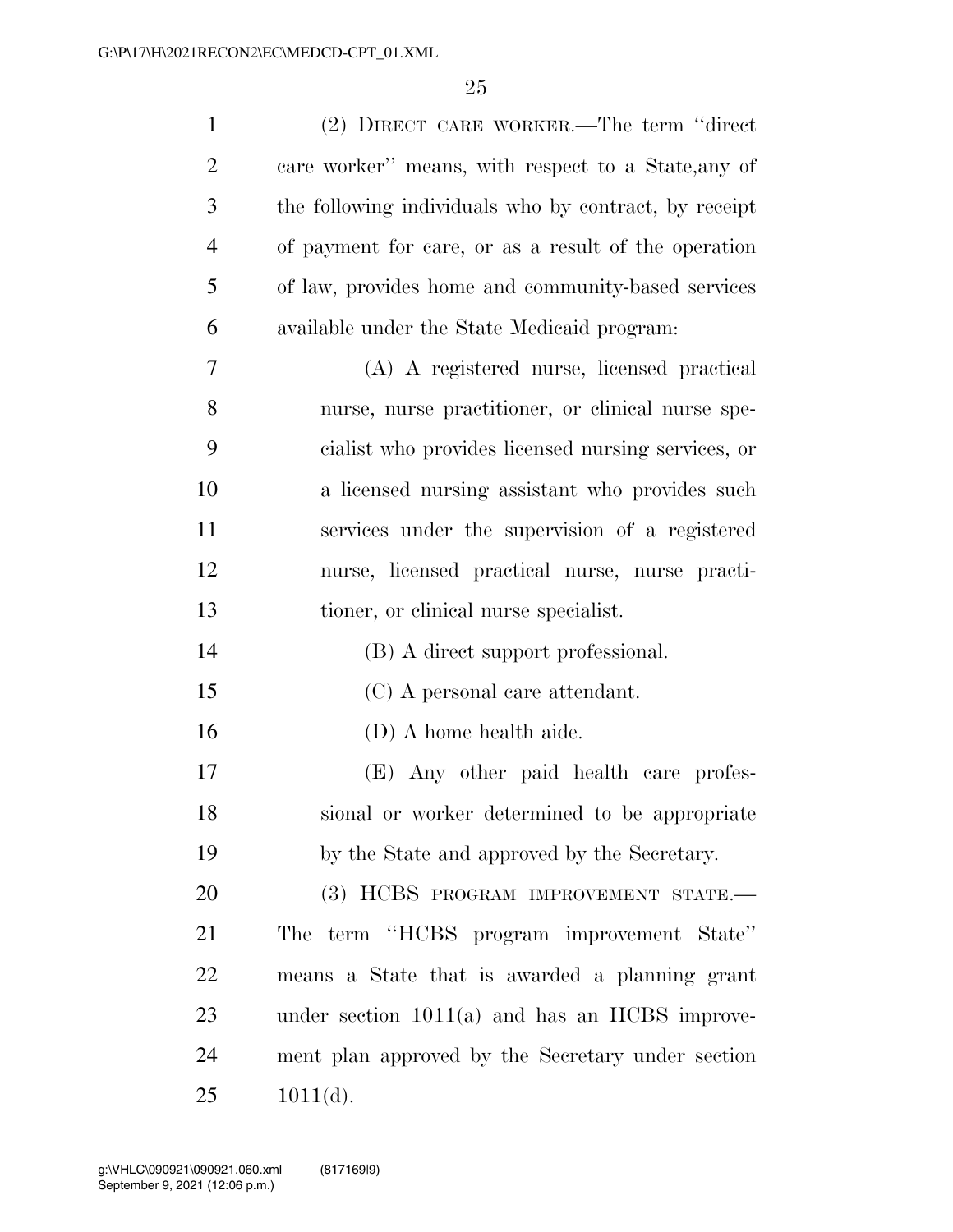| $\mathbf{1}$   | (4) HEALTH PLAN.—The term "health plan"               |
|----------------|-------------------------------------------------------|
| $\overline{2}$ | means any of the following entities that provide or   |
| 3              | arrange for home and community-based services for     |
| $\overline{4}$ | Medicaid eligible individuals who are enrolled with   |
| 5              | the entities under a contract with a State:           |
| 6              | (A) A medicaid managed care organiza-                 |
| 7              | tion, as defined in section $1903(m)(1)(A)$ of the    |
| 8              | Social Security Act (42 U.S.C.                        |
| 9              | 1396b(m)(1)(A)).                                      |
| 10             | (B) A prepaid inpatient health plan or pre-           |
| 11             | paid ambulatory health plan, as defined in sec-       |
| 12             | tion 438.2 of title 42, Code of Federal Regula-       |
| 13             | tions (or any successor regulation)).                 |
| 14             | (C) Any other entity determined to be ap-             |
| 15             | propriate by the State and approved by the Sec-       |
| 16             | retary.                                               |
| 17             | $(5)$ HOME<br>AND<br>COMMUNITY-BASED<br>SERV-         |
| 18             | ICES.—The term "home and community-based serv-        |
| 19             | ices" means any of the following (whether provided    |
| 20             | on a fee-for-service, risk, or other basis):          |
| 21             | (A) Home health care services authorized              |
| 22             | under paragraph $(7)$ of section 1905(a) of the       |
| 23             | Social Security Act $(42 \text{ U.S.C. } 1396d(a))$ . |
| 24             | (B) Private duty nursing services author-             |
| 25             | ized under paragraph (8) of such section, when        |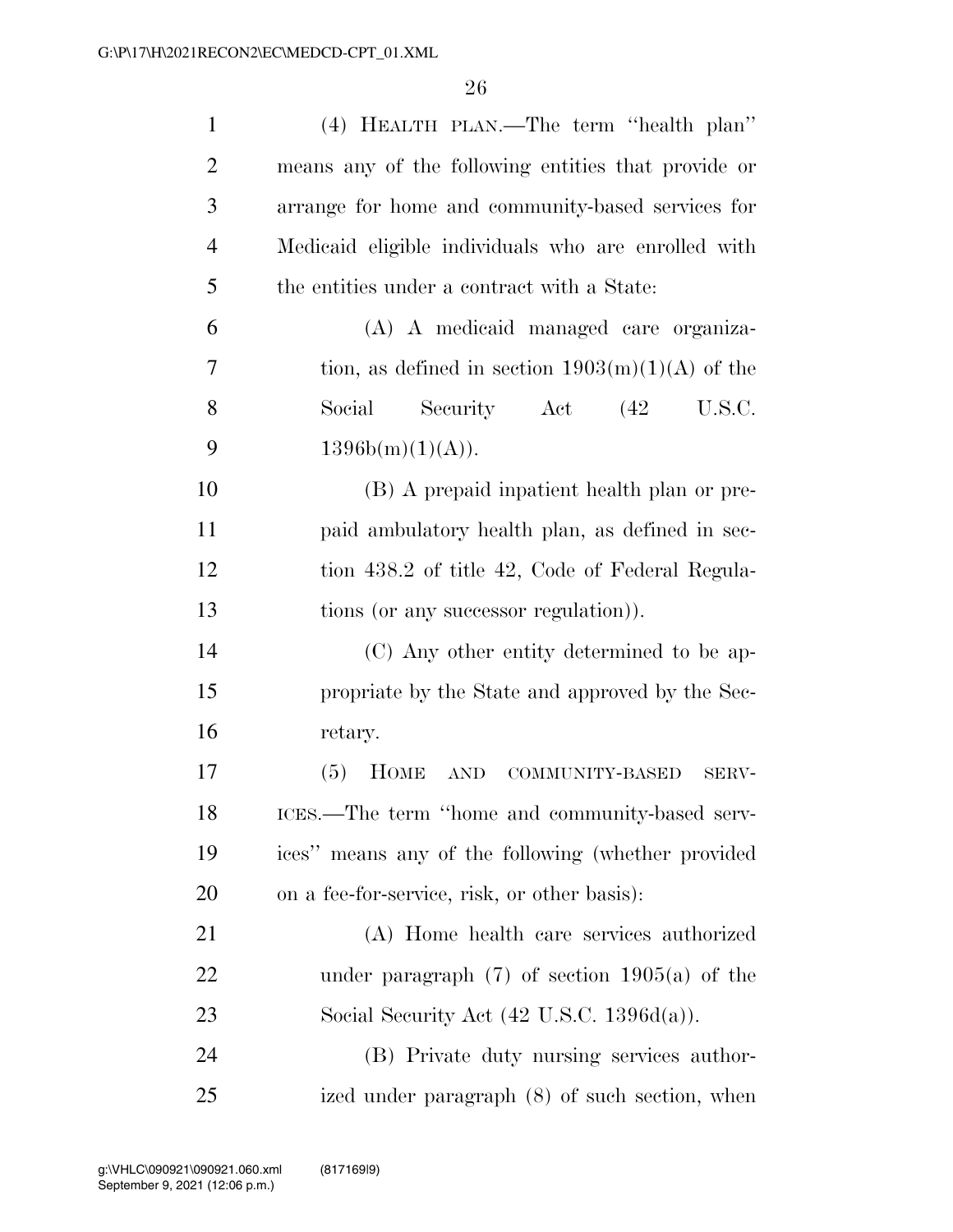| $\mathbf{1}$   | such services are provided in a Medicaid eligible        |
|----------------|----------------------------------------------------------|
| $\overline{2}$ | individual's home.                                       |
| 3              | (C)<br>Personal care services authorized                 |
| $\overline{4}$ | under paragraph $(24)$ of such section.                  |
| 5              | (D) PACE services authorized under para-                 |
| 6              | $graph (26)$ of such section.                            |
| 7              | (E) Home and community-based services                    |
| 8              | authorized under subsections (b), (c), (i), (j),         |
| 9              | and (k) of section $1915$ of such Act (42 U.S.C.         |
| 10             | 1396n), such services authorized under a waiver          |
| 11             | under section $1115$ of such Act $(42 \text{ U.S.C.})$   |
| 12             | 1315), and such services provided through cov-           |
| 13             | erage authorized under section 1937 of such              |
| 14             | Act (42 U.S.C. 1396u-7).                                 |
| 15             | (F) Case management services authorized                  |
| 16             | under section $1905(a)(19)$ of the Social Secu-          |
| 17             | rity Act $(42 \text{ U.S.C. } 1396d(a)(19))$ and section |
| 18             | $1915(g)$ of such Act (42 U.S.C. $1396n(g)$ ).           |
| 19             | (G) Rehabilitative services, including those             |
| 20             | related to behavioral health, described in section       |
| 21             | such Act<br>(42)<br>$1905(a)(13)$ of<br>U.S.C.           |
| 22             | $1396d(a)(13)$ .                                         |
| 23             | (H) Self-directed personal assistance serv-              |
| 24             | ices authorized under section 1915(j) of the So-         |
| 25             | cial Security Act $(42 \text{ U.S.C. } 1396n(j)).$       |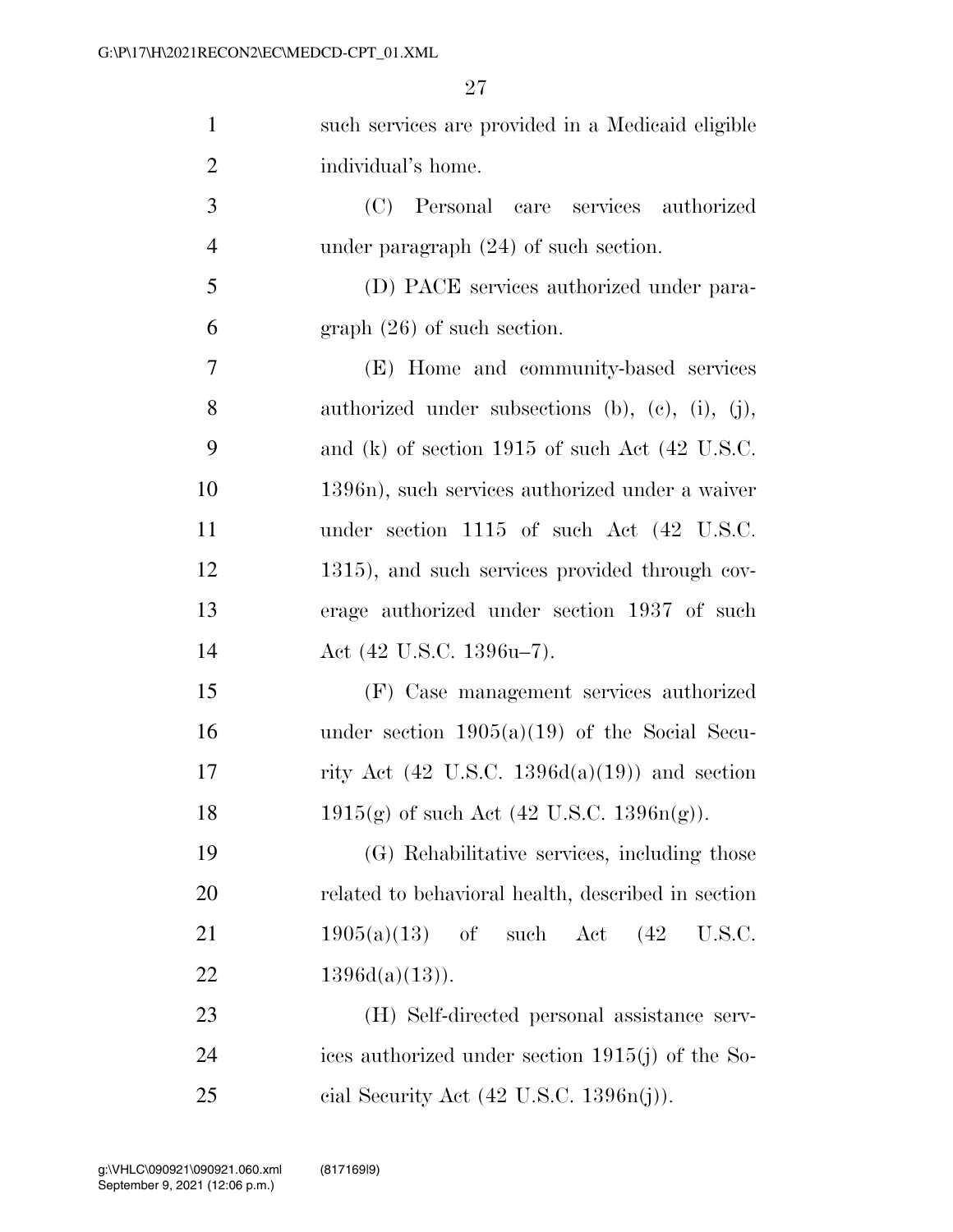| $\mathbf{1}$   | (I) School-based services when the school             |
|----------------|-------------------------------------------------------|
| $\overline{2}$ | is the location for provision of services if the      |
| 3              | services are-                                         |
| $\overline{4}$ | (i) authorized under section $1905(a)$                |
| 5              | of such Act $(42 \text{ U.S.C. } 1396d(a))$ (or       |
| 6              | under a waiver under section $1915(e)$ or             |
| 7              | demonstration under section 1115); and                |
| 8              | (ii) described in another subparagraph                |
| 9              | of this paragraph.                                    |
| 10             | (J) Such other services specified by the              |
| 11             | Secretary.                                            |
| 12             | (6) INSTITUTIONAL SETTING.—The term "insti-           |
|                |                                                       |
| 13             | tutional setting" means—                              |
| 14             | $(A)$ a skilled nursing facility (as defined in       |
| 15             | section $1819(a)$ of the Social Security Act $(42)$   |
| 16             | U.S.C. $1395i-3(a))$ ;                                |
| 17             | (B) a nursing facility (as defined in section         |
| 18             | 1919(a) of such Act $(42 \text{ U.S.C. } 1396r(a))$ ; |
| 19             | (C) a long-term care hospital (as described           |
| <b>20</b>      | in section $1886(d)(1)(B)(iv)$ of such Act (42)       |
| 21             | U.S.C. $1395ww(d)(1)(B)(iv));$                        |
| 22             | (D) a facility (or distinct part thereof) de-         |
| 23             | scribed in section $1905(d)$ of such Act $(42)$       |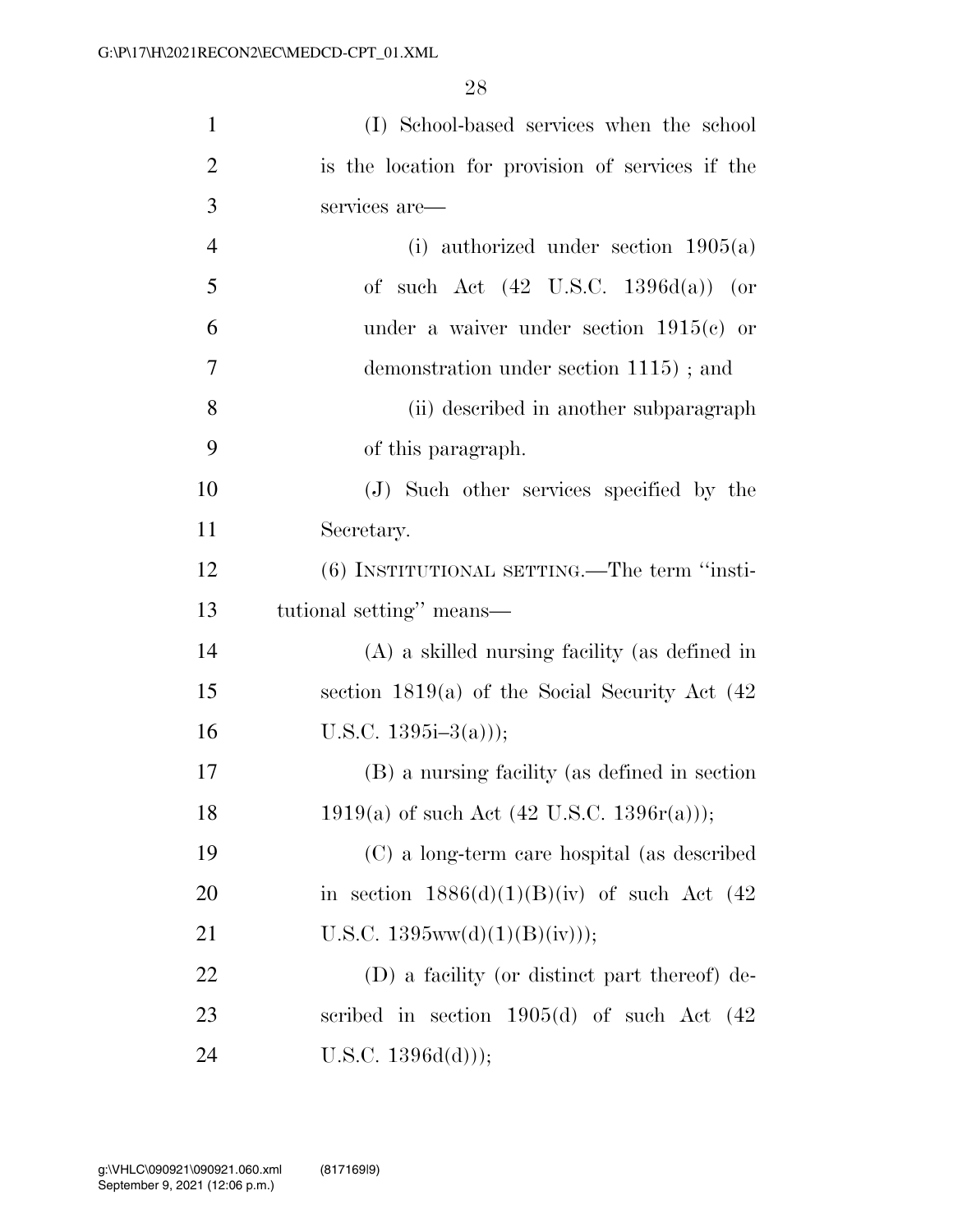| $\mathbf{1}$   | (E) an institution (or distinct part thereof)         |
|----------------|-------------------------------------------------------|
| $\overline{2}$ | which is a psychiatric hospital (as defined in        |
| 3              | section $1861(f)$ of such Act $(42 \text{ U.S.C.})$   |
| $\overline{4}$ | $1395x(f))$ or that provides inpatient psychiatric    |
| 5              | services in a residential setting specified by the    |
| 6              | Secretary;                                            |
| 7              | (F) an institution (or distinct part thereof)         |
| 8              | described in section $1905(i)$ of such Act $(42)$     |
| 9              | U.S.C. $1396d(i)$ ; and                               |
| 10             | (G) any other relevant facility, as deter-            |
| 11             | mined by the Secretary.                               |
| 12             | (7)<br>MEDICAID ELIGIBLE INDIVIDUAL.—The              |
| 13             | term "Medicaid eligible individual" means an indi-    |
| 14             | vidual who is eligible for and receiving medical as-  |
| 15             | sistance under a State Medicaid plan or a waiver      |
| 16             | such plan. Such term includes an individual who       |
| 17             | would become eligible for medical assistance and en-  |
| 18             | rolled under a State Medicaid plan, or waiver of      |
| 19             | such plan, upon removal from a waiting list.          |
| 20             | $(8)$ STATE<br>MEDICAID PROGRAM.—The term             |
| 21             | "State Medicaid program" means, with respect to a     |
| 22             | State, the State program under title XIX of the So-   |
| 23             | cial Security Act (42 U.S.C. 1396 et seq.) (including |
| 24             | any waiver or demonstration under such title or       |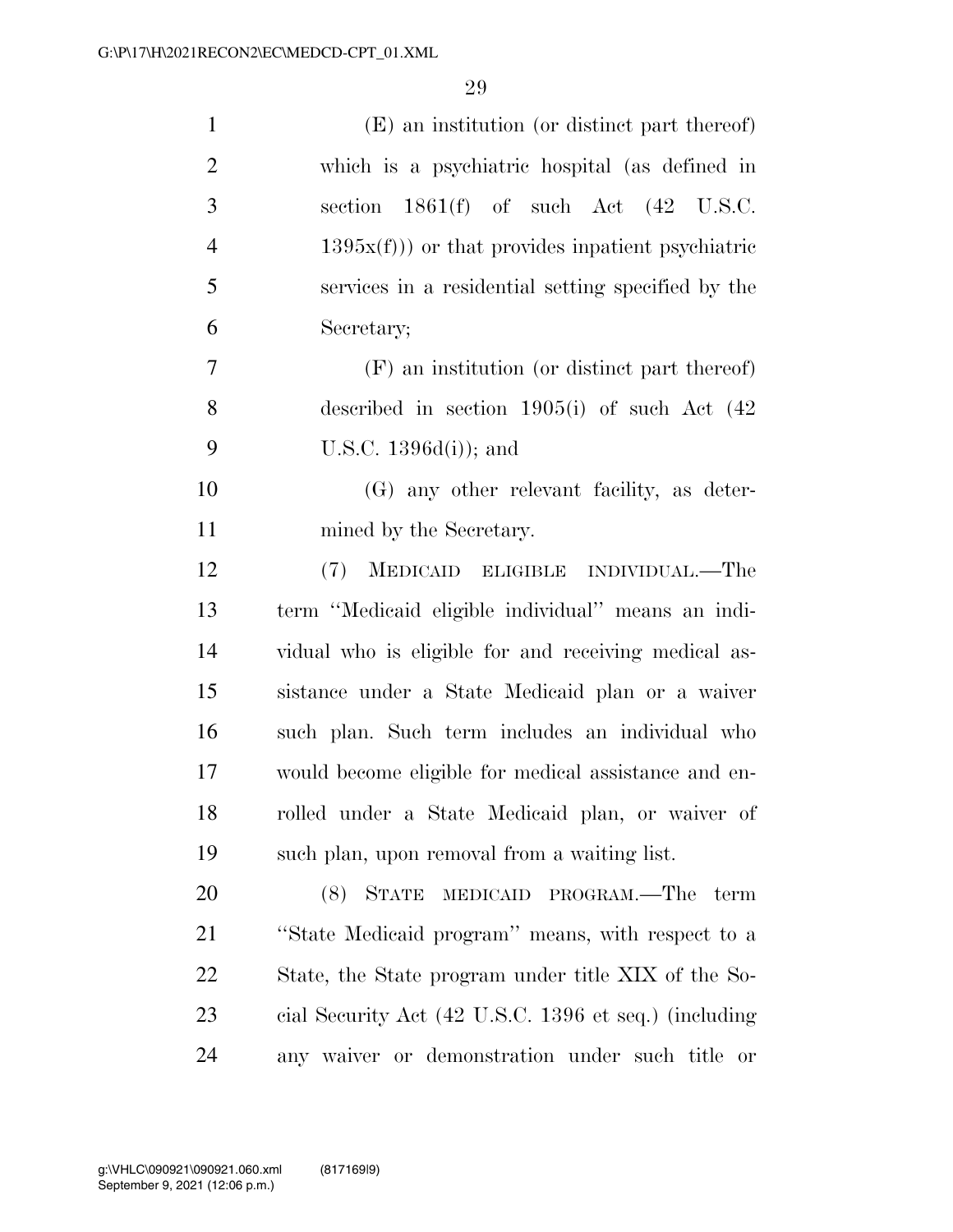| $\mathbf{1}$   | under section 1115 of such Act (42 U.S.C. 1315) re-   |
|----------------|-------------------------------------------------------|
| $\overline{2}$ | lating to such title).                                |
| 3              | (9) SECRETARY.—The term "Secretary" means             |
| $\overline{4}$ | the Secretary of Health and Human Services.           |
| 5              | (10) STATE.—The term "State" means each of            |
| 6              | the 50 States, the District of Columbia, Puerto Rico, |
| 7              | the Virgin Islands, Guam, the Northern Mariana Is-    |
| 8              | lands, and American Samoa.                            |
| 9              | SEC. 30712. HCBS IMPROVEMENT PLANNING GRANTS.         |
| 10             | (a) FUNDING.—                                         |
| 11             | $(1)$ IN GENERAL.—Out of any funds in the             |
| 12             | Treasury not otherwise appropriated, there is appro-  |
| 13             | priated to the Secretary for purposes of carrying out |
| 14             | this section, $$130,000,000$ for fiscal year 2022, to |
| 15             | remain available until expended.                      |
| 16             | (2) TECHNICAL ASSISTANCE AND GUIDANCE.—               |
| 17             | The Secretary shall reserve $$5,000,000$ of the       |
| 18             | amount appropriated under paragraph (1) for pur-      |
| 19             | poses of issuing guidance and providing technical as- |
| 20             | sistance to States intending to apply for, or award-  |
| 21             | ed, a planning grant under this section, and for      |
| 22             | other administrative expenses related to awarding     |
| 23             | planning grants under this section.                   |
|                |                                                       |

(b) AWARD AND USE OF GRANTS.—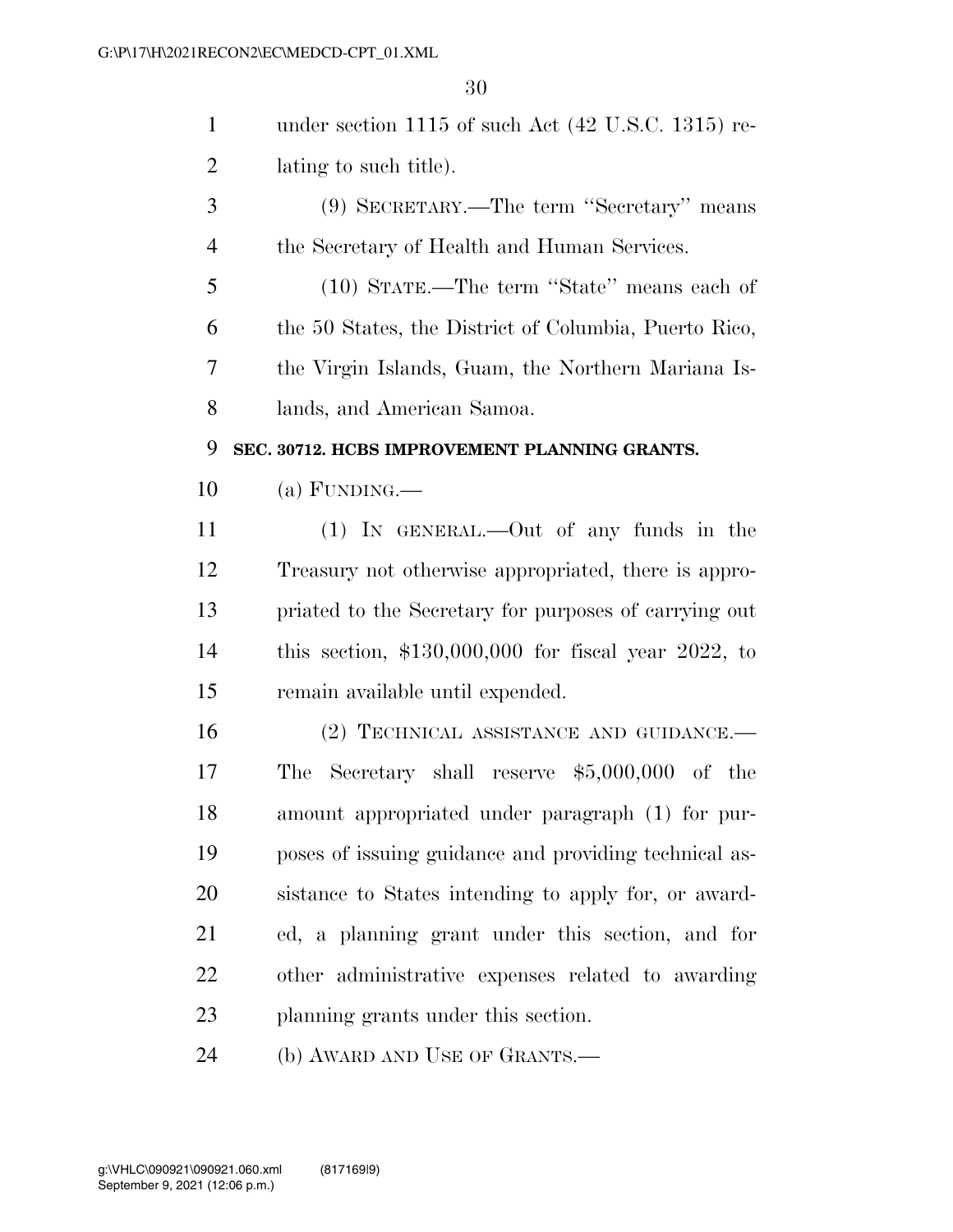(1) DEADLINE FOR AWARD OF GRANTS.—From 2 the amount appropriated under subsection  $(a)(1)$ , the Secretary, not later than 12 months after the date of enactment of this Act, shall solicit State re- quests for HCBS improvement planning grants and award such grants to all States that meet such re-quirements as determined by the Secretary.

8 (2) CRITERIA FOR DETERMINING AMOUNT OF GRANTS.—The Secretary shall take into account the improvements a State would propose to make, con- sistent with the areas of focus of the HCBS im- provement plan requirements described under sub- section (c) in determining the amount of the plan- ning grant to be awarded to each State that requests such a grant.

 (3) USE OF FUNDS.—A State awarded a plan- ning grant under this section shall use the grant to carry out planning activities for purposes of devel- oping and submitting to the Secretary an HCBS im- provement plan for the State that meets the require- ments of subsections (c) and (d) in order to expand access to home and community-based services and strengthen the direct care workforce that provides such services. A State may use planning grant funds to support activities related to the implementation of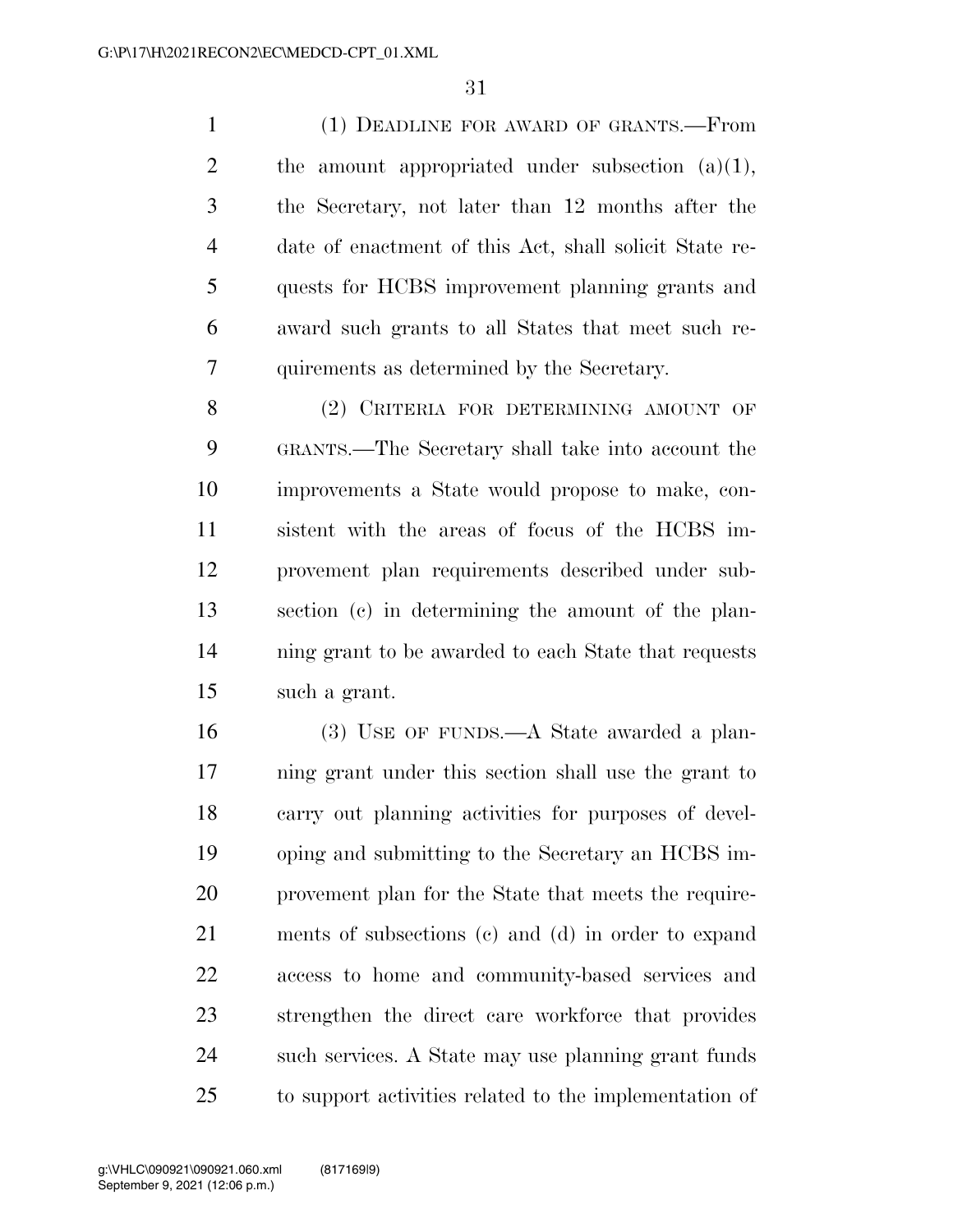| $\mathbf{1}$   | the HCBS improvement plan for the State, collect         |
|----------------|----------------------------------------------------------|
| $\overline{2}$ | and report information described in subsection (c),      |
| 3              | identify areas for improvement to the service deliv-     |
| $\overline{4}$ | ery systems for home and community-based services,       |
| 5              | carry out activities related to evaluating payment       |
| 6              | rates for home and community-based services and          |
| $\overline{7}$ | identifying improvements to update the rate setting      |
| 8              | process, and for such other purposes as the Sec-         |
| 9              | retary shall specify, including the following:           |
| 10             | (A) Caregiver supports.                                  |
| 11             | (B) Addressing social determinants of                    |
| 12             | health (other than housing or homelessness).             |
| 13             | (C) Promoting equity and addressing                      |
| 14             | health disparities.                                      |
| 15             | (D) Promoting community integration and                  |
| 16             | compliance with the home and community-based             |
| 17             | settings rule published on January 16, 2014.             |
| 18             | (E) Building partnerships.                               |
| 19             | (F) Infrastructure investments (such as                  |
| 20             | case management or other information tech-               |
| 21             | nology systems).                                         |
| 22             | (c) HCBS IMPROVEMENT PLAN REQUIREMENTS.—                 |
| 23             | In order to meet the requirements of this subsection, an |
| 24             | HCBS improvement plan developed using funds awarded      |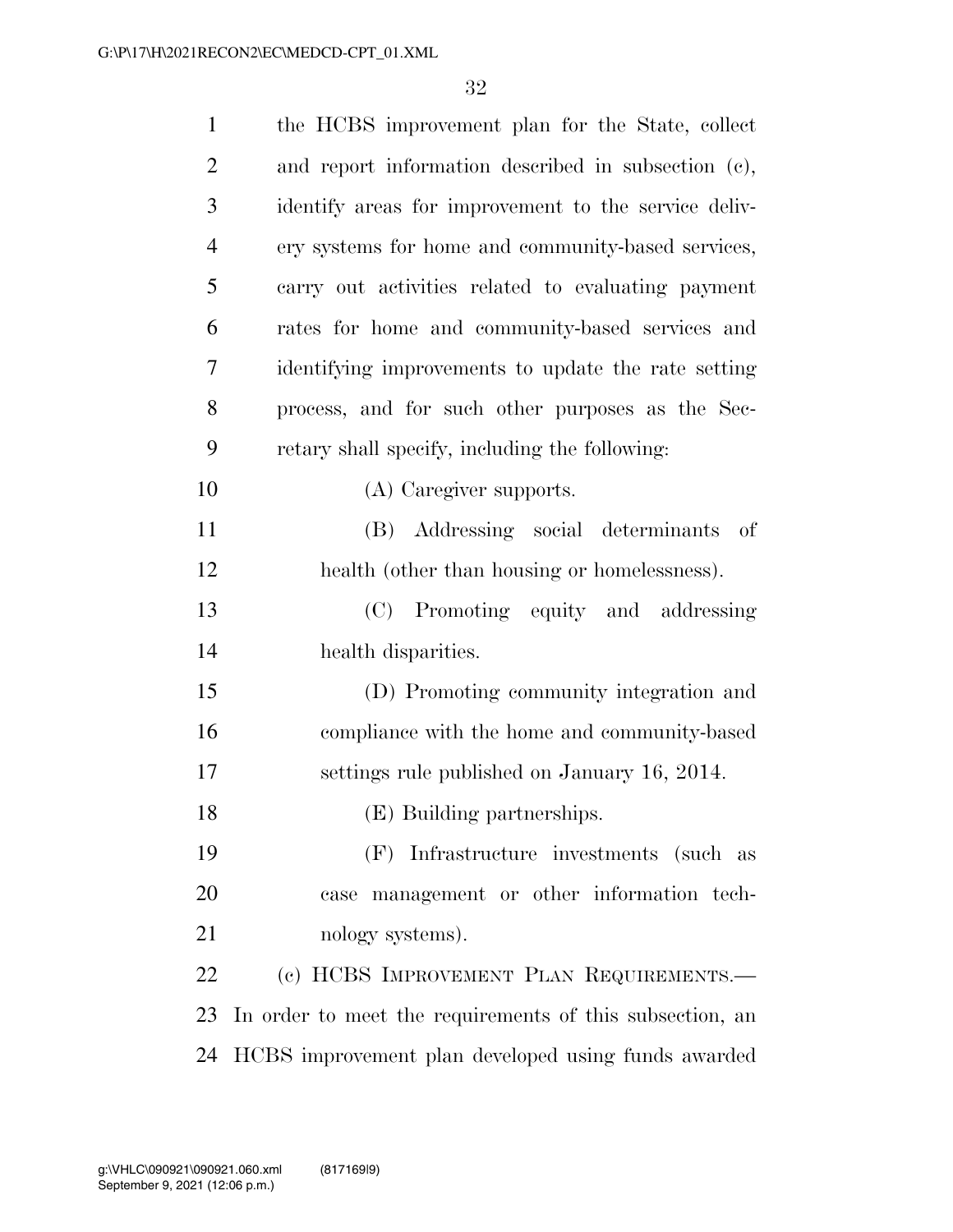to a State under this section shall include, with respect to the State and subject to subsection (d), the following: (1) EXISTING MEDICAID HCBS LANDSCAPE.— (A) ELIGIBILITY AND BENEFITS.—A de- scription of the existing standards, pathways, and methodologies for eligibility (which shall be delineated by the State based on eligibility group under the State plan or waiver of such plan) for home and community-based services, including limits on assets and income, the home and community-based services available under the State Medicaid program and the types of settings in which they may be provided, and utilization management standards for such services. (B) ACCESS.— (i) BARRIERS.—A description of the barriers to accessing home and community-based services in the State identified by

Medicaid eligible individuals, the families

of such individuals, and providers of such

services, such as barriers for individuals

who wish to leave institutional settings, in-

dividuals experiencing homelessness or

housing instability, and individuals in geo-

September 9, 2021 (12:06 p.m.) g:\VHLC\090921\090921.060.xml (817169|9)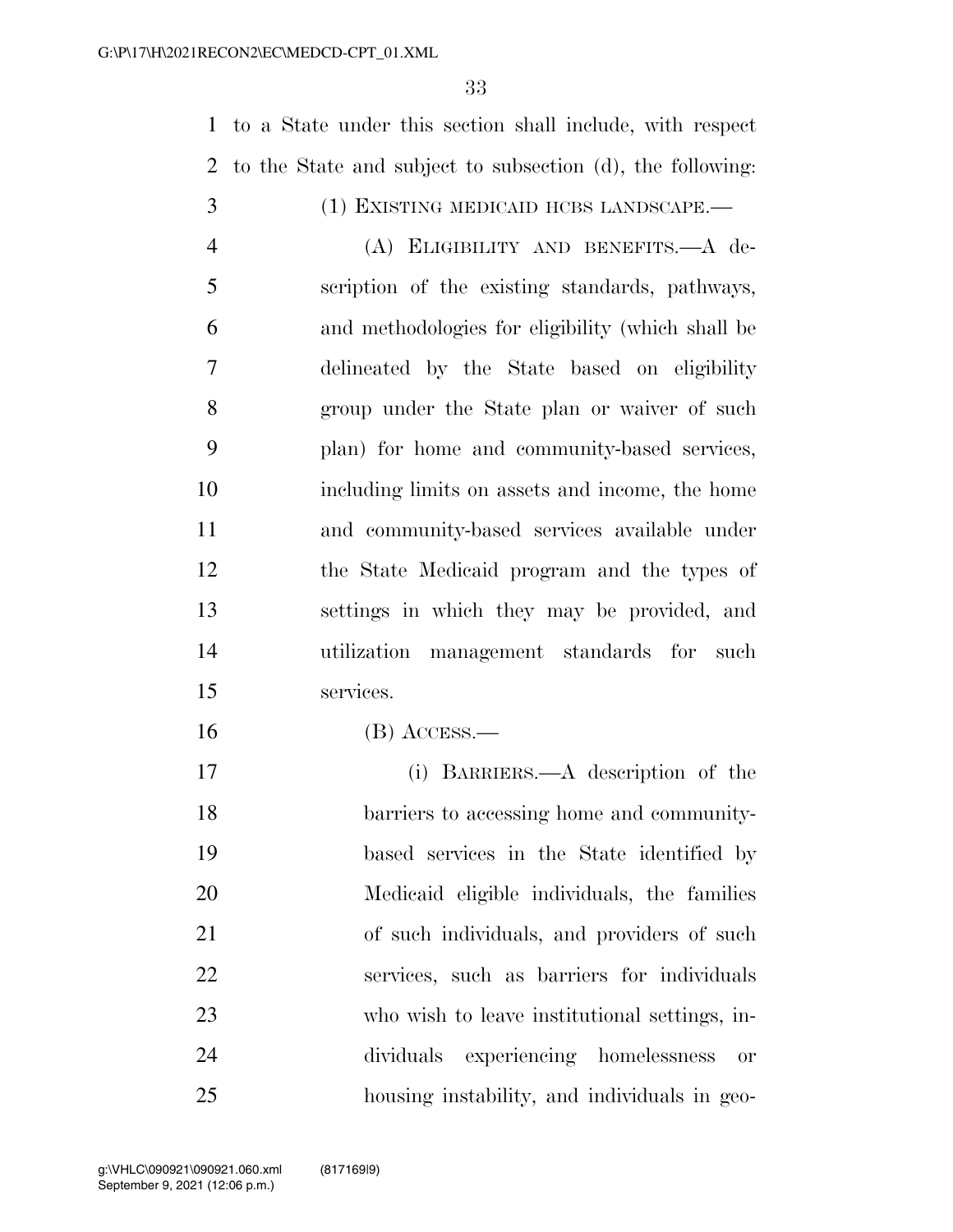graphical areas of the State with low or no access to such services.

3 (ii) AVAILABILITY; UNMET NEED.—A summary, in accordance with guidance issued by the Secretary, of the extent to which home and community-based services are available to all individuals in the State who would be eligible for such services under the State Medicaid program (includ- ing individuals who are on a waitlist for 11 such services).

 (C) UTILIZATION.—An assessment of the utilization of home and community-based serv- ices in the State during such time period as the Secretary may specify.

 (D) SERVICE DELIVERY STRUCTURES AND SUPPORTS.—A description of the service deliv- ery structures for providing home and commu- nity-based services in the State, including whether models of self-direction are used and to which Medicaid eligible individuals such models are available, the share of total services are ad- ministered by agencies, the use of managed care and fee-for-service to provide such services, and the supports provided for family caregivers.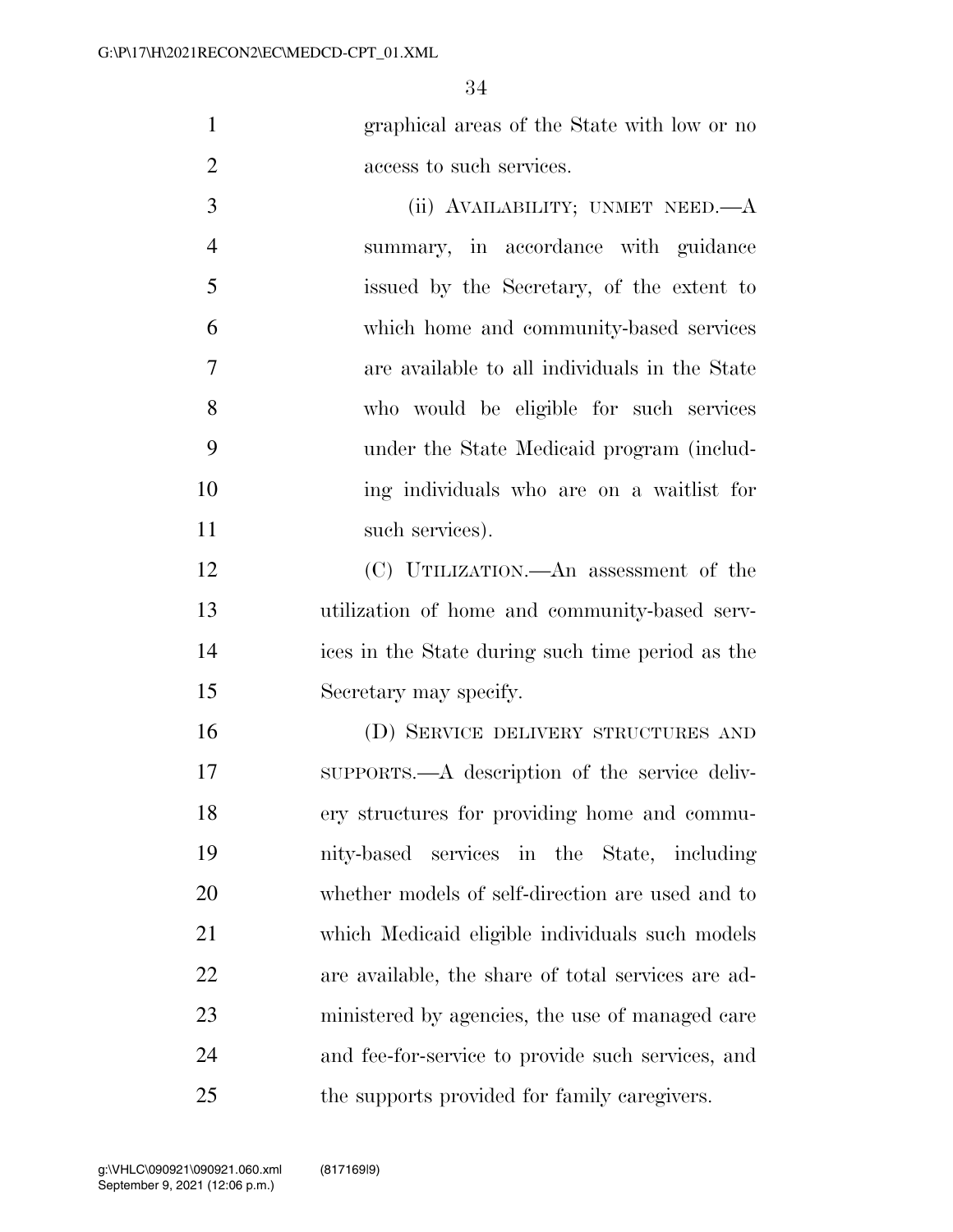| $\mathbf{1}$   | (E) WORKFORCE.—A description of the di-          |
|----------------|--------------------------------------------------|
| $\overline{2}$ | rect care workforce that provides home and       |
| 3              | community-based services, including estimates    |
| $\overline{4}$ | (and a description of the methodology used to    |
| 5              | develop such estimates) of the number of full-   |
| 6              | and part-time direct care workers, the average   |
| 7              | and range of direct care worker wages, the ben-  |
| 8              | efits provided to direct care workers, the turn- |
| 9              | over and vacancy rates of direct care worker po- |
| 10             | sitions, the membership of direct care workers   |
| 11             | in labor organizations and, to the extent it the |
| 12             | State has access to such data, demographic in-   |
| 13             | formation about such workforce, including in-    |
| 14             | formation on race, ethnicity, and gender.        |
| 15             | (F) PAYMENT RATES.—                              |
| 16             | (i) IN GENERAL.—A description of the             |
| 17             | payment rates for home and community-            |
| 18             | based services, including, to the extent ap-     |
| 19             | plicable, how payments for such services         |
| 20             | are factored into the development of man-        |
| 21             | aged care capitation rates, and when the         |
| 22             | State last updated payment rates for home        |
| 23             | and community-based services, and the ex-        |
| 24             | tent to which payment rates are passed           |

25 through to direct care worker wages.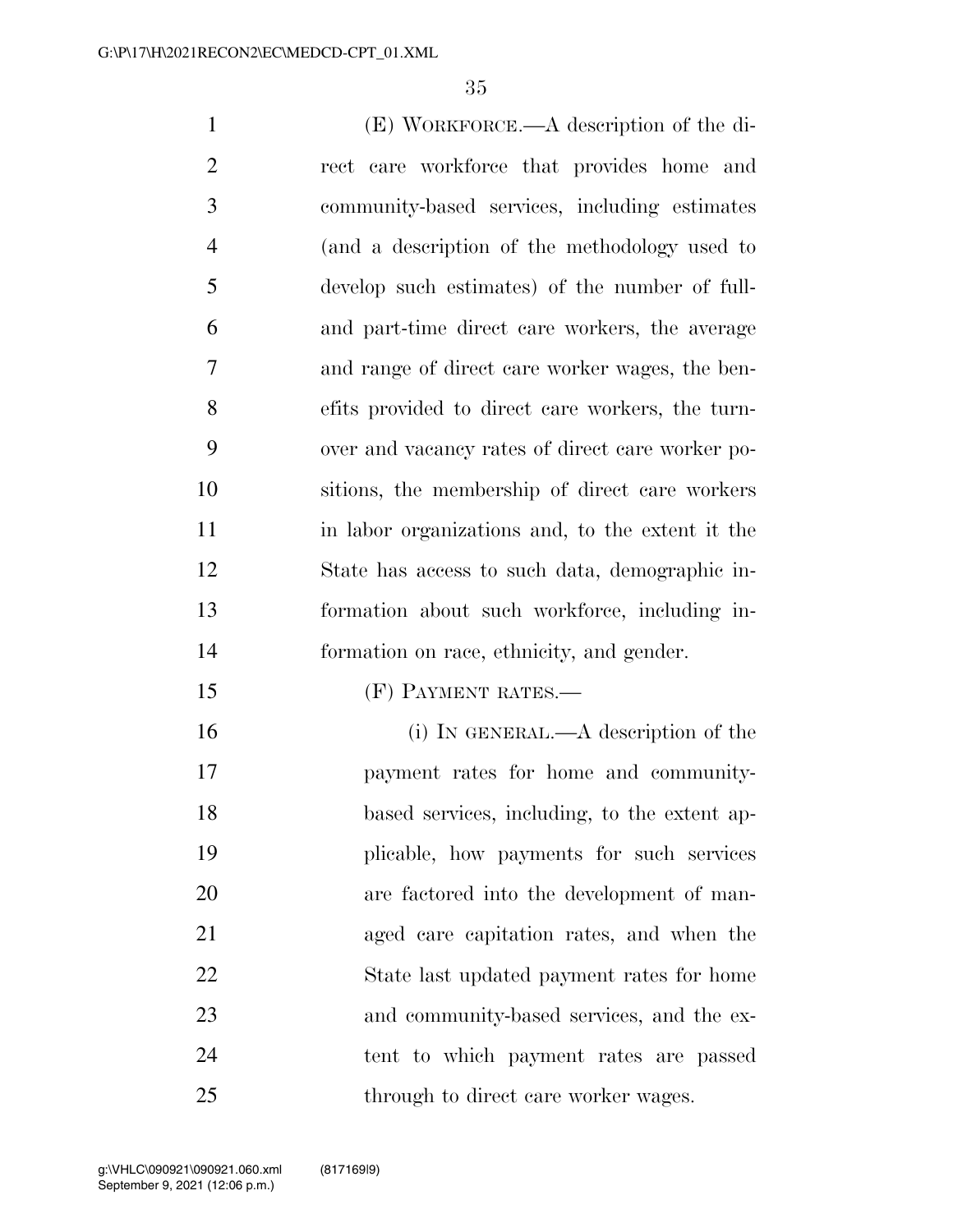(ii) ASSESSMENT.—An assessment of how current payment rates for such serv- ices impact provider capacity and access to care.

 (G) QUALITY.—A description of how the quality of home and community-based services is measured and monitored.

**(H) LONG-TERM SERVICES AND SUPPORTS**  PROVIDED IN INSTITUTIONAL SETTINGS.—A de- scription of the number of individuals enrolled in the State Medicaid program who receive items and services for greater than 30 days in an institutional setting that is a nursing facil- ity, intermediate care facility, or assistaed living facility and the demographic information of such individuals who are provided such items and services in such settings.

18 (I) HCBS SHARE OF OVERALL MEDICAID LTSS SPENDING.—For the most recent State fiscal year for which complete data is available, the percentage of expenditures made by the State under the State Medicaid program for long-term services and supports that are for home and community-based services.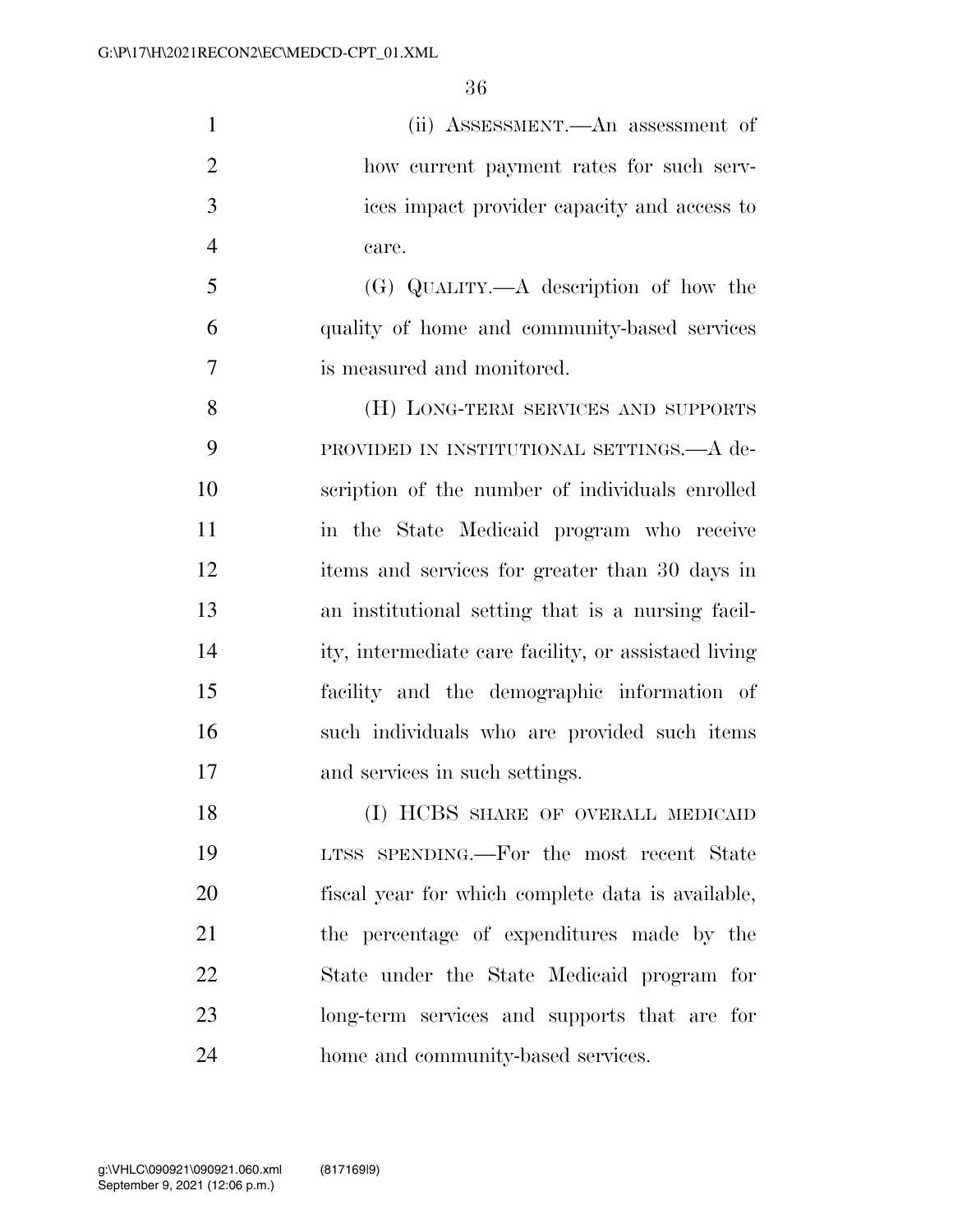| $\mathbf{1}$   | $(J)$ DEMOGRAPHIC DATA.—To the extent             |
|----------------|---------------------------------------------------|
| $\overline{2}$ | available and as applicable with respect to the   |
| 3              | information required under subparagraphs          |
| $\overline{4}$ | $(B), (C),$ and $(H),$ demographic data for such  |
| 5              | information, disaggregated by age groups, pri-    |
| 6              | mary disability, income brackets, gender, race,   |
| $\overline{7}$ | ethnicity, geography, primary language, and       |
| 8              | type of service setting.                          |
| 9              | (2) GOALS FOR HCBS IMPROVEMENTS.-A de-            |
| 10             | scription of how the State will do the following: |
| 11             | (A) Conduct the activities required under         |
| 12             | subsection (j) of section 1905 of the Social Se-  |
| 13             | curity Act(as added under section 30713).         |
| 14             | (B) Reduce barriers and disparities in ac-        |
| 15             | cess or utilization of home and community-        |
| 16             | based services in the State.                      |
| 17             | (C) Monitor and report (with supporting           |
| 18             | data to the extent available and applicable       |
| 19             | disaggregated by age groups, primary disability,  |
| 20             | income brackets, gender, race, ethnicity, geog-   |
| 21             | raphy, primary language, and type of service      |
| 22             | setting, on-                                      |
| 23             | (i) access to home and community-                 |
| 24             | based services under the State Medicaid           |
| 25             | program, disparities in access to such serv-      |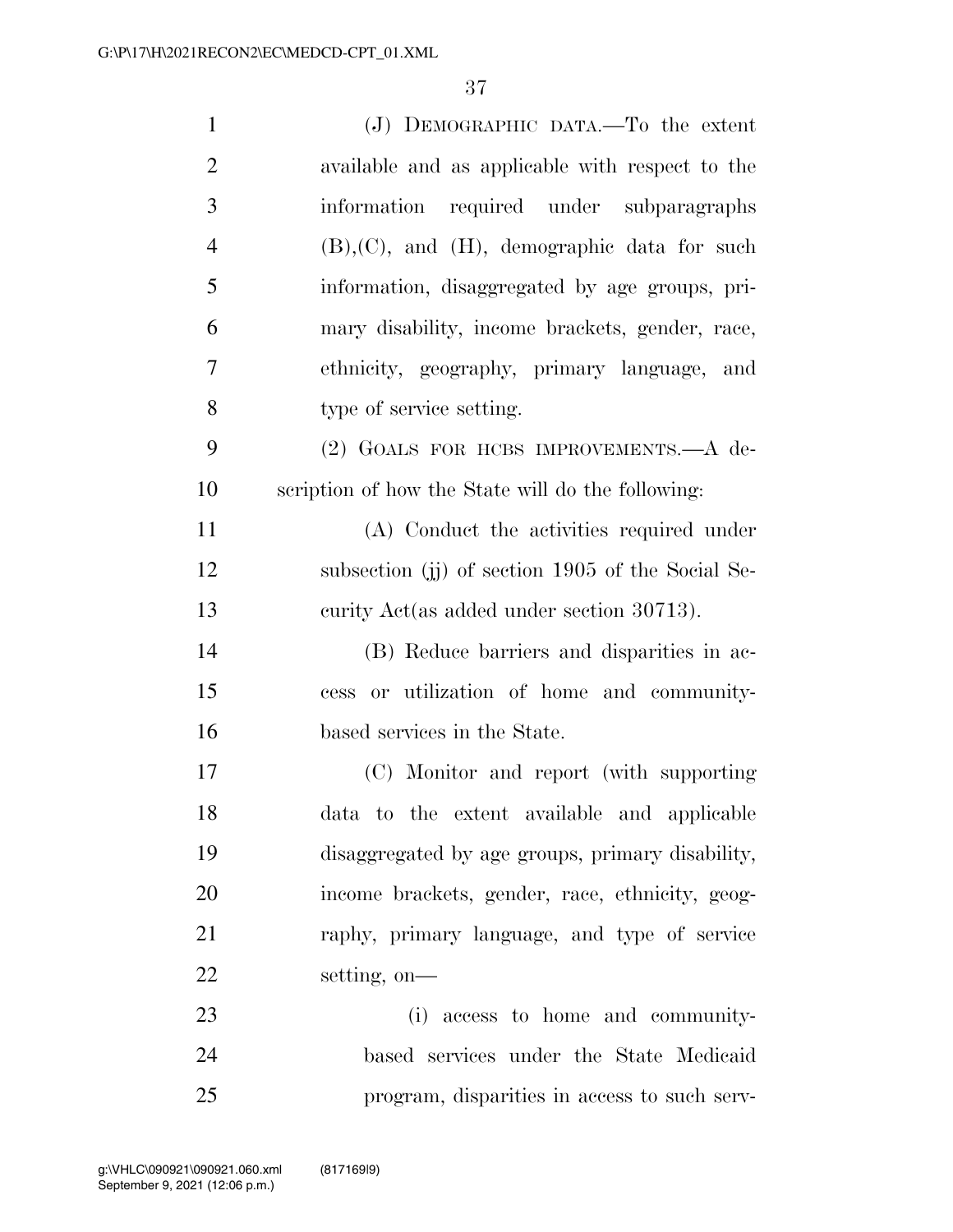1 ices, and the utilization of such services; and

 (ii) the amount of State Medicaid ex- penditures for home and community-based services under the State Medicaid program as a proportion of the total amount of State expenditures under the State Med- icaid program for long-term services and supports.

 (D) Monitor and report on wages, benefits, and vacancy and turnover rates for direct care workers.

 (E) Assess and monitor the sufficiency of payments under the State Medicaid program for the specific types of home and community- based services available under such program for purposes of supporting direct care worker re- cruitment and retention and ensuring the avail-ability of home and community-based services.

 (F) Coordinate implementation of the HCBS improvement plan among the State Medicaid agency, agencies serving individuals with disabilities, agencies serving the elderly, and other relevant State and local agencies and organizations that provide related supports,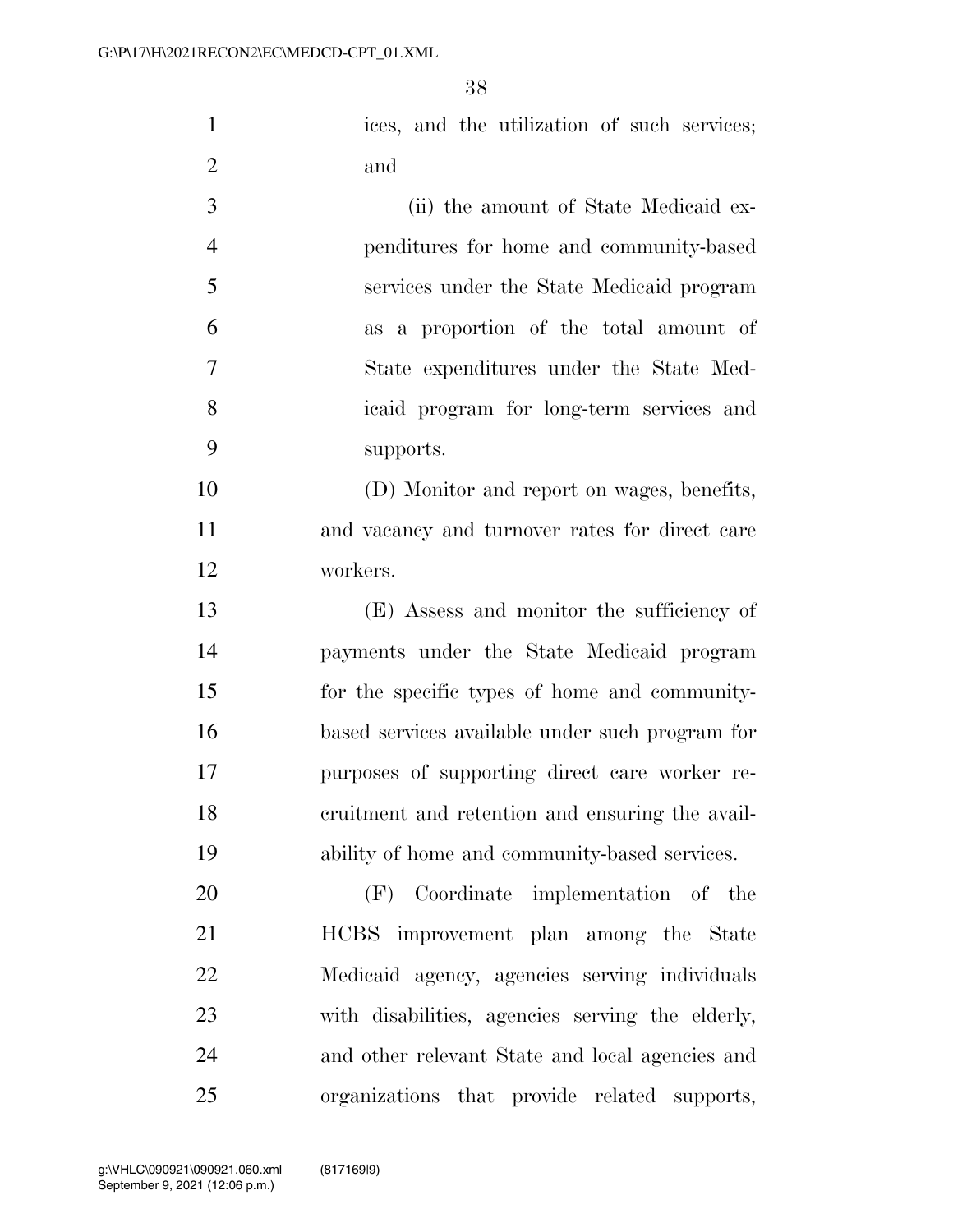such as those for housing, transportation, em-ployment, and other services and supports.

 (d) DEVELOPMENT AND APPROVAL REQUIRE-MENTS.—

 (1) DEVELOPMENT REQUIREMENTS.—In order to meet the requirements of this subsection, a State awarded a planning grant under this section shall develop an HCBS improvement plan for the State with input from stakeholders through a public notice and comment process that includes consultation with Medicaid eligible individuals who are recipients of home and community-based services, family care- givers of such recipients, providers, health plans, di- rect care workers, chosen representatives of direct care workers, and aging, disability, and workforce advocates.

 (2) AUTHORITY TO ADJUST CERTAIN PLAN CONTENT REQUIREMENTS.—The Secretary may modify the requirements for any of the information specified in subsection (c)(1) if a State requests a modification and demonstrates to the satisfaction of the Secretary that it is impracticable for the State to collect and submit the information.

 (3) SUBMISSION AND APPROVAL.—Not later than 24 months after the date on which a State is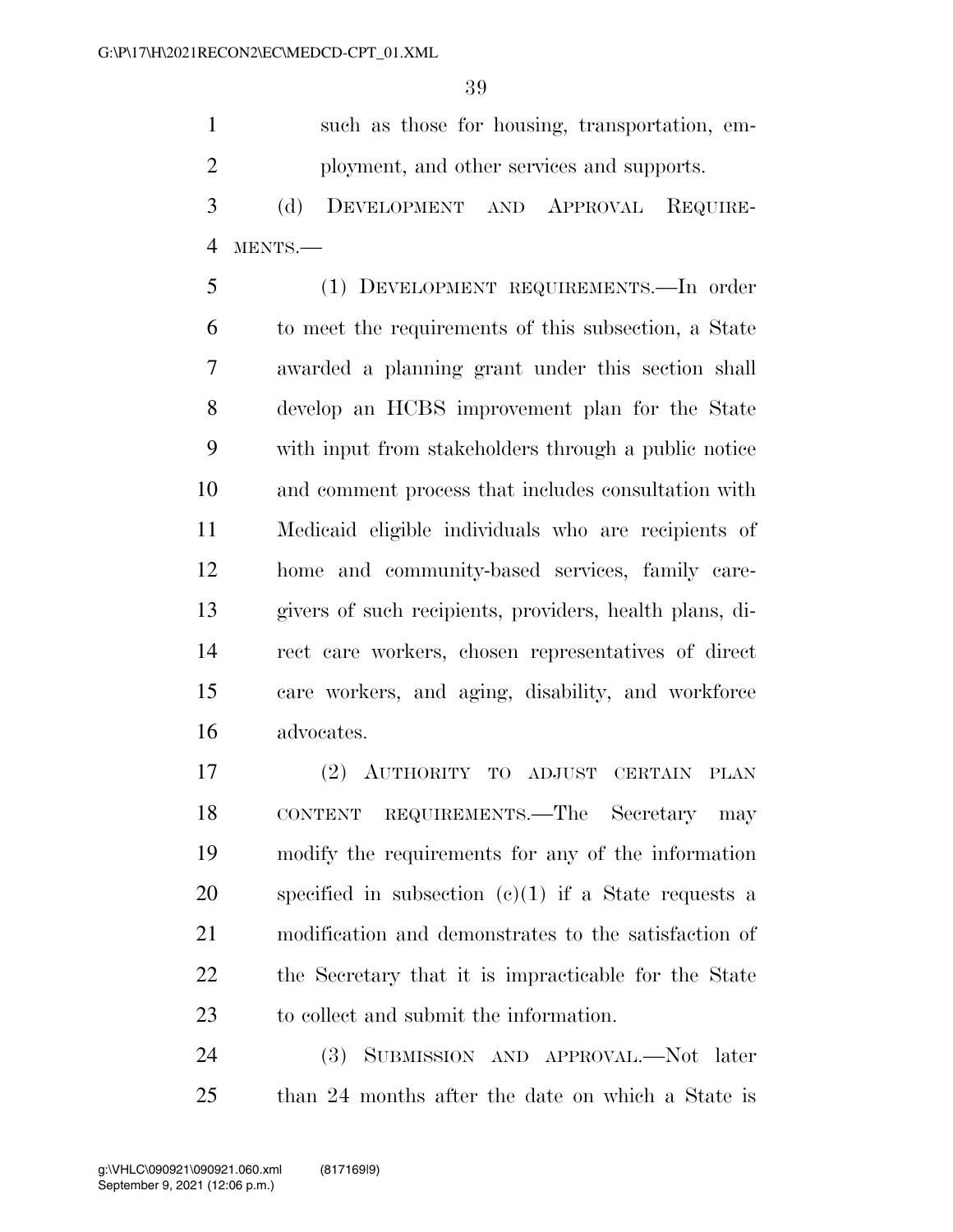awarded a planning grant under this section, the State shall submit an HCBS improvement plan for approval by the Secretary, along with assurances by the State that the State will implement the plan in accordance with the requirements of the HCBS Im- provement Program established under subsection (jj) of section 1905 of the Social Security Act (42 U.S.C. 1396d) (as added by section 30713). The Secretary shall approve and make publicly available the HCBS improvement plan for a State after the plan and such assurances are submitted to the Sec- retary for approval and the Secretary determines the plan meets the requirements of subsection (c). A State may amend its HCBS improvement plan, sub- ject to the approval of the Secretary that the plan as so amended meets the requirements of subsection (c). The Secretary may withhold or recoup funds provided under this section to a State or pursuant to section 1905(jj) of the Social Security Act, as added by section 30713, if the State fails to imple- ment the HCBS improvement plan of the State or meet applicable deadlines under this section.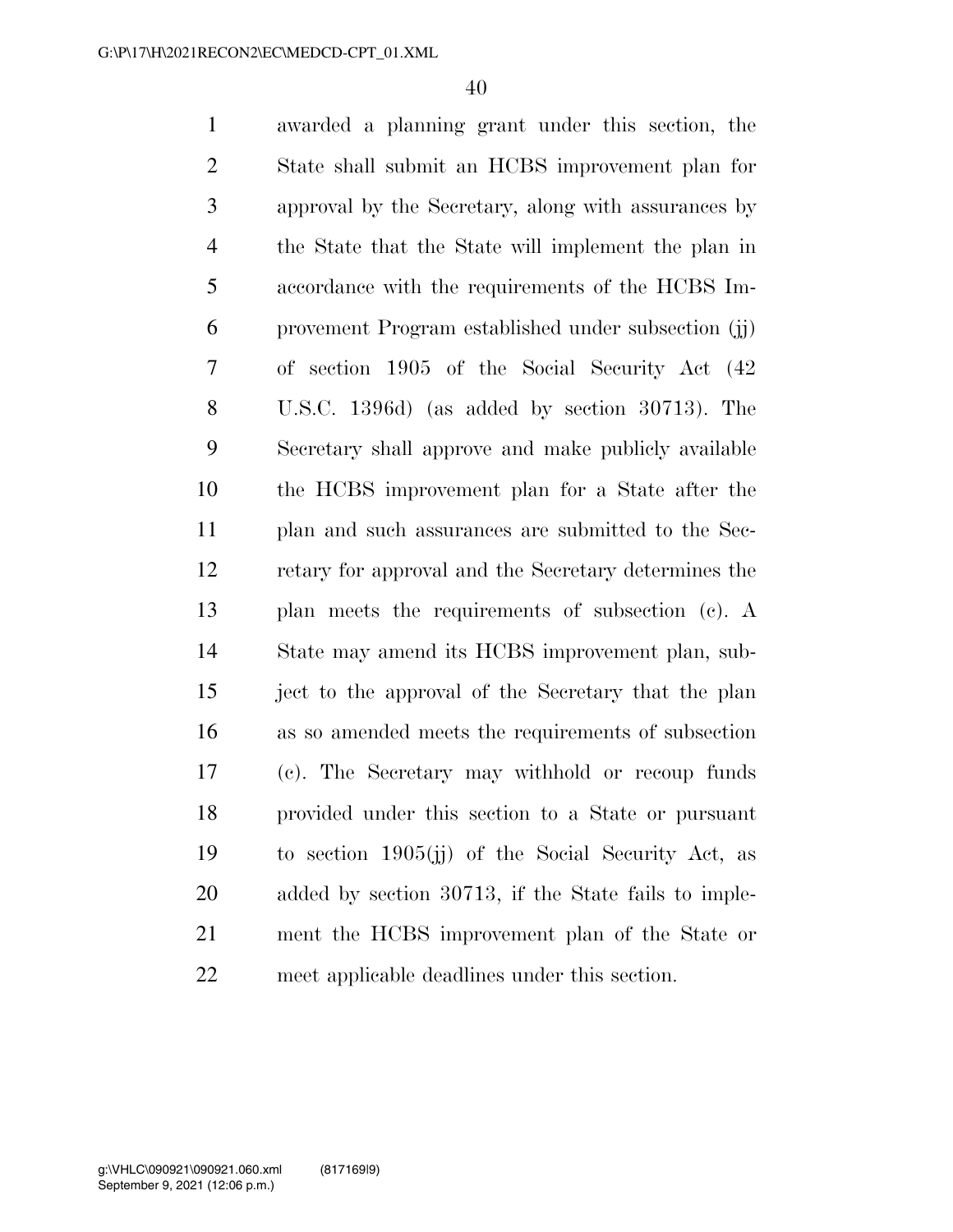## **SEC. 30713. HCBS IMPROVEMENT PROGRAM.**  (a) INCREASED FMAP FOR HCBS PROGRAM IM- PROVEMENT STATES.—Section 1905 of the Social Secu- rity Act (42 U.S.C. 1396d) is amended— (1) in subsection (b), by striking "and (ii)" and 6 inserting  $"(\text{ii})$ , and  $(\text{ii})"$ ; and (2) by adding at the end the following new sub- section: 9 "(ii) ADDITIONAL SUPPORT FOR HCBS PROGRAM IMPROVEMENT STATES.—  $\frac{11}{1}$  ''(1) In GENERAL.— 12 "(A) ADDITIONAL SUPPORT.—Subject to paragraph (5), in the case of a State that is an HCBS program improvement State, for each fiscal quarter that begins on or after the first date on which the State is an HCBS program improvement State— ''(i) and for which the State meets the requirements described in paragraphs (2) and (4), notwithstanding subsection (b) or 21 (ff), subject to subparagraph (B), with re- spect to amounts expended during the 23 quarter by such State for medical assist- ance for home and community-based serv- ices, the Federal medical assistance per-centage for such State and quarter (as de-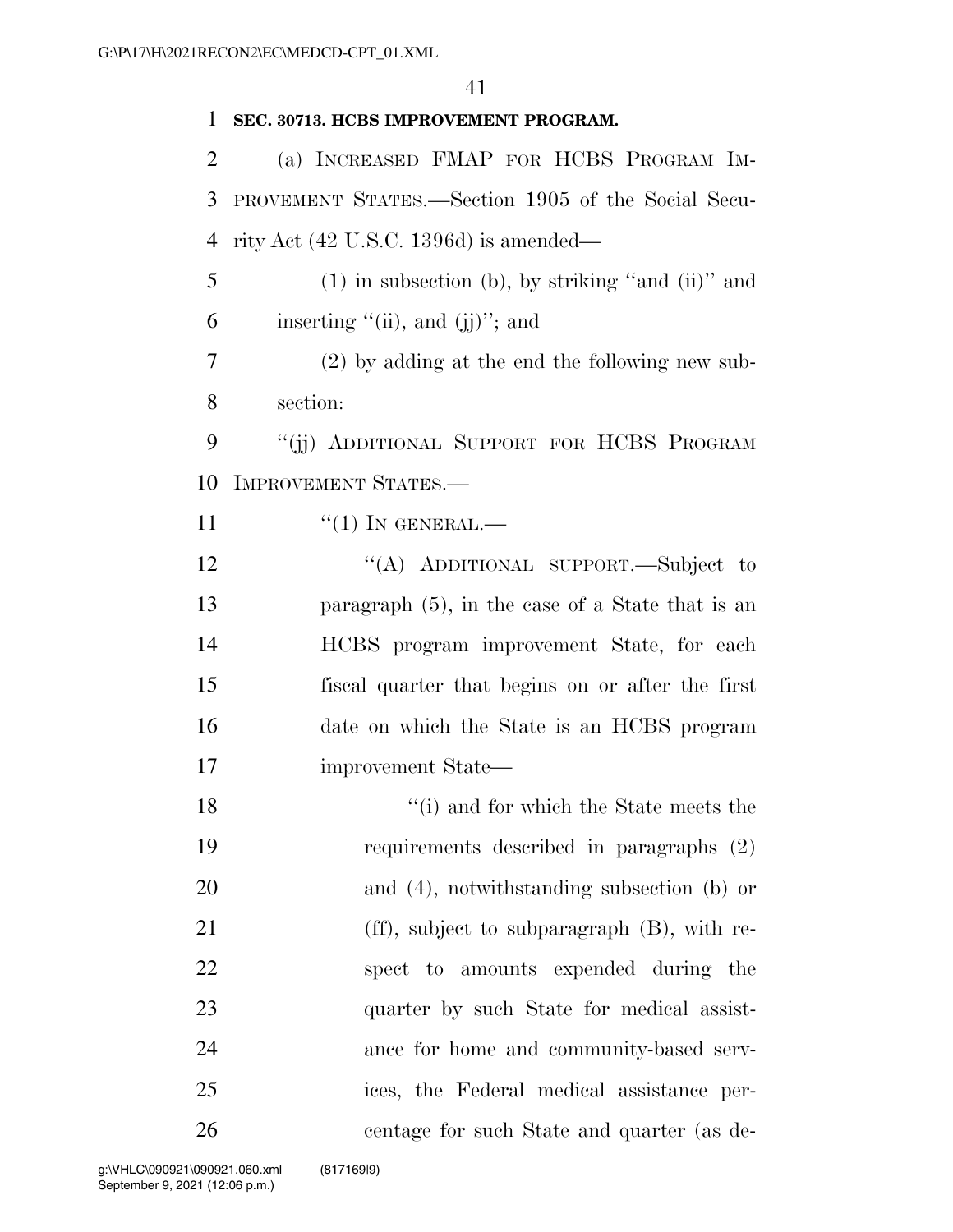| $\mathbf{1}$   | termined for the State under subsection                 |
|----------------|---------------------------------------------------------|
| $\overline{2}$ | (b) and, if applicable, increased under sub-            |
| 3              | section $(y)$ , $(z)$ , $(aa)$ , or $(ii)$ , or section |
| $\overline{4}$ | $6008(a)$ of the Families First Coronavirus             |
| 5              | Response Act (but not taking into account               |
| 6              | any increase under section $1915(k)(2)$ if              |
| $\overline{7}$ | for such quarter an increase is made under              |
| 8              | section $1915(k)(2)$ ) shall be increased by            |
| 9              | 7 percentage points; and                                |
| 10             | "(ii) with respect to the State meeting                 |
| 11             | the requirements described in paragraphs                |
| 12             | $(2)$ and $(4)$ , notwithstanding section               |
| 13             | $1903(a)(7)$ , $1903(a)(3)(F)$ , and $1903(t)$ ,        |
| 14             | with respect to amounts expended during                 |
| 15             | the quarter and before October 1, 2031,                 |
| 16             | for administrative costs for expanding and              |
| 17             | enhancing home and community-based                      |
| 18             | services, including for enhancing Medicaid              |
| 19             | data and technology infrastructure, modi-               |
| 20             | fying rate setting processes, adopting or               |
| 21             | improving training programs for direct                  |
| 22             | care workers and family caregivers, and                 |
| 23             | adopting, carrying out, or enhancing pro-               |
| 24             | grams that register direct care workers or              |
| 25             | connect beneficiaries to direct care work-              |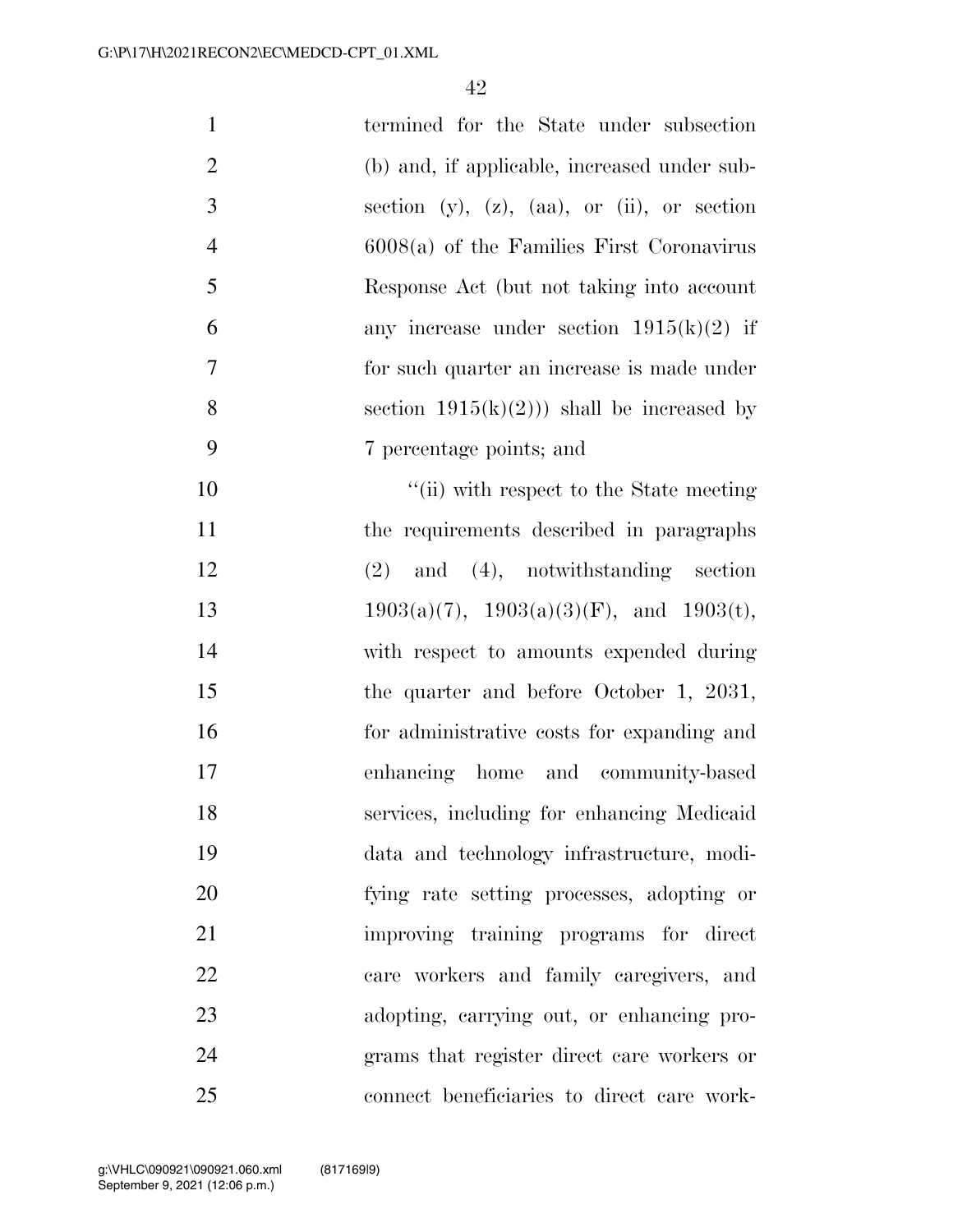ers, the per centum specified in such sec-2 tion shall be increased to 80 percent. In no case may the application of clause (i) re-

 sult in the Federal medical assistance percent- age determined for a State being more than 95 percent with respect to such expenditures. In no case shall the application of clause (ii) result in a reduction to the per centum otherwise speci- fied without application of such clause. Any in- crease pursuant to clause (ii) may be available to a State before the State meets the require-12 ments of paragraphs  $(2)$  and  $(4)$ .

 ''(B) ADDITIONAL HCBS IMPROVEMENT EFFORTS.—Subject to paragraph (5), in addi- tion to the increase to the Federal medical as- sistance percentage under subparagraph (A)(i) for amounts expended during a quarter for medical assistance for home and community- based services by an HCBS program improve- ment State that meets the requirements of paragraphs (2) and (4) for the quarter, the Federal medical assistance percentage for amounts expended by the State during the quarter for medical assistance for home and community-based services shall be further in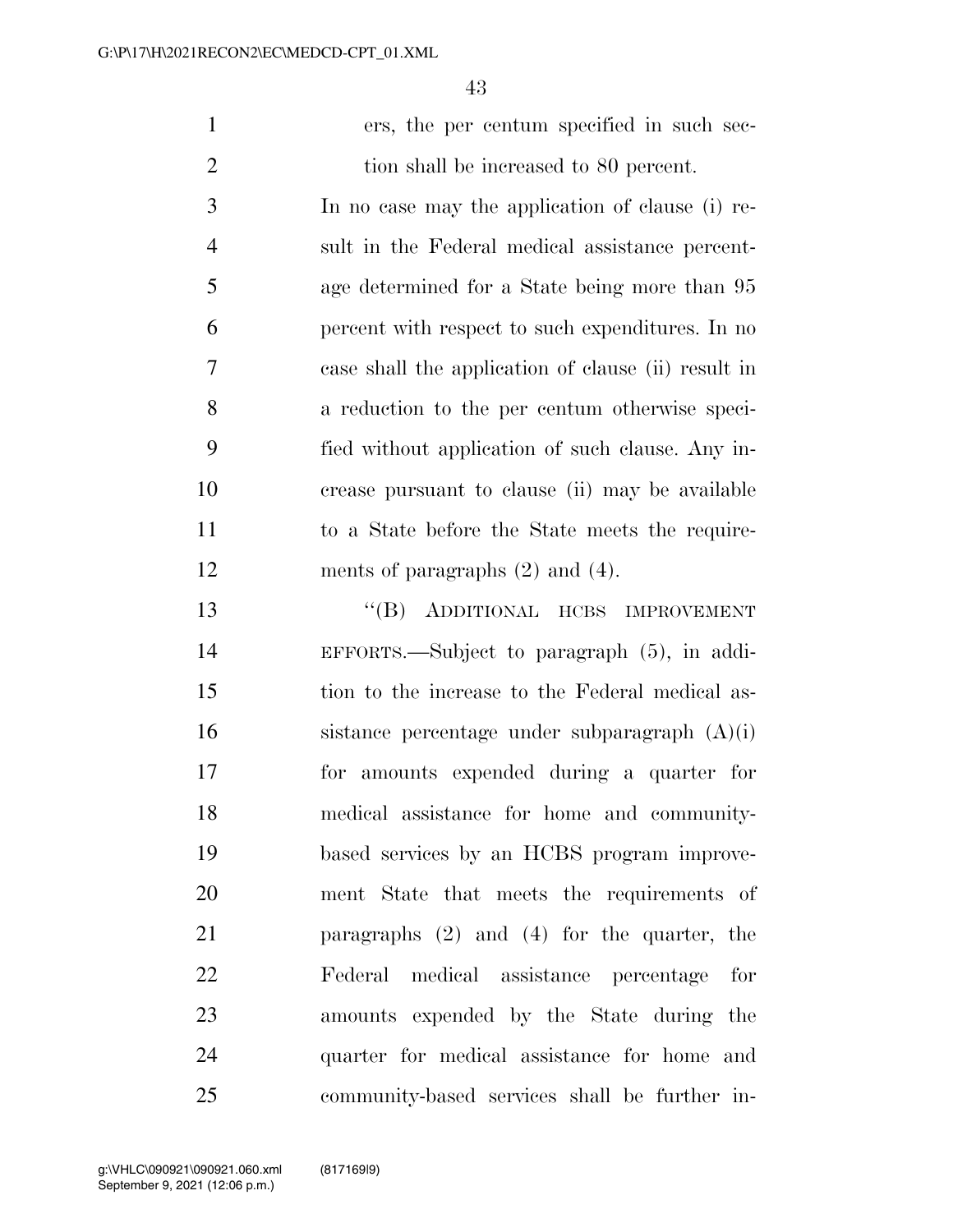creased by 2 percentage points (but not to ex- ceed 95 percent) during the first 8 fiscal quar- ters throughout which the State has imple- mented and has in effect a program to support self-directed care that meets the requirements of paragraph (3).

7 "'(C) NONAPPLICATION OF TERRITORIAL FUNDING CAPS.—Any payment made to Puerto Rico, the Virgin Islands, Guam, the Northern Mariana Islands, or American Samoa for ex- penditures that are subject to an increase in the Federal medical assistance percentage under subparagraph (A)(i) or (B), or an increase in an applicable Federal matching percentage under subparagraph (A)(ii), shall not be taken into account for purposes of applying payment limits under subsections (f) and (g) of section 1108.

19 "(D) NONAPPLICATION TO CHIP EFMAP.— Any increase described in subparagraph (A) (or payment made for expenditures on medical as- sistance that are subject to such increase) shall not be taken into account in calculating the en-hanced FMAP of a State under section 2105.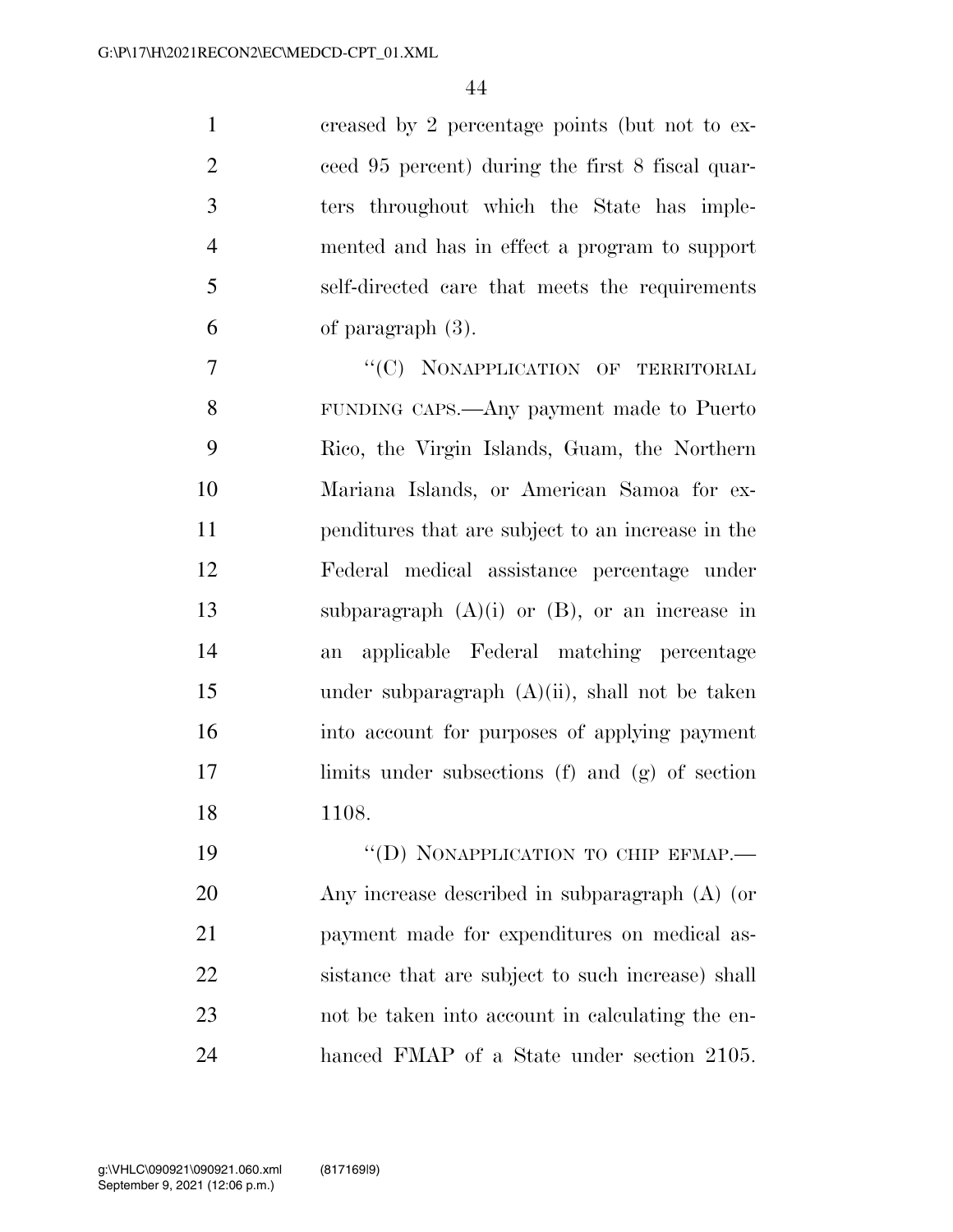1 ''(2) REQUIREMENTS.—The requirements de- scribed in this paragraph, with respect to a State and a fiscal quarter, are the following:

4 "(A) NONSUPPLANTATION.—The State uses the Federal funds attributable to the in- crease in the Federal medical assistance per- centage for amounts expended during a quarter for medical assistance for home and commu- nity-based services under subparagraphs (A) and, if applicable, (B) of paragraph (1) to sup- plement, and not supplant, the level of State funds expended for home and community-based services for eligible individuals through pro- grams in effect as of the date the State is awarded a planning grant under section 30712 of the Act titled 'An Act to provide for rec- onciliation pursuant to title II of S. Con. Res. 14'.

- 19 "(B) MAINTENANCE OF EFFORT.— 20 ''(i) IN GENERAL.—The State does not— 22 ''(I) reduce the amount, dura-23 tion, or scope of home and commu-
- nity-based services available under the State plan or waiver (relative to the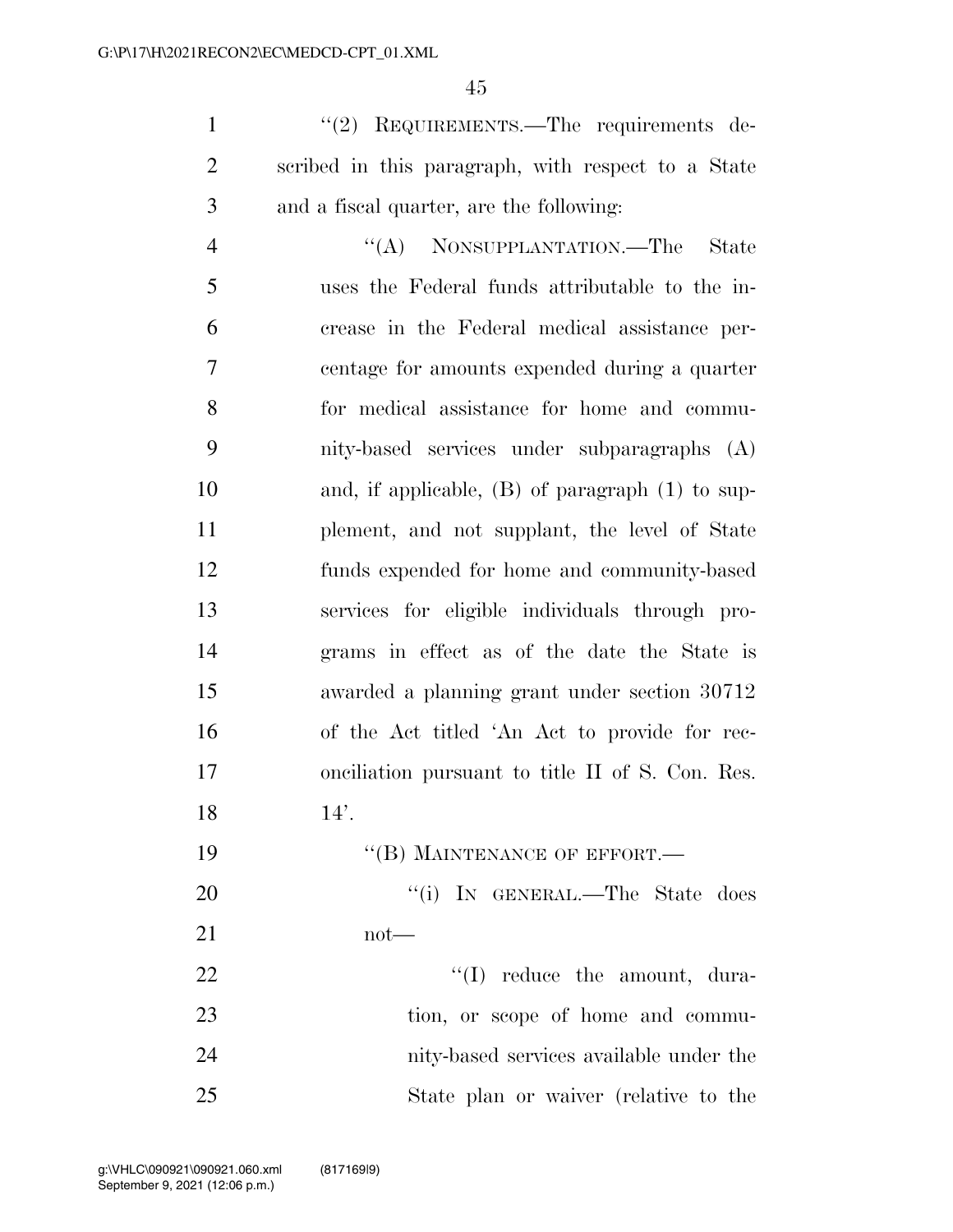| $\mathbf{1}$   | home and community-based services               |
|----------------|-------------------------------------------------|
| $\overline{2}$ | available under the plan or waiver as           |
| 3              | of the date on which the State was              |
| $\overline{4}$ | awarded a planning grant under sec-             |
| 5              | tion 30712 of the Act titled 'An Act            |
| 6              | to provide for reconciliation pursuant          |
| 7              | to title II of S. Con. Res. $14$ <sup>'</sup> ; |
| 8              | $``(II)$ reduce payment rates for               |
| 9              | home and community-based services               |
| 10             | lower than such rates that were in              |
| 11             | place on January 1, 2021, including,            |
| 12             | to the extent applicable, payment               |
| 13             | rates for such services that are in-            |
| 14             | cluded in managed care capitation               |
| 15             | rates; or                                       |
| 16             | $\lq\lq$ (III) except to the extent per-        |
| 17             | mitted under clause (ii), adopt more            |
| 18             | restrictive standards, methodologies,           |
| 19             | or procedures for determining eligi-            |
| 20             | bility, benefits, or services for receipt       |
| 21             | of home and community-based serv-               |
| 22             | ices, including with respect to cost-           |
| 23             | sharing, than the standards, meth-              |
| 24             | odologies, or procedures applicable as          |
| 25             | of such date.                                   |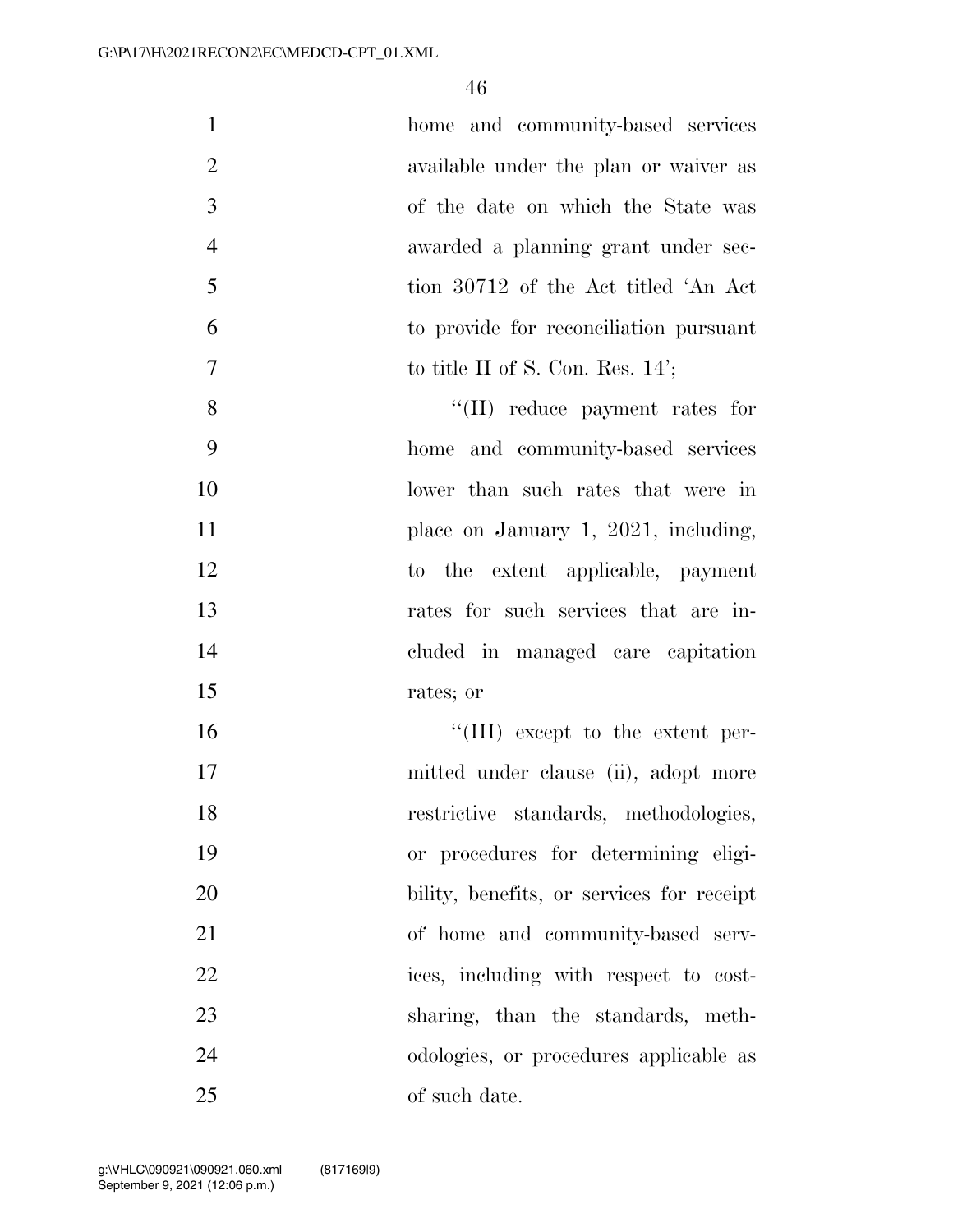| $\mathbf{1}$   | "(ii) FLEXIBILITY TO SUPPORT INNO-                |
|----------------|---------------------------------------------------|
| $\overline{2}$ | VATIVE MODELS.—A State may make                   |
| 3              | modifications that would otherwise violate        |
| $\overline{4}$ | the maintenance of effort described in            |
| 5              | clause (i) if the State demonstrates to the       |
| 6              | satisfaction of the Secretary that such           |
| $\overline{7}$ | modifications shall not result in—                |
| 8              | "(I) home and community-based                     |
| 9              | services that are less comprehensive              |
| 10             | or lower in amount, duration, or                  |
| 11             | scope;                                            |
| 12             | "(II) fewer individuals (overall                  |
| 13             | and within particular eligibility groups          |
| 14             | and categories) receiving home and                |
| 15             | community-based services; or                      |
| 16             | "(III) increased cost-sharing for                 |
| 17             | home and community-based services.                |
| 18             | " $(C)$ ACCESS TO SERVICES.—Not later             |
| 19             | than an implementation date as specified by the   |
| 20             | Secretary after the first day of the first fiscal |
| 21             | quarter for which a State receives an increase    |
| 22             | to the Federal medical assistance percentage or   |
| 23             | other applicable Federal matching percentage      |
| 24             | under paragraph (1), the State does all of the    |
| 25             | following to improve access to services:          |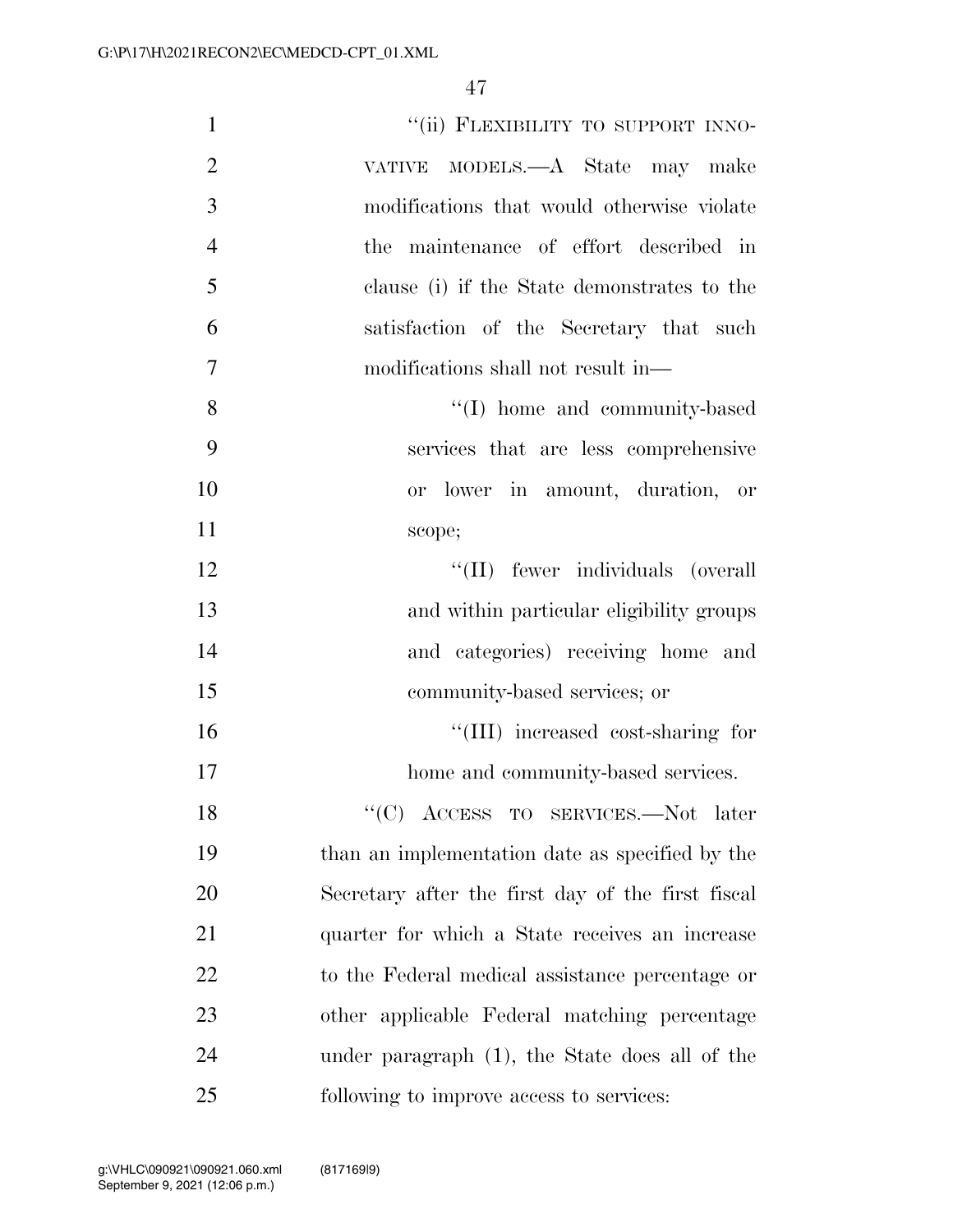| $\mathbf{1}$   | "(i) Reduce access barriers and dis-            |
|----------------|-------------------------------------------------|
| $\overline{2}$ | parities in access or utilization of home       |
| $\mathfrak{Z}$ | and community-based services, as de-            |
| $\overline{4}$ | scribed in the State HCBS improvement           |
| 5              | plan.                                           |
| 6              | "(ii) Provides coverage of personal             |
| $\tau$         | care services authorized under subsection       |
| 8              | $(a)(24)$ for all individuals eligible for med- |
| 9              | ical assistance in the State.                   |
| 10             | "(iii) Provides for navigation of home          |
| 11             | and community-based services through 'no        |
| 12             | wrong door' programs, provides expedited        |
| 13             | eligibility for home and community-based        |
| 14             | services, and improves home and commu-          |
| 15             | nity-based services counseling and edu-         |
| 16             | cation programs.                                |
| 17             | "(iv) Expands access to behavioral              |
| 18             | health services.                                |
| 19             | $\lq\lq$ (v) Improves coordination of home      |
| 20             | and community-based services with em-           |
| 21             | ployment, housing, and transportation sup-      |
| 22             | ports.                                          |
| 23             | "(vi) Provides supports to family care-         |
| 24             | givers, such as respite care, caregiver as-     |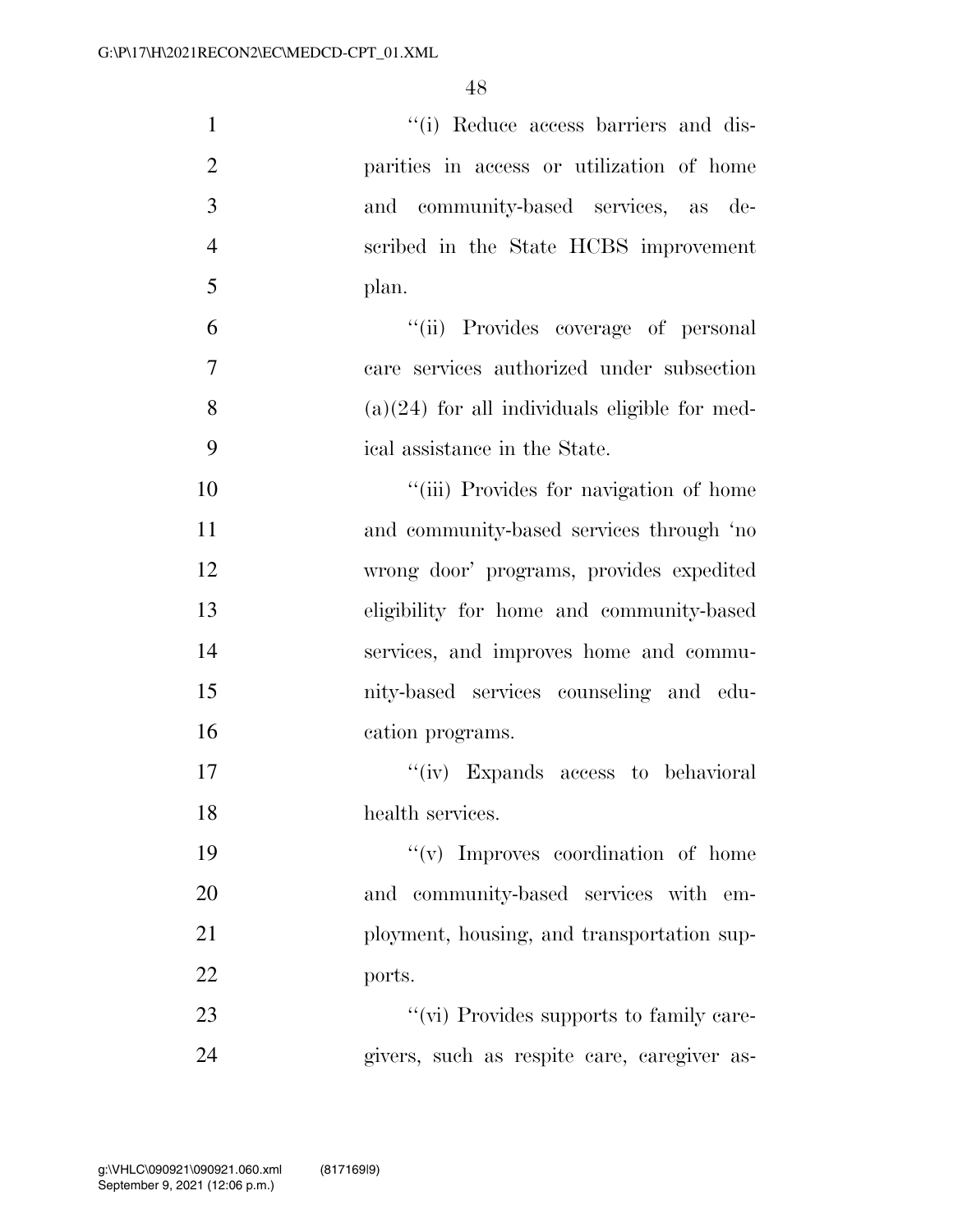| $\mathbf{1}$   | sessments, peer supports, or paid family     |
|----------------|----------------------------------------------|
| $\overline{2}$ | caregiving.                                  |
| 3              | "(vii) Adopts, expands eligibility for,      |
| $\overline{4}$ | or expands covered items and services pro-   |
| 5              | vided under 1 or more eligibility categories |
| 6              | authorized under subclause (XIII), (XV),     |
| 7              | or (XVI) of section $1902(a)(10)(A)(ii)$ .   |
| 8              | "(D) STRENGTHENED AND EXPANDED               |
| 9              | WORKFORCE.                                   |
| 10             | ``(i)<br>IN GENERAL.—The<br>State            |
| 11             | strengthens and expands the direct care      |
| 12             | workforce that provides home and commu-      |
| 13             | nity-based services by—                      |
| 14             | $\lq\lq$ (I) adopting processes to ensure    |
| 15             | that payments for home and commu-            |
| 16             | nity-based services are sufficient to        |
| 17             | ensure that care and services are            |
| 18             | available to the extent described in the     |
| 19             | State HCBS improvement plan; and             |
| 20             | ``(II)<br>updating qualification             |
| 21             | standards (as appropriate), and devel-       |
| 22             | oping and adopting training opportu-         |
| 23             | nities, for the continuum of providers       |
| 24             | of home and community-based serv-            |
| 25             | ices, including programs<br>for<br>inde-     |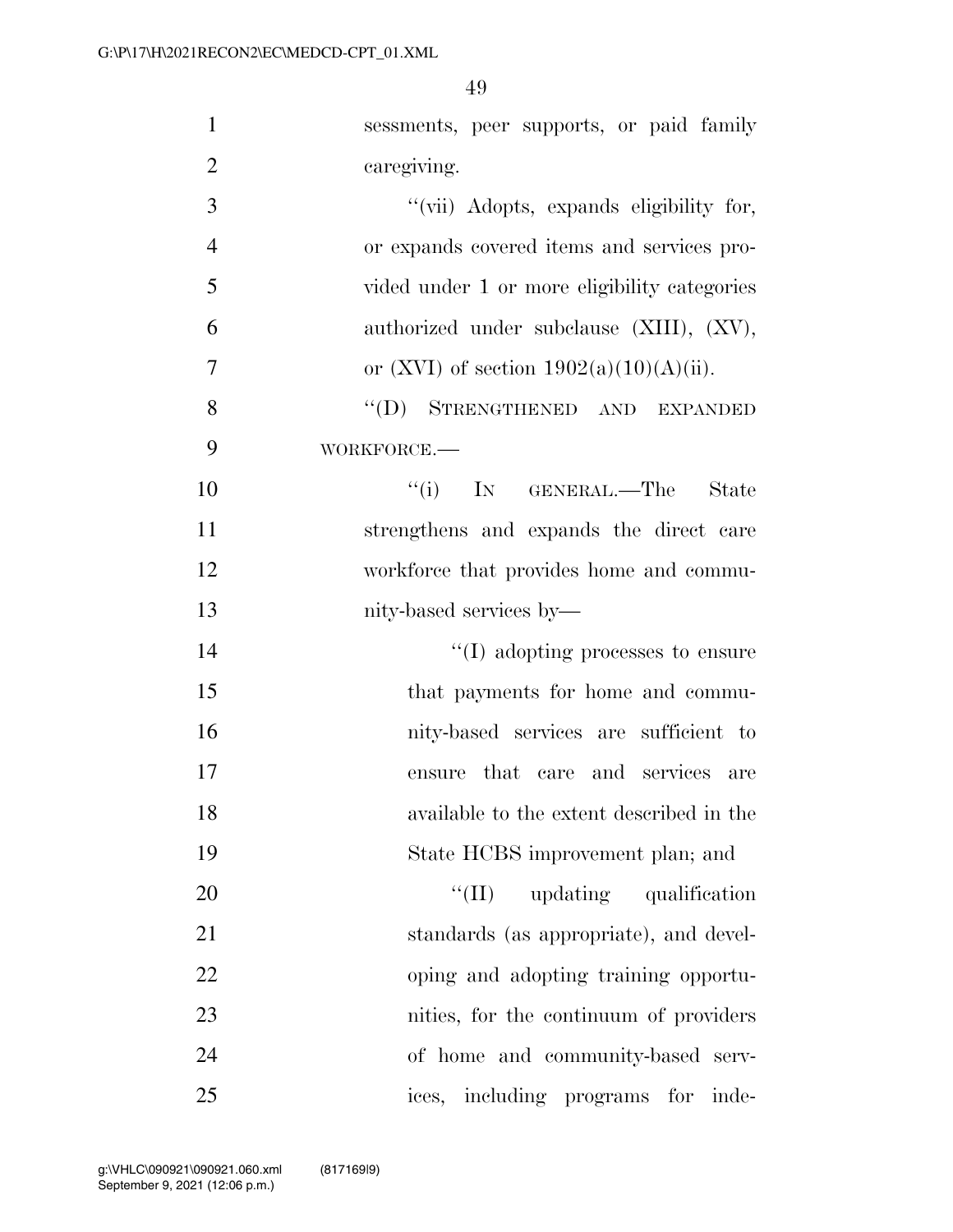| $\mathbf{1}$   | pendent providers of such services and    |
|----------------|-------------------------------------------|
| $\overline{2}$ | agency direct care workers, as well as    |
| 3              | unique programs and resources for         |
| $\overline{4}$ | family caregivers.                        |
| 5              | "(ii) PAYMENT RATES.—In carrying          |
| 6              | out clause (i)(I), the State shall—       |
| $\overline{7}$ | $\lq\lq$ (I) update and increase, as ap-  |
| 8              | propriate, payment rates for delivery     |
| 9              | of home and community-based serv-         |
| 10             | ices to support the recruitment and       |
| 11             | retention of the direct care workforce;   |
| 12             | $\lq\lq$ (II) review and, if necessary to |
| 13             | ensure sufficient access to care, in-     |
| 14             | crease payment rates for home and         |
| 15             | community-based services at least         |
| 16             | every 3 years through a transparent       |
| 17             | process involving meaningful input        |
| 18             | from stakeholders, including recipients   |
| 19             | of home and community-based serv-         |
| 20             | ices, family caregivers of such recipi-   |
| 21             | ents, providers, health plans, direct     |
| 22             | care workers, chosen representatives      |
| 23             | of direct care workers, and aging, dis-   |
| 24             | ability, and workforce advocates; and     |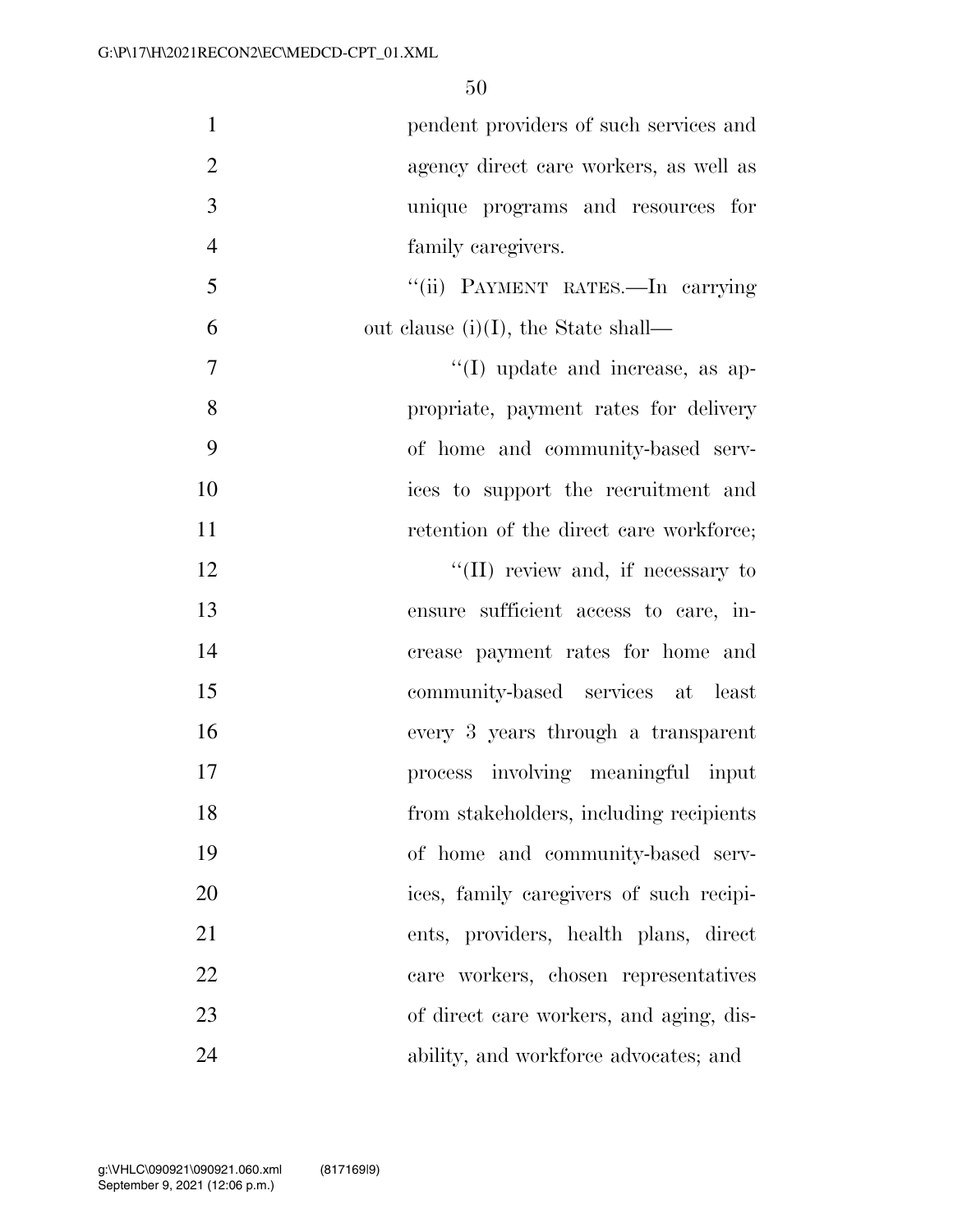| $\mathbf{1}$   | "(III) ensure that increases in     |
|----------------|-------------------------------------|
| $\mathfrak{2}$ | the payment rates for home and com- |
| 3              | munity-based services are—          |
| $\overline{4}$ | "(aa) at a minimum, results         |
| 5              | in a proportionate increase to      |
| 6              | payments for direct care workers    |
| $\overline{7}$ | and in a manner that is deter-      |
| 8              | mined with input from the stake-    |
| 9              | holders described in subclause      |
| 10             | $(II);$ and                         |
| 11             | "(bb) incorporated into pro-        |
| 12             | vider payment rates for home        |
| 13             | and community-based services        |
| 14             | provided under this title by a      |
| 15             | managed care entity (as defined     |
| 16             | in section $1932(a)(1)(B)$ a pre-   |
| 17             | paid inpatient health plan or pre-  |
| 18             | paid ambulatory health plan, as     |
| 19             | defined in section 438.2 of title   |
| 20             | 42, Code of Federal Regulations     |
| 21             | (or any successor regulation)),     |
| 22             | under<br>a contract<br>and paid     |
| 23             | through capitation rates with the   |
| 24             | State.                              |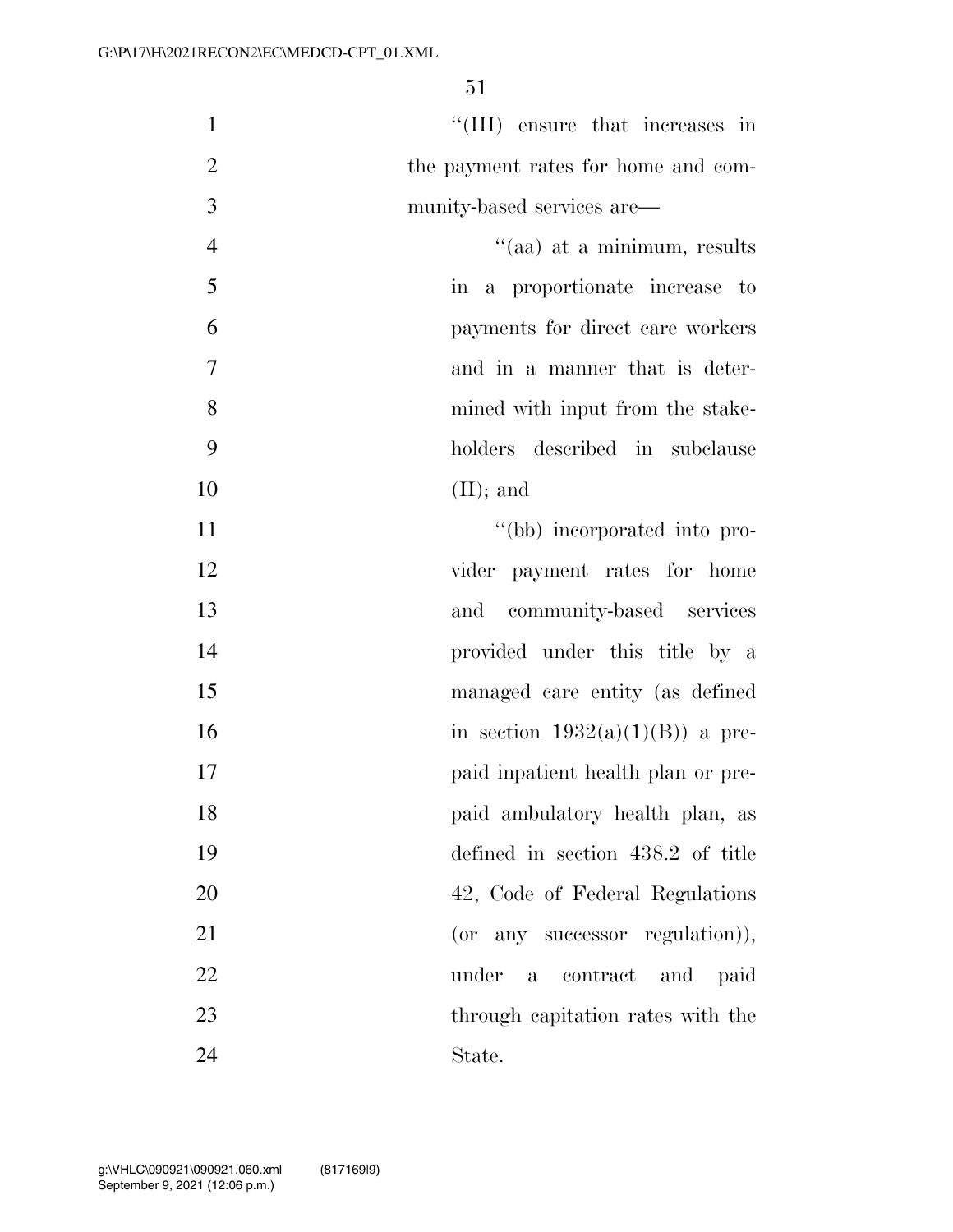| $\mathbf{1}$   | "(3) SELF-DIRECTED MODELS FOR THE DELIV-                |
|----------------|---------------------------------------------------------|
| $\overline{2}$ | ERY OF SERVICES.—For purposes of paragraph              |
| 3              | $(1)(B)$ , the requirements of this paragraph, with re- |
| $\overline{4}$ | spect to a State and a fiscal quarter, are that the     |
| 5              | State establishes directly or by contract with 1 or     |
| 6              | more non-profit entities, including an agency with      |
| 7              | choice or a similar service delivery model, a program   |
| 8              | for the performance of all of the following functions:  |
| 9              | "(A) Registering qualified direct care                  |
| 10             | workers and assisting beneficiaries in finding          |
| 11             | direct care workers.                                    |
| 12             | "(B) Undertaking activities to recruit and              |
| 13             | train independent providers to enable bene-             |
| 14             | ficiaries to direct their own care, including by        |
| 15             | providing or coordinating training for bene-            |
| 16             | ficiaries on self-directed care.                        |
| 17             | $\lq\lq$ Ensuring the safety of, and sup-               |
| 18             | porting the quality of, care provided to bene-          |
| 19             | ficiaries, such as by conducting background             |
| 20             | checks and addressing complaints reported by            |
| 21             | recipients of home and community-based serv-            |
| 22             | ices consistent with Fair Hearing requirements          |
| 23             | and prior notice of service reductions, including       |
| 24             | under subpart $F$ of part 438 of title 42, Code         |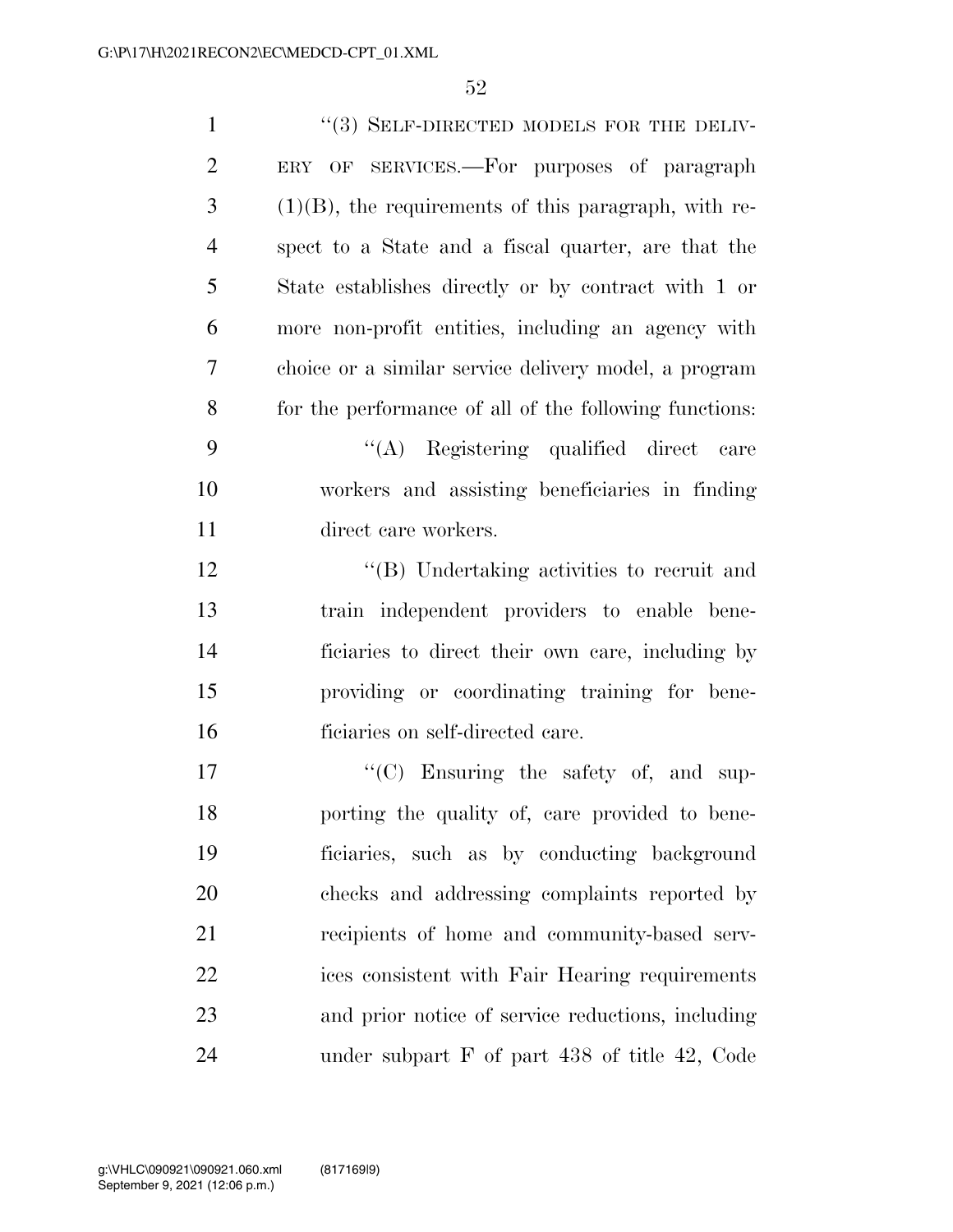of Federal Regulations and section 438.71(d) of such title.

 ''(D) Facilitating coordination between State and local agencies and direct care workers for matters of public health, training opportuni- ties, changes in program requirements, work-place health and safety, or related matters.

 ''(E) Supporting beneficiary hiring, if se- lected by the beneficiary, of independent pro- viders of home and community-based services, including by processing applicable tax informa- tion, collecting and processing timesheets, sub- mitting claims and processing payments to such providers.

15 "'(F) To the extent a State permits bene- ficiaries to hire a family member or individual with whom they have an existing relationship to provide home and community-based services, and notwithstanding subsection (a)(24), pro- viding support to beneficiaries who wish to hire a caregiver who is a family member or indi- vidual with whom they have an existing rela- tionship, such as by facilitating enrollment of such family member or individual as a provider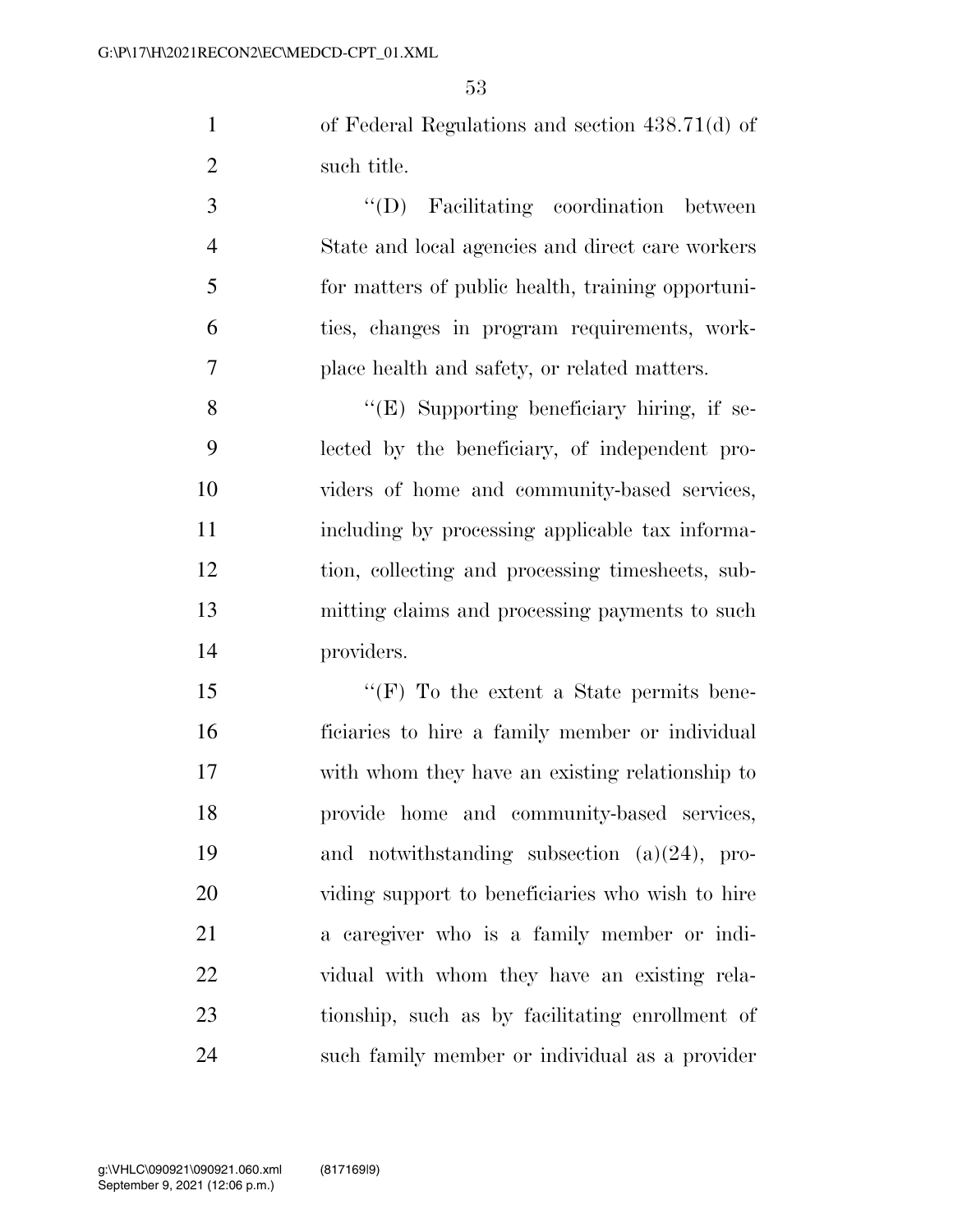| $\mathbf{1}$   | of home and community-based services under           |
|----------------|------------------------------------------------------|
| $\overline{2}$ | the State plan or a waiver of such plan.             |
| 3              | "(G) Ensuring that programs and proce-               |
| $\overline{4}$ | dures do not discriminate against labor organi-      |
| 5              | zations or workers who may join or decline to        |
| 6              | join a labor organization.                           |
| 7              | "(4) REPORTING AND OVERSIGHT.—The<br>re-             |
| 8              | quirements described in this paragraph, with respect |
| 9              | to a State and a fiscal quarter, are the following:  |
| 10             | "(A) The State designates (by a date spec-           |
| 11             | ified by the Secretary) an HCBS ombudsman            |
| 12             | office that—                                         |
| 13             | "(i) operates independently from the                 |
| 14             | State Medicaid agency and managed care               |
| 15             | entities;                                            |
| 16             | "(ii) provides direct assistance to re-              |
| 17             | cipients of home and community-based                 |
| 18             | services available under the State Medicaid          |
| 19             | program and their families; and                      |
| 20             | "(iii) identifies and reports systemic               |
| 21             | problems to State officials, the public, and         |
| 22             | the Secretary.                                       |
| 23             | "(B) Beginning with the 5th fiscal quarter           |
| 24             | for which the State is an HCBS program im-           |
| 25             | provement State, and annually thereafter, the        |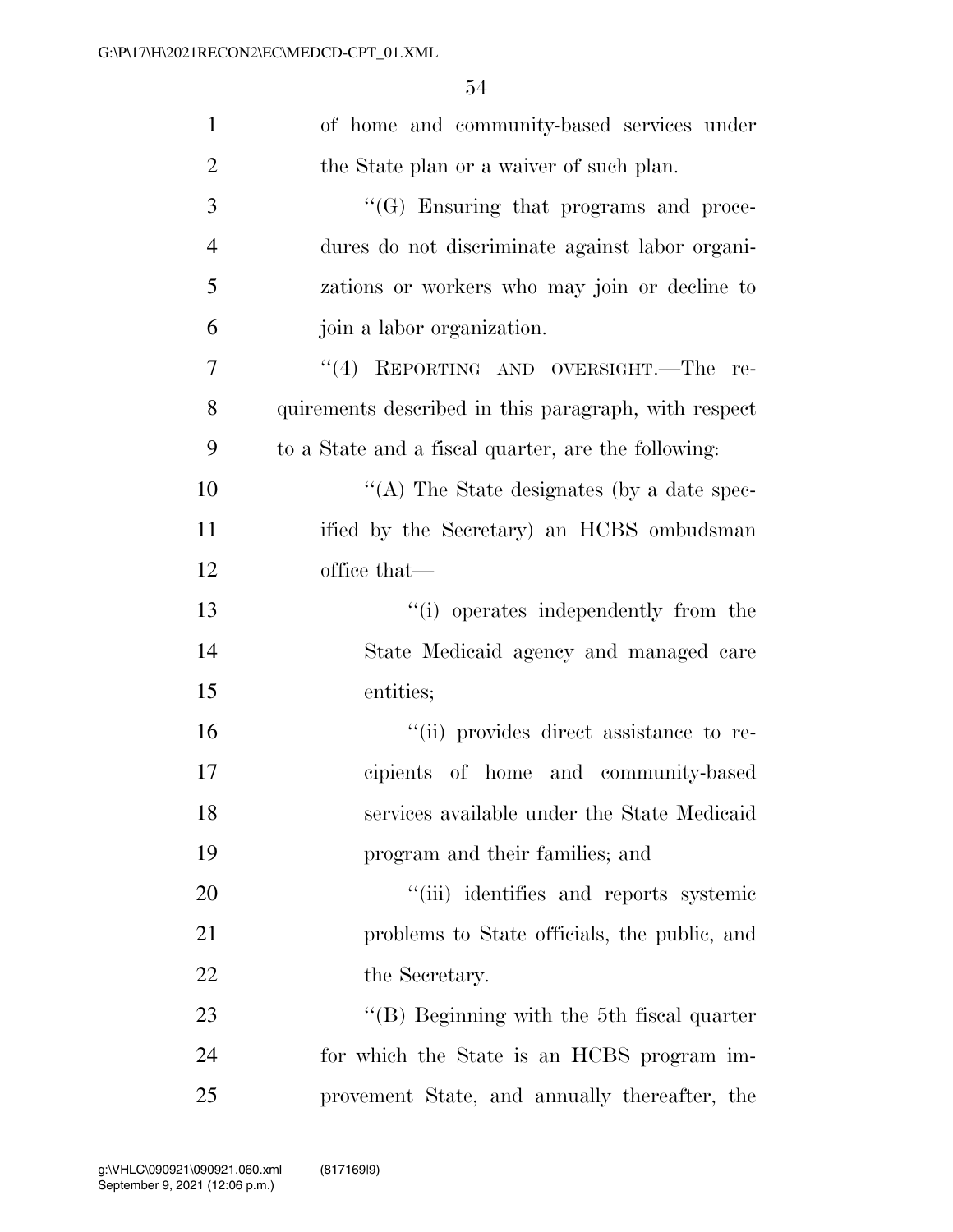| $\mathbf{1}$   | State reports to the Secretary on the state (as |
|----------------|-------------------------------------------------|
| $\overline{2}$ | of the last quarter before the report) of the   |
| 3              | components of the home and community-based      |
| $\overline{4}$ | services landscape described in the State HCBS  |
| 5              | improvement plan, including with respect to-    |
| 6              | "(i) the availability and utilization of        |
| $\overline{7}$ | and community-based services,<br>home           |
| 8              | disaggregated (to the extent available and      |
| 9              | as applicable) by age groups, primary dis-      |
| 10             | ability, income brackets, gender, race, eth-    |
| 11             | nicity, geography, primary language, and        |
| 12             | type of service setting;                        |
| 13             | "(ii) wages, benefits, turnover and va-         |
| 14             | cancy rates for the direct care workforce;      |
| 15             | "(iii) changes in payment rates for             |
| 16             | home and community-based services;              |
| 17             | "(iv) implementation of the activities          |
| 18             | to strengthen and expand access to home         |
| 19             | and community-based services and the di-        |
| 20             | rect care workforce that provides such          |
| 21             | services in accordance with the require-        |
| 22             | ments of subparagraphs (C) and (D) of           |
| 23             | paragraph $(2)$ ;                               |
| 24             | $f'(v)$ if applicable, implementation of        |
| 25             | the activities described in paragraph $(3)$ ;   |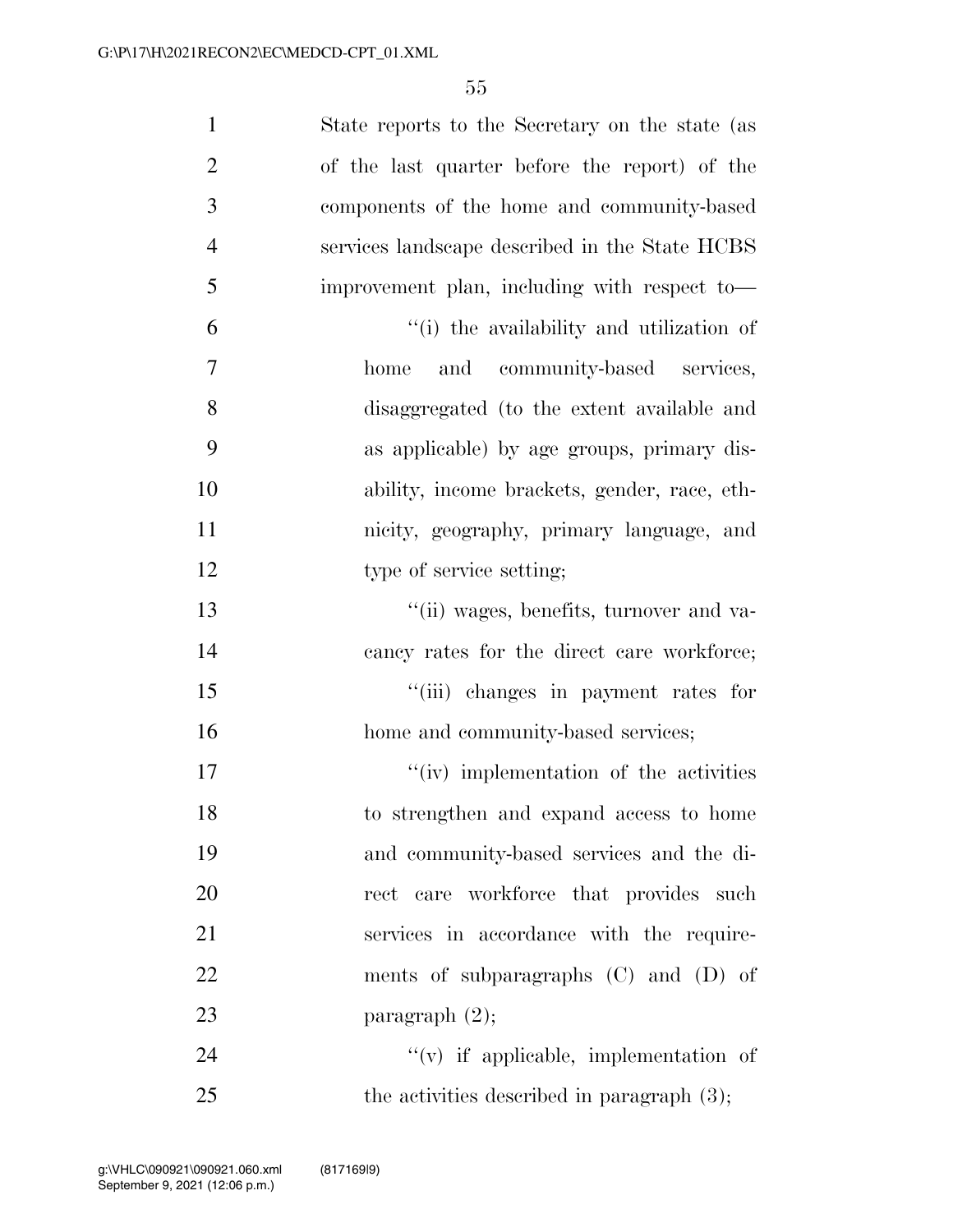| $\mathbf{1}$   | "(vi) State expenditures for home and                     |
|----------------|-----------------------------------------------------------|
| $\overline{2}$ | community-based services under the State                  |
| 3              | plan or a waiver of such plan as a propor-                |
| $\overline{4}$ | tion of the total amount of State expendi-                |
| 5              | tures under the plan or waiver of such plan               |
| 6              | for long-term services and supports; and                  |
| 7              | "(vii) the challenges in, and best prac-                  |
| 8              | tices for, expanding access to home and                   |
| 9              | community-based services, reducing dis-                   |
| 10             | parities, and supporting and expanding the                |
| 11             | direct care workforce.                                    |
| 12             | "(5) BENCHMARKS FOR DEMONSTRATING IM-                     |
| 13             | PROVEMENTS.—An HCBS program improvement                   |
| 14             | State shall cease to be eligible for an increase in the   |
| 15             | Federal medical assistance percentage under para-         |
| 16             | graph $(1)(A)(i)$ or $(1)(B)$ or an increase in an appli- |
| 17             | cable Federal matching percentage under paragraph         |
| 18             | $(1)(A)(ii)$ at any time or beginning with the 29th fis-  |
| 19             | cal quarter that begins on or after the first date on     |
| 20             | which a State is an HCBS program improvement              |
| 21             | State if the State is found to be out of compliance       |
| 22             | with paragraph $(2)(B)$ or any other requirement of       |
| 23             | this subsection and, beginning with such 29th fiscal      |
| 24             | quarter, unless, not later than 90 days before the        |
| 25             | first day of such fiscal quarter, the State submits to    |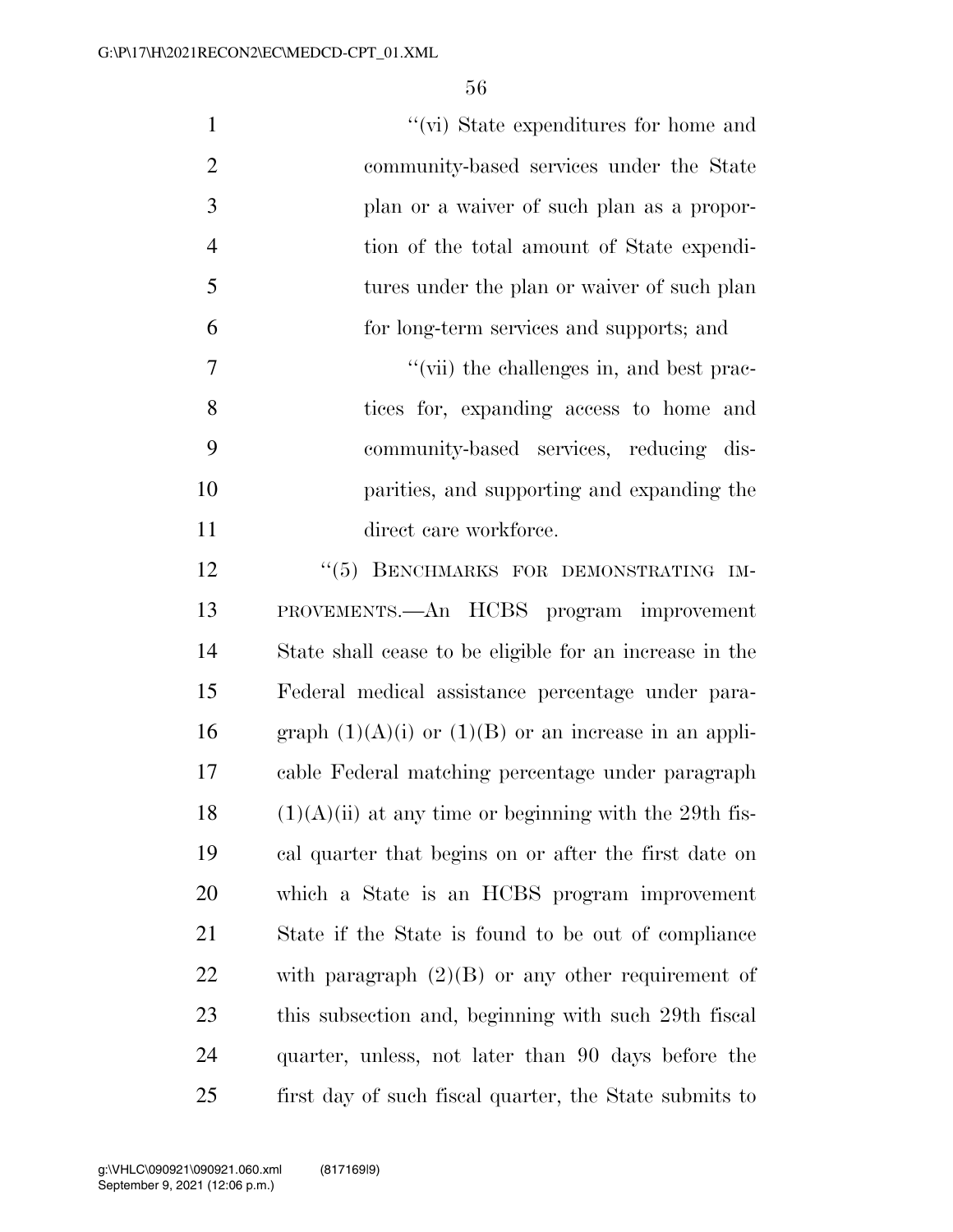the Secretary a report demonstrating the following improvements:

 $\langle (A) \rangle$  Increased availability (above a mar- ginal increase) of home and community-based services in the State relative to such availability as reported in the State HCBS improvement plan and adjusted for demographic changes in the State since the submission of such plan.

 ''(B) Reduced disparities in the utilization and availability of home and community-based services relative to the availability and utiliza- tion of such services by such populations as re- ported in such plan according to age groups, primary disability, income brackets, gender, race, ethnicity, geography, primary language, and type of service setting, and adjusted for de- mographic changes in the State since the sub-mission of such plan.

19  $\cdot$  (C) Evidence that rates are sufficient to ensure access to items and services for individ-uals eligible for HCBS in such State.

 $\text{``(D)}$  With respect to the percentage of ex- penditures made by the State for long-term services and supports that are for home and community-based services, in the case of an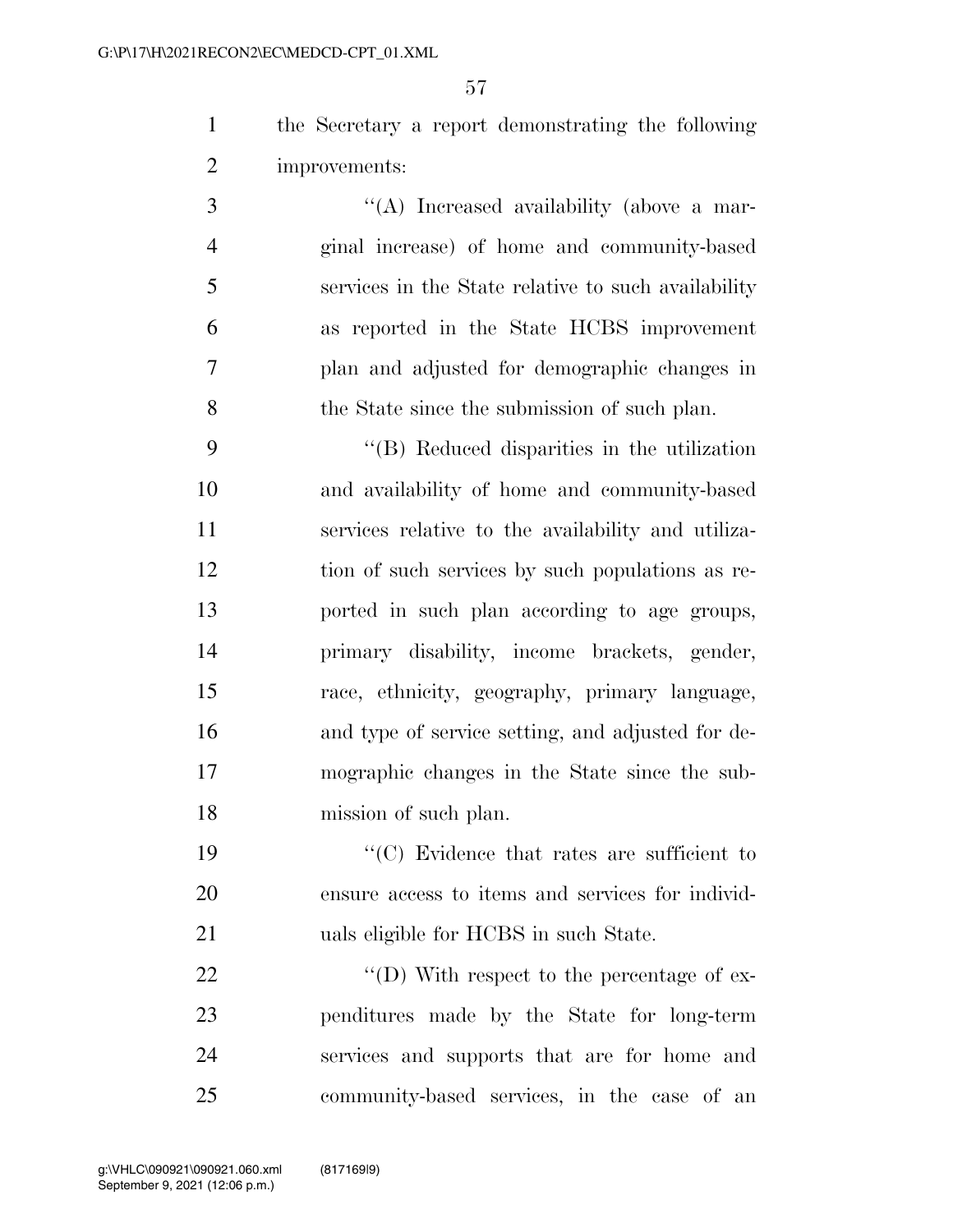| $\mathbf{1}$   | HCBS program improvement State for which                     |
|----------------|--------------------------------------------------------------|
| $\overline{2}$ | such percentage (as reported in the State                    |
| 3              | HCBS improvement plan) was—                                  |
| $\overline{4}$ | $f(i)$ less than 50 percent, the State                       |
| 5              | demonstrates that the percentage of such                     |
| 6              | expenditures has increased to at least 50                    |
| 7              | percent since the plan was approved; and                     |
| 8              | $``$ (ii) at least 50 percent, the State                     |
| 9              | demonstrates that such percentage has not                    |
| 10             | decreased since the plan was approved.                       |
| 11             | "(6) DEFINITIONS.—In this subsection, the                    |
| 12             | terms 'State Medicaid plan', 'direct care worker',           |
| 13             | 'HCBS program improvement State', and 'home and              |
| 14             | community-based services' have the meaning given             |
| 15             | those terms in section 30711 of the Act titled 'An           |
| 16             | Act to provide for reconciliation pursuant to title II       |
| 17             | of S. Con. Res. 14'.".                                       |
| 18             | SEC. 30714. FUNDING FOR TECHNICAL ASSISTANCE AND             |
| 19             | <b>ADMINISTRATIVE</b><br><b>REQUIREMENTS</b><br><b>OTHER</b> |
| 20             | RELATED TO MEDICAID HCBS.                                    |
| 21             | (a) IN GENERAL.—Out of any funds in the Treasury             |
| 22             | not otherwise appropriated, there is appropriated to the     |
|                |                                                              |

 Secretary \$35,000,000 for fiscal year 2022, to remain available until expended, which the Secretary shall use to carry out the following activities: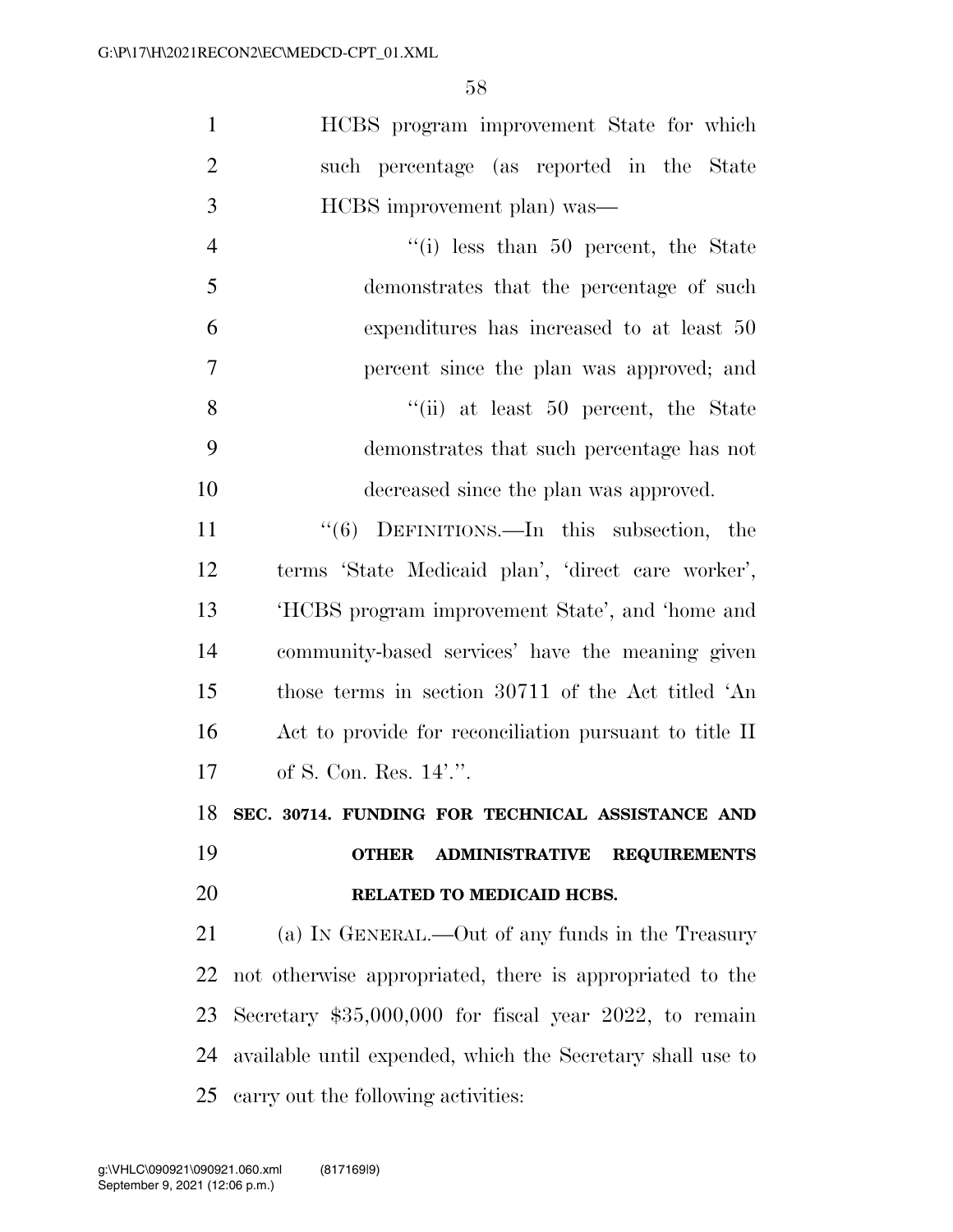| $\mathbf{1}$   | (1) To prepare and submit to the appropriate   |
|----------------|------------------------------------------------|
| $\overline{2}$ | committees of Congress—                        |
| 3              | $(A)$ not later than 4 years after the date    |
| $\overline{4}$ | of enactment of this Act, a report that in-    |
| 5              | cludes—                                        |
| 6              | (i) a description of the $HCBS$ im-            |
| 7              | provement plans approved by the Secretary      |
| 8              | under section $30712(d)$ ;                     |
| 9              | (ii) a description (which may be a             |
| 10             | narrative report with examples or other-       |
| 11             | wise) of the landscape, at both the national   |
| 12             | and State levels, with respect to gaps in      |
| 13             | coverage of home and community-based           |
| 14             | services, disparities in access to, and utili- |
| 15             | zation of, such services, and barriers to ac-  |
| 16             | cessing such services; and                     |
| 17             | (iii) a description of the national land-      |
| 18             | scape with respect to the direct care work-    |
| 19             | force that provides home and community-        |
| 20             | based services, including with respect to      |
| 21             | wages, benefits, and challenges to the         |
| 22             | availability of such workers; and              |
| 23             | (B) not later than 7 years after the date      |
| 24             | of enactment of this Act, and every 3 years    |
| 25             | thereafter, a report that includes—            |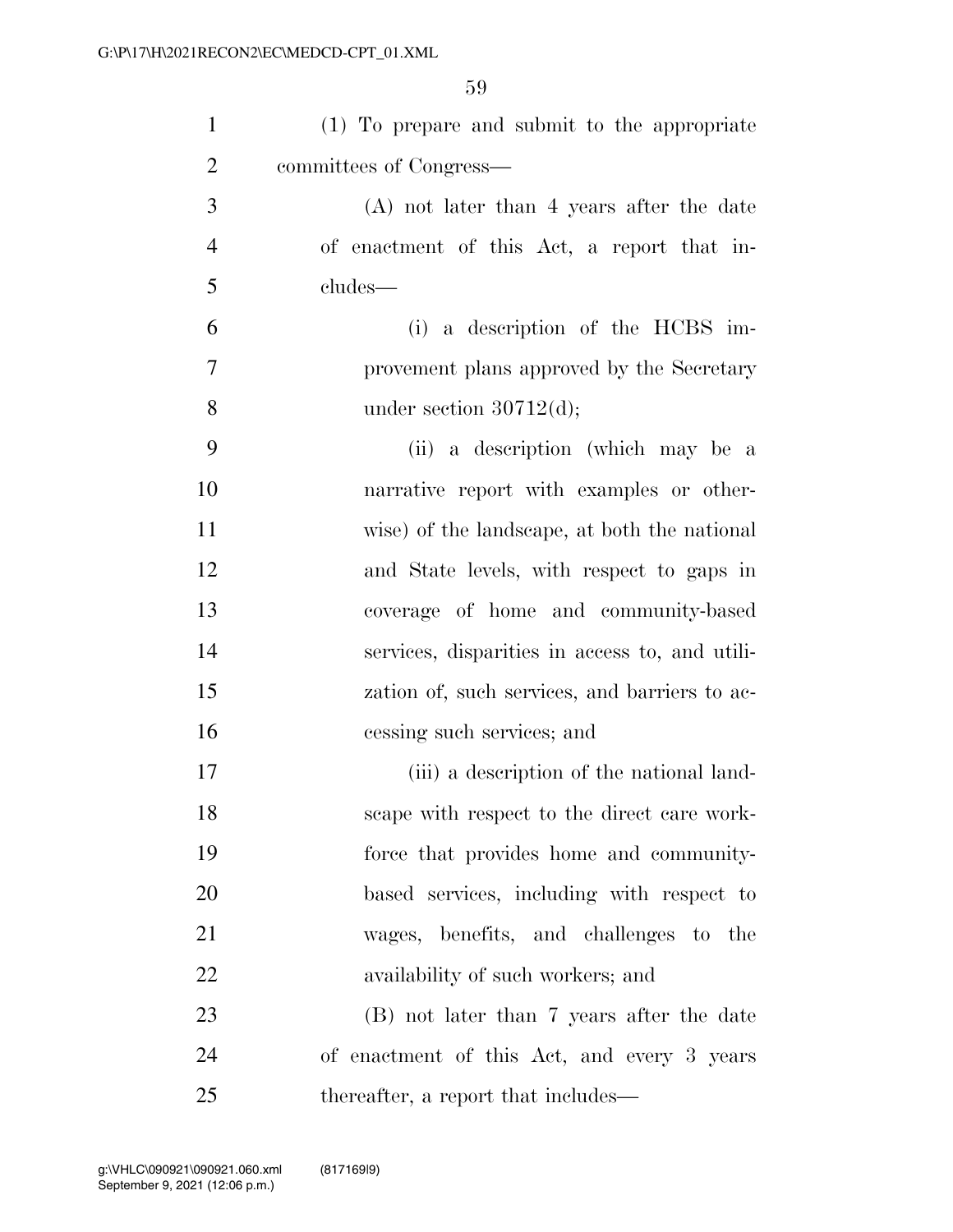(i) the number of HCBS program im-provement States;

- (ii) a summary of the progress being made by such States with respect to strengthening and expanding access to home and community-based services and the direct care workforce that provides such services and meeting the benchmarks for demonstrating improvements required 10 under section 1905(jj)(5) of the Social Se-11 curity Act (as added by section 30713);
- (iii) a summary of States' perform- ance measures as a part of the home and community-based services core quality measures and beneficiary and family care-giver surveys; and
- (iv) a summary of the challenges and best practices reported by States in ex- panding access to home and community- based services and supporting and expand-21 ing the direct care workforce that provides 22 such services.
- (2) To provide HCBS program improvement States with technical assistance related to carrying out the HCBS improvement plans approved by the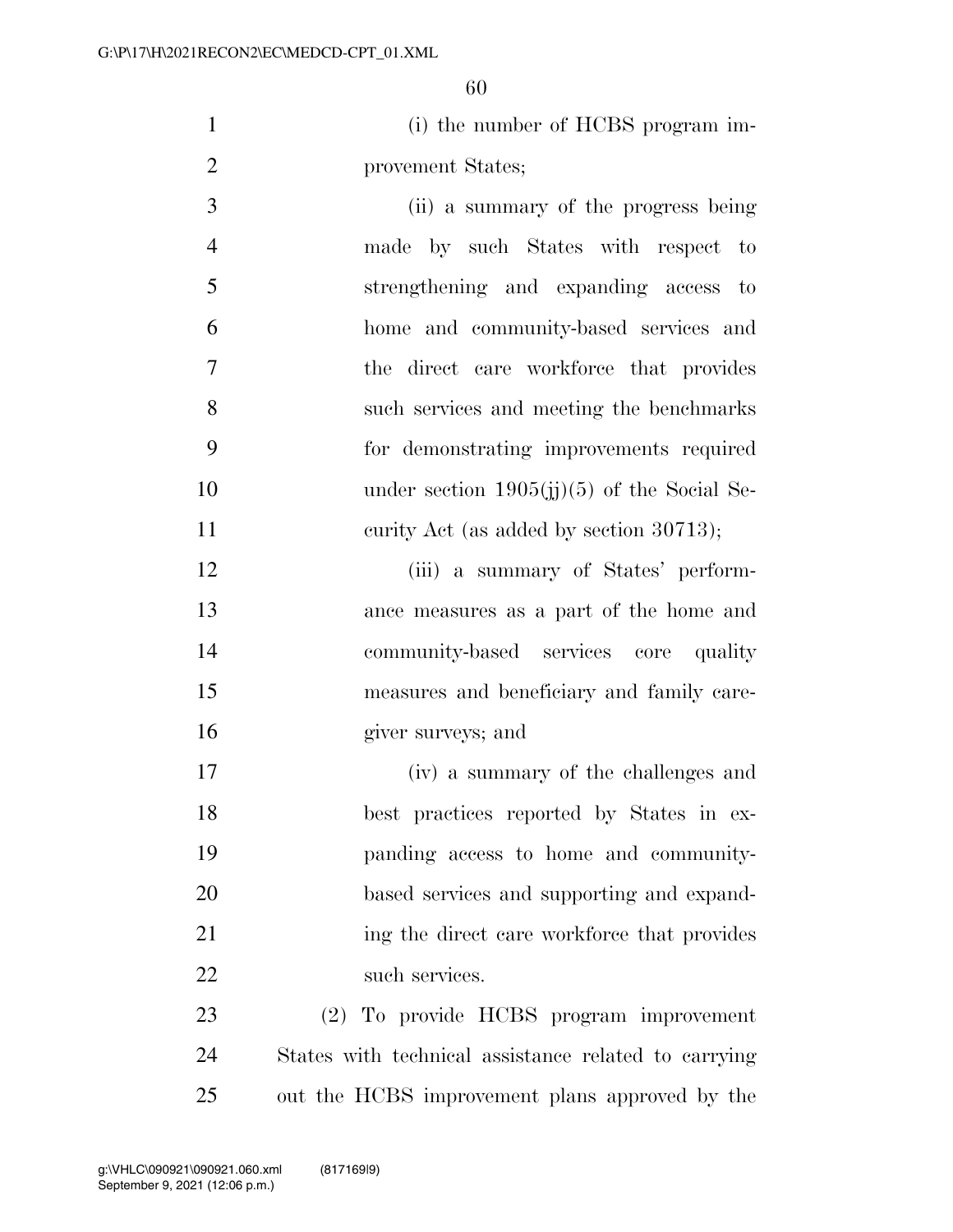| $\mathbf{1}$   | Secretary under section $30712(d)$ and meeting the      |
|----------------|---------------------------------------------------------|
| $\overline{2}$ | requirements and benchmarks for demonstrating im-       |
| 3              | provements required under section $1905(ij)$ of the     |
| $\overline{4}$ | Social Security Act (as added by section 30713),        |
| 5              | and to issue such guidance or regulations as nec-       |
| 6              | essary to carry out this subtitle and the amendments    |
| 7              | made by this subtitle, including guidance specifying    |
| 8              | how States shall assess and track access to home        |
| 9              | and community-based services over time.                 |
| 10             | SEC. 30715. FUNDING FOR HCBS QUALITY MEASUREMENT        |
| 11             | AND IMPROVEMENT.                                        |
| 12             | (a) IN GENERAL.—Title XI of the Social Security Act     |
| 13             | $(42 \text{ U.S.C. } 1301 \text{ et seq.})$ is amended— |
|                |                                                         |
| 14             | $(1)$ in section 1139A—                                 |
| 15             | (A) in subsection (a)(4)(B)—                            |
| 16             | (i) by striking "Beginning with the                     |
| 17             | annual State report on fiscal year 2024"                |
| 18             | and inserting the following:                            |
| 19             | "(i) IN GENERAL.—Subject to clause                      |
| 20             | (ii), beginning with the annual State report            |
| 21             | on fiscal year 2024"; and                               |
| 22             | (ii) by adding at the end the following                 |
| 23             | new clause:                                             |
| 24             | ``(ii)<br>REPORTING HCBS QUALITY                        |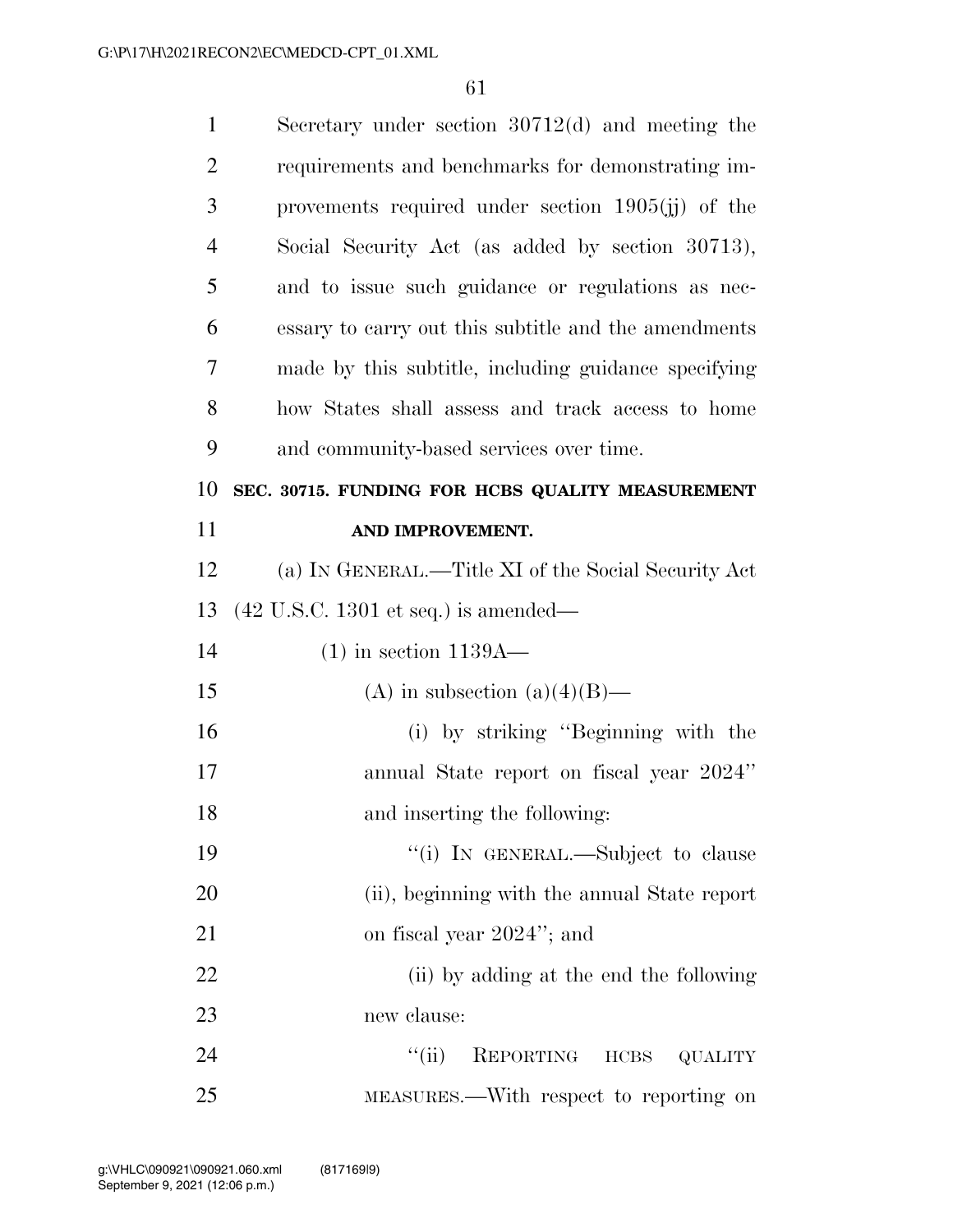| $\mathbf{1}$   | information regarding the quality of home      |
|----------------|------------------------------------------------|
| $\overline{2}$ | and community-based services provided to       |
| 3              | children under title XIX, beginning with       |
| $\overline{4}$ | the annual State report for the first fiscal   |
| 5              | year that begins on or after the date that     |
| 6              | is 2 years after the date that the Secretary   |
| 7              | publishes the home and community-based         |
| 8              | services quality measures developed under      |
| 9              | subsection $(b)(5)(B)$ the Secretary shall re- |
| 10             | quire States to report such information        |
| 11             | using the standardized format for report-      |
| 12             | ing information and procedures developed       |
| 13             | under subparagraph (A) and using ei-           |
| 14             | ther-                                          |
| 15             | $\lq\lq$ such home and community-              |
| 16             | based quality measures developed               |
| 17             | under subsection $(b)(5)$ (including any       |
| 18             | updates or changes to such measures);          |
| 19             | or                                             |
| 20             | $\lq\lq$ (II) an equivalent alternative set    |
| 21             | of home and community-based quality            |
| 22             | measures approved by the Secretary.";          |
| 23             | and                                            |
| 24             | $(B)$ in subsection $(b)(5)$ —                 |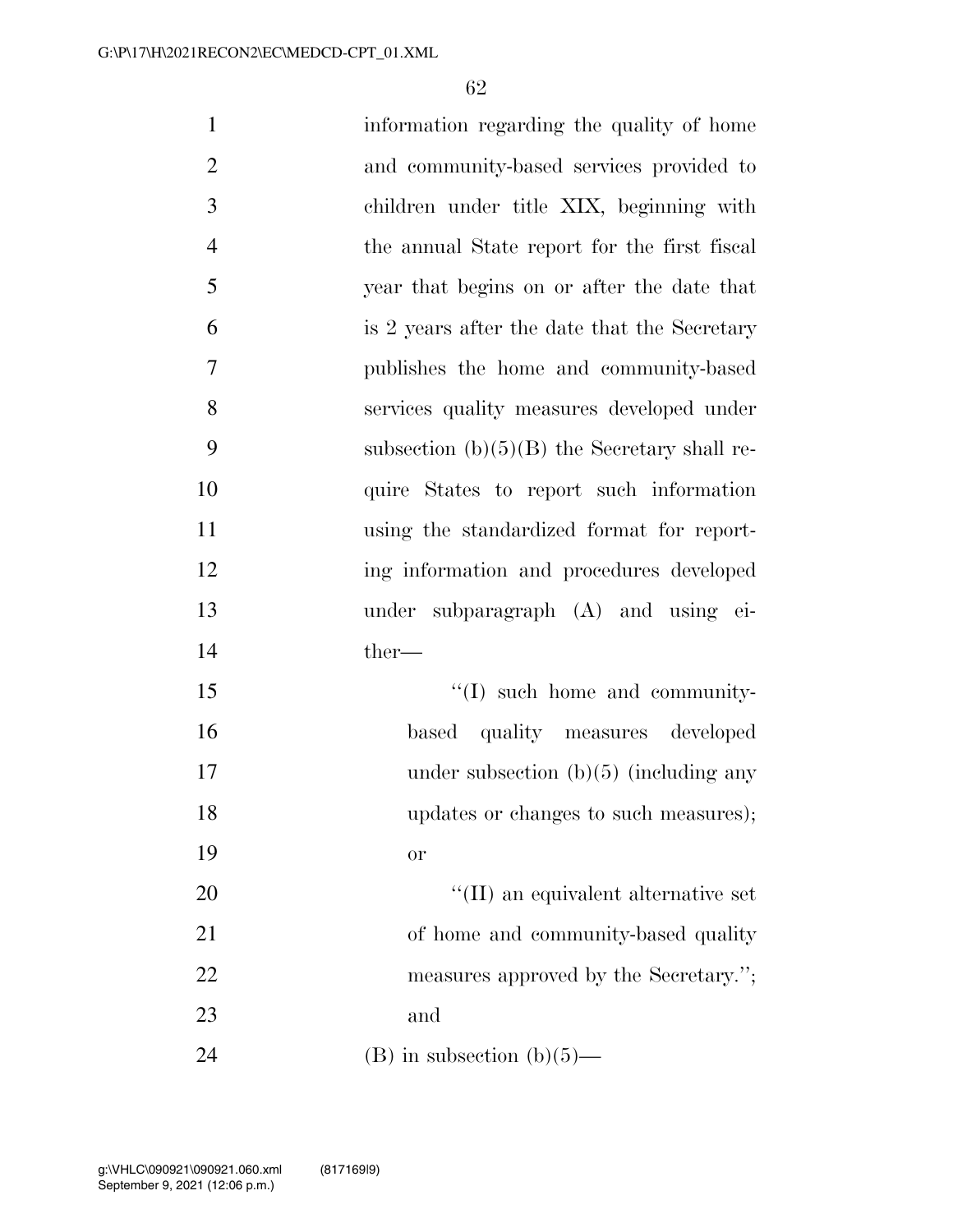| $\mathbf{1}$   | (i) by striking "Beginning no later              |
|----------------|--------------------------------------------------|
| $\overline{2}$ | than January 1, $2013"$ and inserting the        |
| 3              | following:                                       |
| $\overline{4}$ | "(A) IN GENERAL.—Beginning no later              |
| 5              | than January 1, $2013$ "; and                    |
| 6              | (ii) by adding at the end the following          |
| 7              | new subparagraph:                                |
| 8              | "(B) HCBS QUALITY MEASURES.—Begin-               |
| 9              | ning with the first year that begins on the date |
| 10             | that is 2 years after the date of enactment of   |
| 11             | this subparagraph, the core measures described   |
| 12             | in subsection (a) (and any updates or changes    |
| 13             | to such measures) shall include home and com-    |
| 14             | munity-based services quality measures devel-    |
| 15             | oped by the Secretary in the manner described    |
| 16             | in section $1139B(b)(5)(D)$ . The Secretary may  |
| 17             | determine which measures are to be included in   |
| 18             | the core set under this section and which in the |
| 19             | core set under section 1139B, based on the dif-  |
| 20             | ferences in health care needs for the relevant   |
| 21             | populations."; and                               |
| 22             | $(2)$ in section 1139B—                          |
| 23             | $(A)$ in subsection $(b)$ —                      |
| 24             | (i) in paragraph $(3)$ , by adding at the        |
| 25             | end the following new subparagraph:              |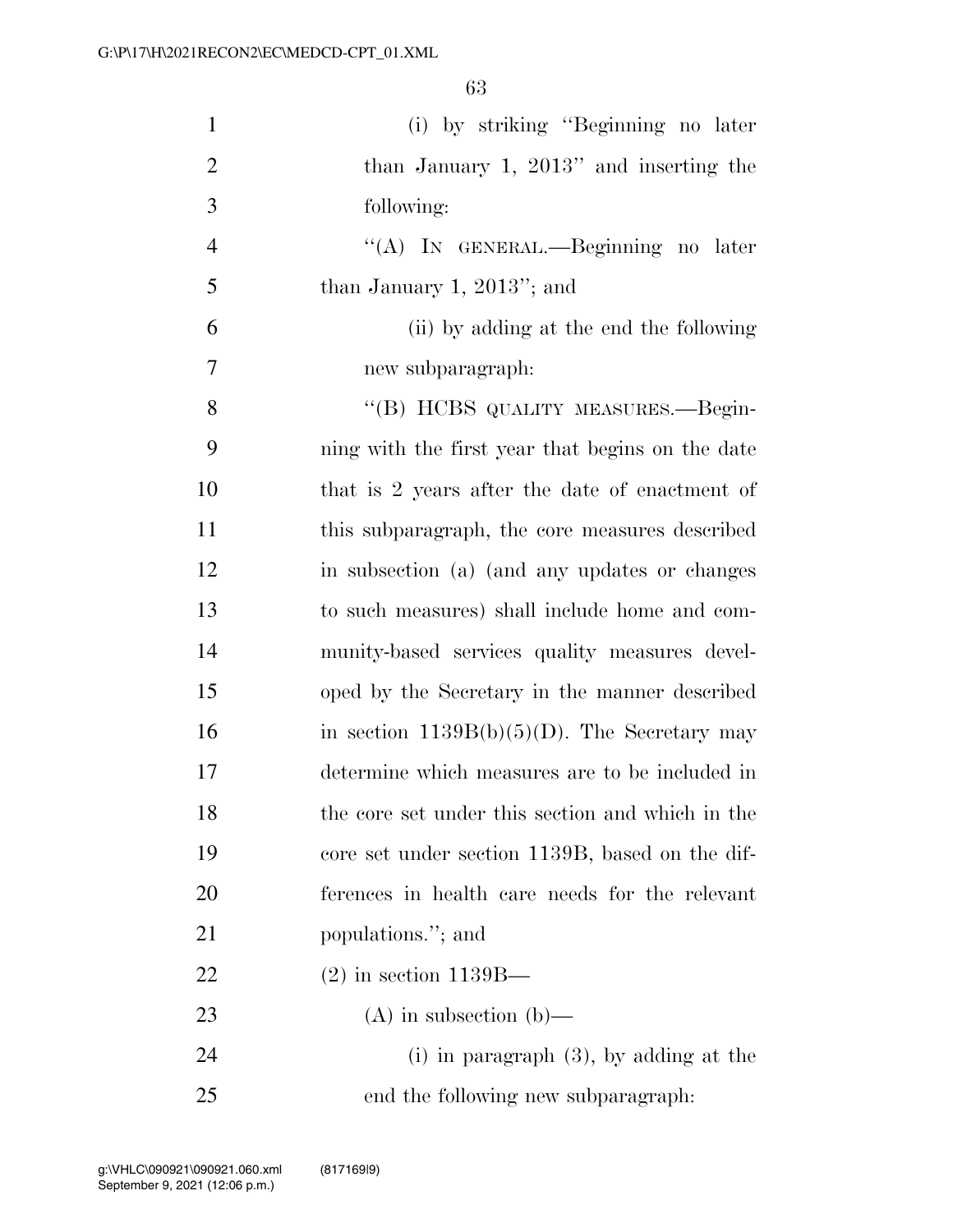1 ""(C) MANDATORY REPORTING WITH RE- SPECT TO HCBS QUALITY MEASURES.—Begin- ning with the State report required under sub-4 section  $(d)(1)$  for the first year that begins on or after the date that is 2 years after the date that the Secretary publishes the home and com- munity-based quality measures developed under 8 paragraph  $(5)(D)$ , the Secretary shall require States to report information, using the stand- ardized format for reporting information and procedures developed under subparagraph (A), regarding the quality of home and community- based services for Medicaid eligible adults using either— 15 ''(i) the home and community-based services quality measures included in the core set of adult health quality measures under subparagraph (D), and any updates or changes to such measures; or  $\frac{1}{20}$  an equivalent alternative set of home and community-based services qual-22 ity measures approved by the Secretary.";

and

24 (ii) in paragraph (5), by adding at the end the following new subparagraph: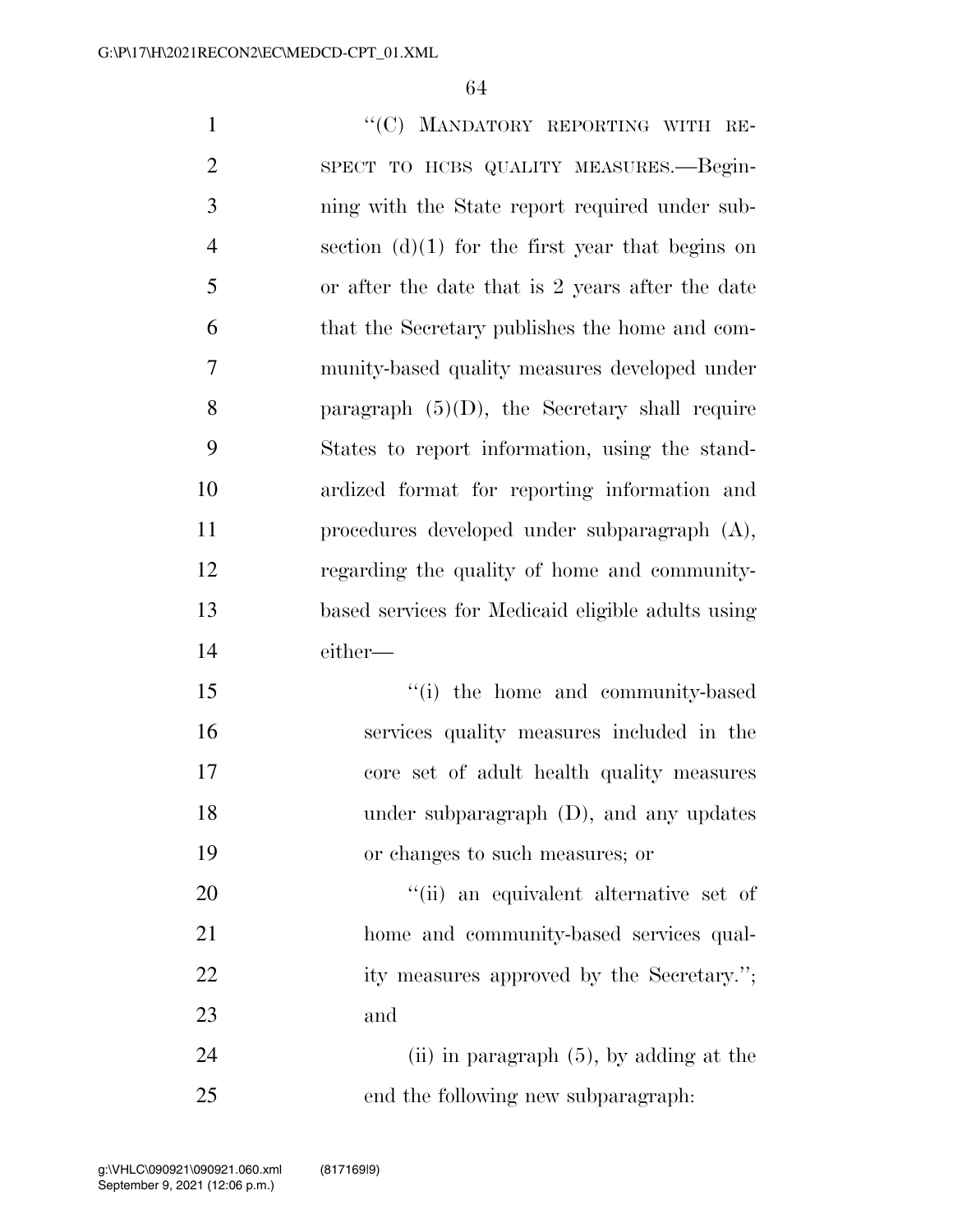## 1 "(D) HCBS QUALITY MEASURES.—

2 "(i) IN GENERAL.—Beginning with respect to State reports required under 4 subsection  $(d)(1)$  for the first year that be-5 gins on or after the date that is 2 years after the date of enactment of this sub- paragraph, the core set of adult health quality measures maintained under this paragraph (and any updates or changes to such measures) shall include home and community-based services quality measures developed in accordance with this subpara-graph.

''(ii) REQUIREMENTS.—

15 "(I) INTERAGENCY COLLABORA-16 TION; STAKEHOLDER INPUT.—In de- veloping (and subsequently reviewing and updating) the home and commu- nity-based services quality measures included in the core set of adult health quality measures maintained 22 under this paragraph, the Secretary shall—

24 ''(aa) collaborate with the Administrator of the Centers for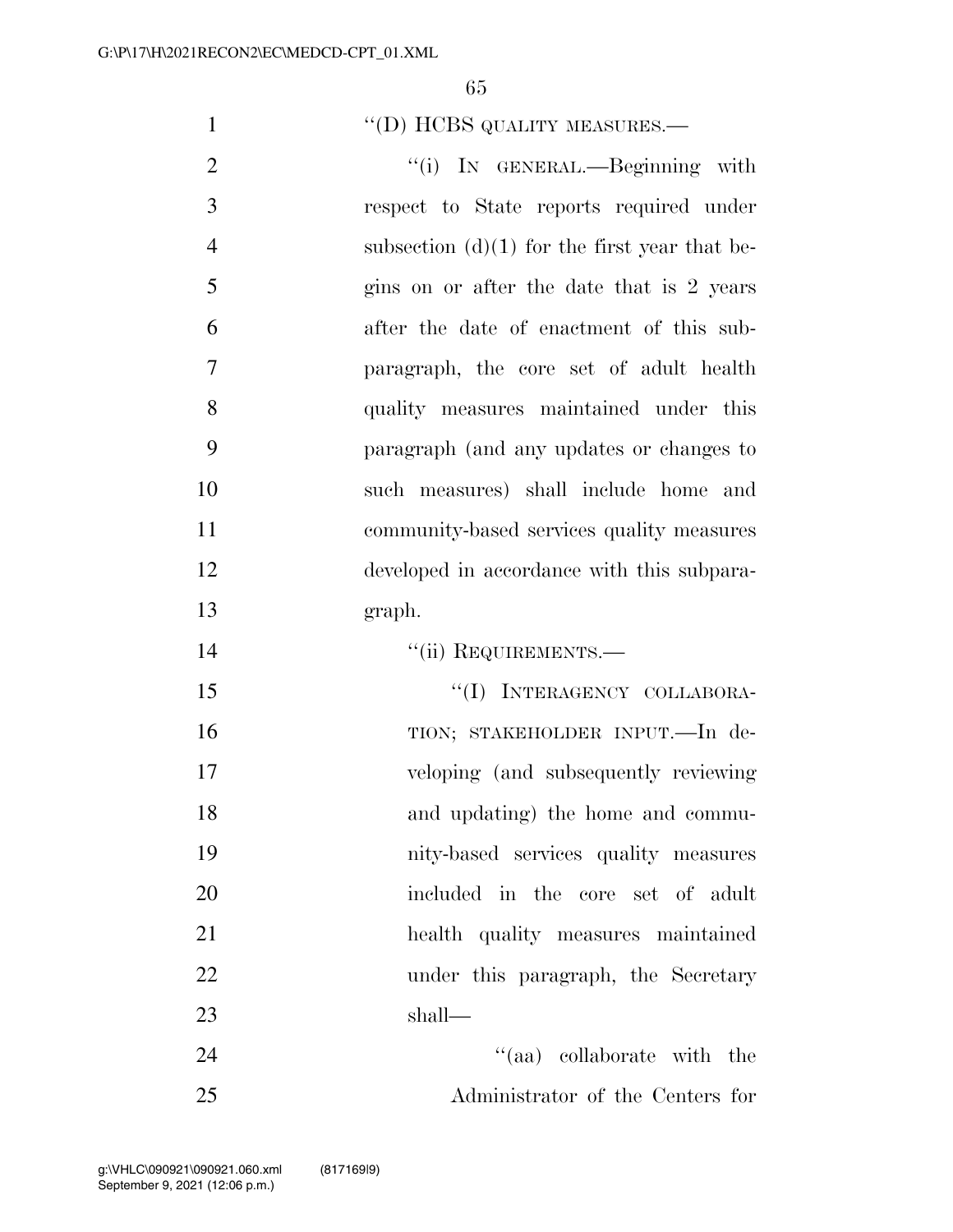| $\mathbf{1}$   | Medicare & Medicaid Services,          |
|----------------|----------------------------------------|
| $\overline{2}$ | the Administrator of the Admin-        |
| 3              | istration for Community Living,        |
| $\overline{4}$ | the Director of the Agency for         |
| 5              | Healthcare Research and Qual-          |
| 6              | ity, and the Assistance Secretary      |
| 7              | for Mental Health and Substance        |
| 8              | Use; and                               |
| 9              | "(bb) ensure that such home            |
| 10             | community-based services<br>and        |
| 11             | quality measures are informed by       |
| 12             | input from stakeholders, includ-       |
| 13             | ing recipients of home and com-        |
| 14             | munity-based services, family          |
| 15             | caregivers of such recipients, pro-    |
| 16             | viders, health plans, direct care      |
| 17             | workers, chosen representatives        |
| 18             | of direct care workers, and aging,     |
| 19             | disability, and workforce advo-        |
| 20             | cates.                                 |
| 21             | ``(II)<br>REFLECTIVE OF<br><b>FULL</b> |
| 22             | ARRAY OF SERVICES.—Such home and       |
| 23             | community-based services quality       |
| 24             | measures shall—                        |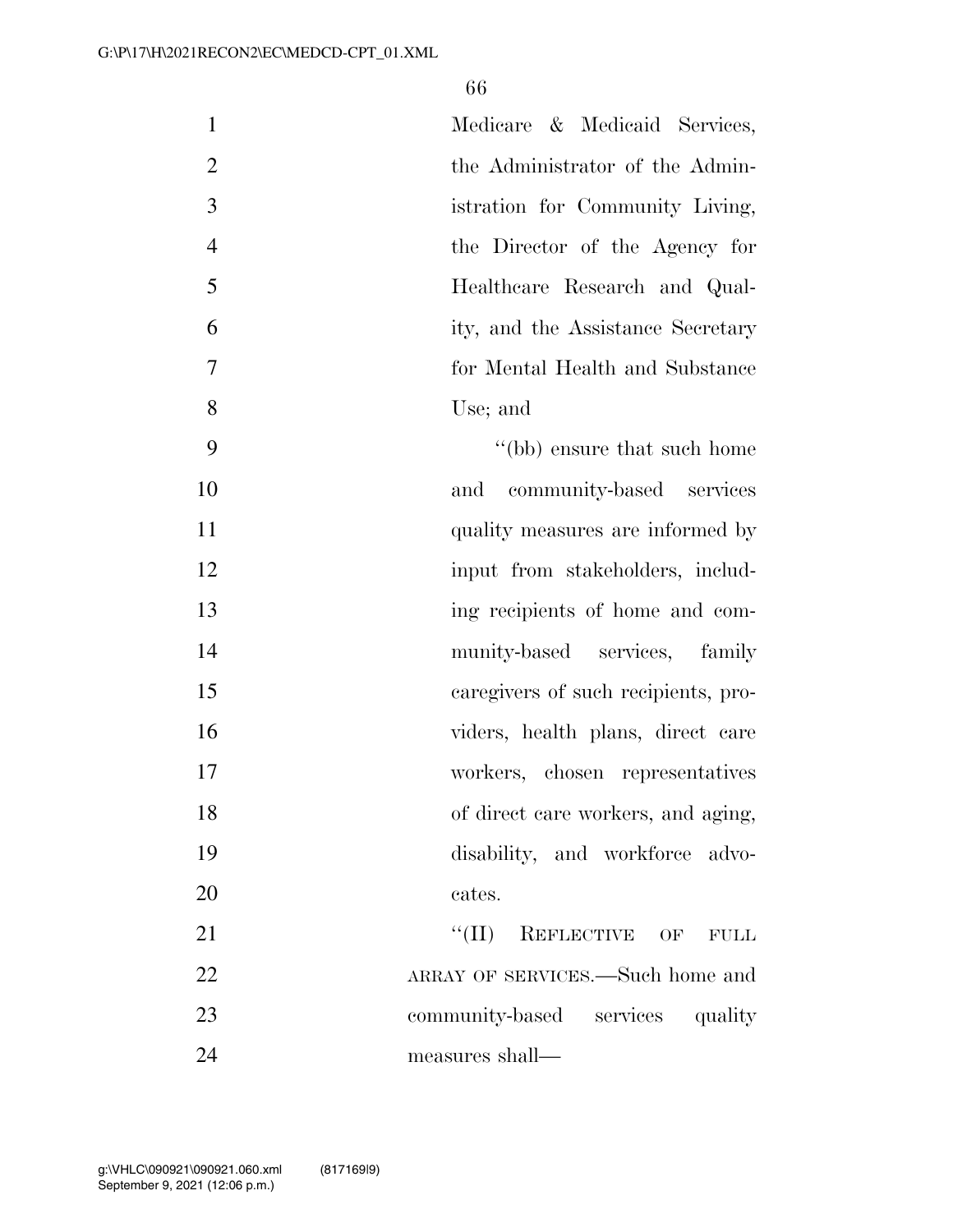| $\mathbf{1}$   | $\lq(aa)$ reflect the full array     |
|----------------|--------------------------------------|
| $\overline{2}$ | of home and community-based          |
| 3              | services and recipients of such      |
| $\overline{4}$ | services, including adults<br>and    |
| 5              | children; and                        |
| 6              | $\lq\lq(bb)$ include—                |
| 7              | $\lq\lq (AA)$ outcomes-based         |
| 8              | measures;                            |
| 9              | $\lq\lq$ (BB) measures of            |
| 10             | availability of services;            |
| 11             | "(CC) measures of pro-               |
| 12             | vider capacity and avail-            |
| 13             | ability;                             |
| 14             | "(DD) measures re-                   |
| 15             | lated to person-centered             |
| 16             | care;                                |
| 17             | "(EE) measures spe-                  |
| 18             | cific to self-directed care;         |
| 19             | $``(FF)$ measures related            |
| 20             | to transitions to and from           |
| 21             | institutional care; and              |
| 22             | "(GG) beneficiary and                |
| 23             | family caregiver surveys.            |
| 24             | ``(III)<br>DEMOGRAPHICS.-Such        |
| 25             | and community-based services<br>home |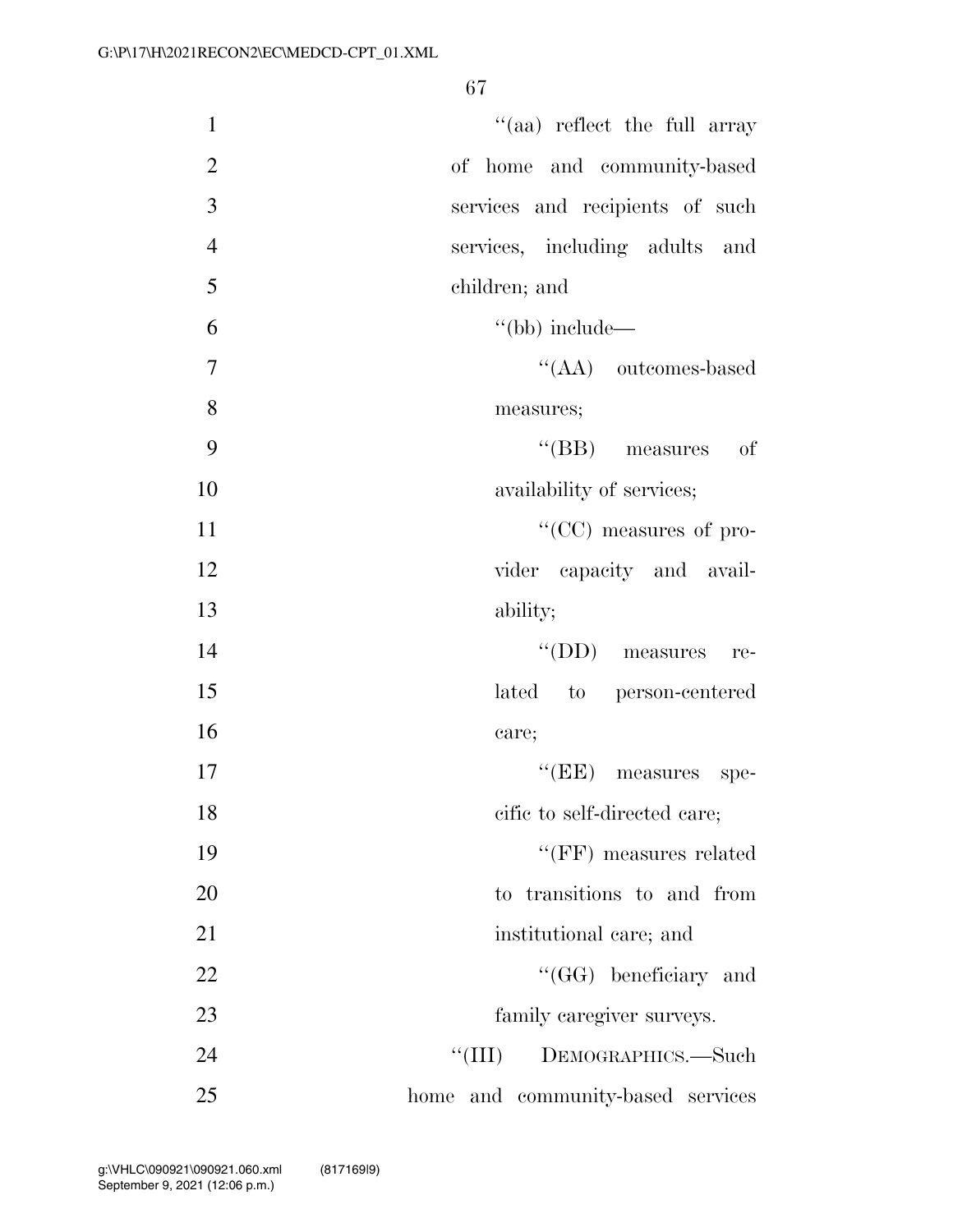| $\mathbf{1}$   | quality measures shall allow for the               |
|----------------|----------------------------------------------------|
| $\overline{2}$ | collection, to the extent available, of            |
| 3              | data that is disaggregated by age                  |
| $\overline{4}$ | groups, primary disability, income                 |
| 5              | brackets, gender, race, ethnicity, geog-           |
| 6              | raphy, primary language, and type of               |
| $\overline{7}$ | service setting.                                   |
| 8              | " $(IV)$ DEFINITIONS.—For pur-                     |
| 9              | poses of this section and section                  |
| 10             | 1139A, the terms 'home and commu-                  |
| 11             | nity-based services', 'health plan', and           |
| 12             | 'direct care worker' have the mean-                |
| 13             | ings given those terms in section                  |
| 14             | 30711 of the Act titled 'An Act to                 |
| 15             | provide for reconciliation pursuant to             |
| 16             | title II of S. Con. Res. 14'.                      |
| 17             | "(iii) FUNDING.—Out of any funds in                |
| 18             | the Treasury not otherwise appropriated,           |
| 19             | there is appropriated to the Secretary for         |
| 20             | purposes of carrying out this subpara-             |
| 21             | graph, $$5,000,000$ for fiscal year 2022, to       |
| 22             | remain available until expended."; and             |
| 23             | (B) in subsection (d)(1)(A), by striking ";        |
| 24             | and" and inserting "and, beginning with the re-    |
| 25             | port for the first year that begins after the date |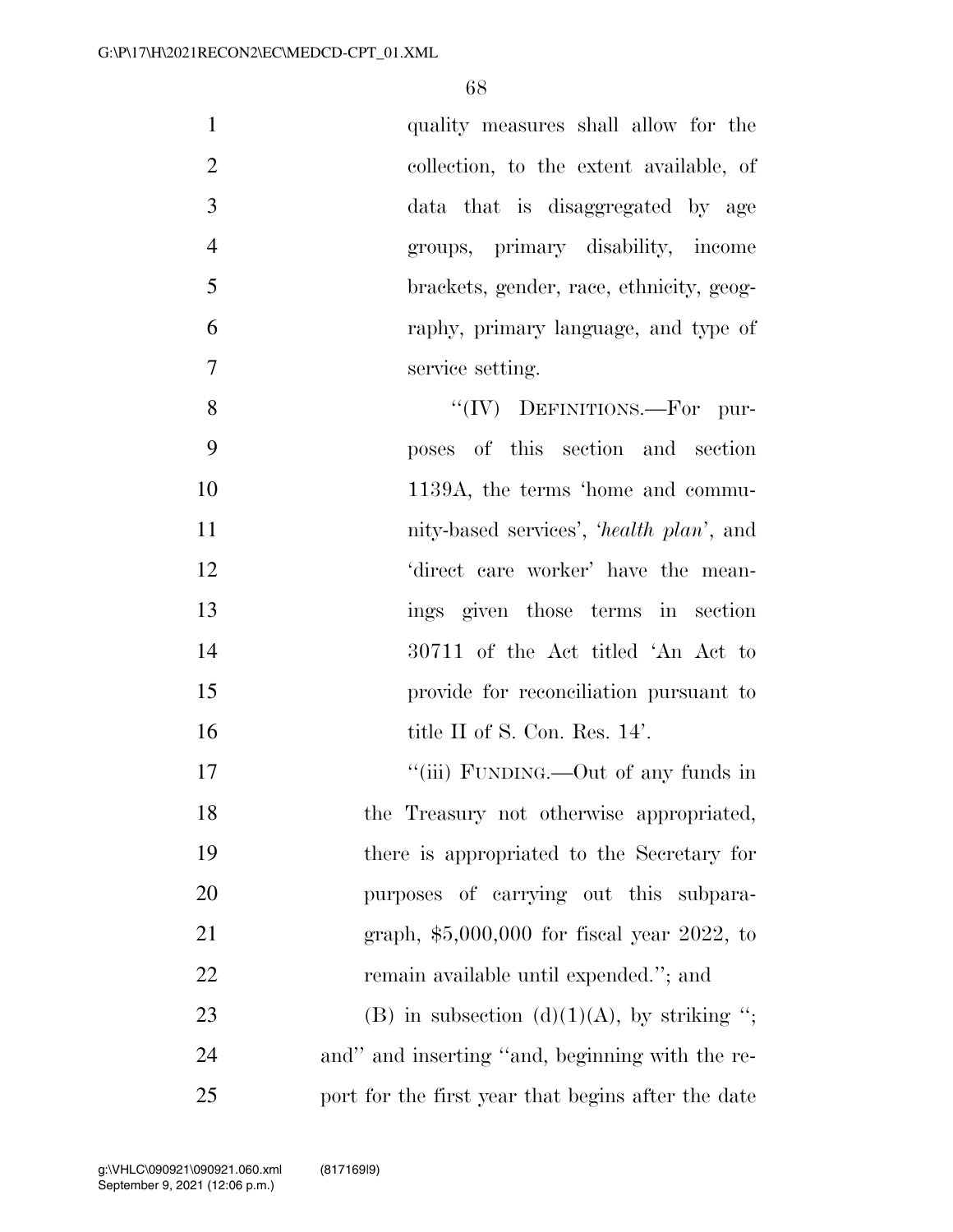| $\mathbf{1}$   | that is 2 years after the Secretary publishes the                  |
|----------------|--------------------------------------------------------------------|
| $\overline{2}$ | home and community-based quality measures                          |
| 3              | developed under subsection $(b)(5)(D)$ , home                      |
| $\overline{4}$ | and community-based services quality measures                      |
| 5              | included in the core set of a dult health quality                  |
| 6              | measures maintained under subsection $(b)(5)$                      |
| 7              | and any updates or changes to such measures                        |
| 8              | or an equivalent alternative set of home and                       |
| 9              | community-based services quality measures ap-                      |
| 10             | proved by the Secretary; and".                                     |
| 11             | (b) INCREASED FEDERAL MATCHING RATE FOR                            |
| 12             | ADOPTION AND REPORTING.—Section $1903(a)(3)$ of the                |
| 13             | Social Security Act $(42 \text{ U.S.C. } 1396b(a)(3))$ is amended— |
| 14             | $(1)$ in subparagraph $(F)(ii)$ , by striking "plus"               |
| 15             | after the semicolon and inserting "and"; and                       |
| 16             | $(2)$ by inserting after subparagraph $(F)$ , the fol-             |
| $17\,$         | lowing:                                                            |
| 18             | $\lq\lq(G)$ 80 percent of so much of the sums                      |
| 19             | expended during such quarter as are attrib-                        |
| 20             | utable to the reporting of information regarding                   |
| 21             | the quality of home and community-based serv-                      |
| 22             | $\operatorname{in}$<br>accordance<br>with<br>sections<br>ices      |
| 23             | $1139A(a)(4)(B)(ii)$ and $1139B(b)(3)(C)$ ; and".                  |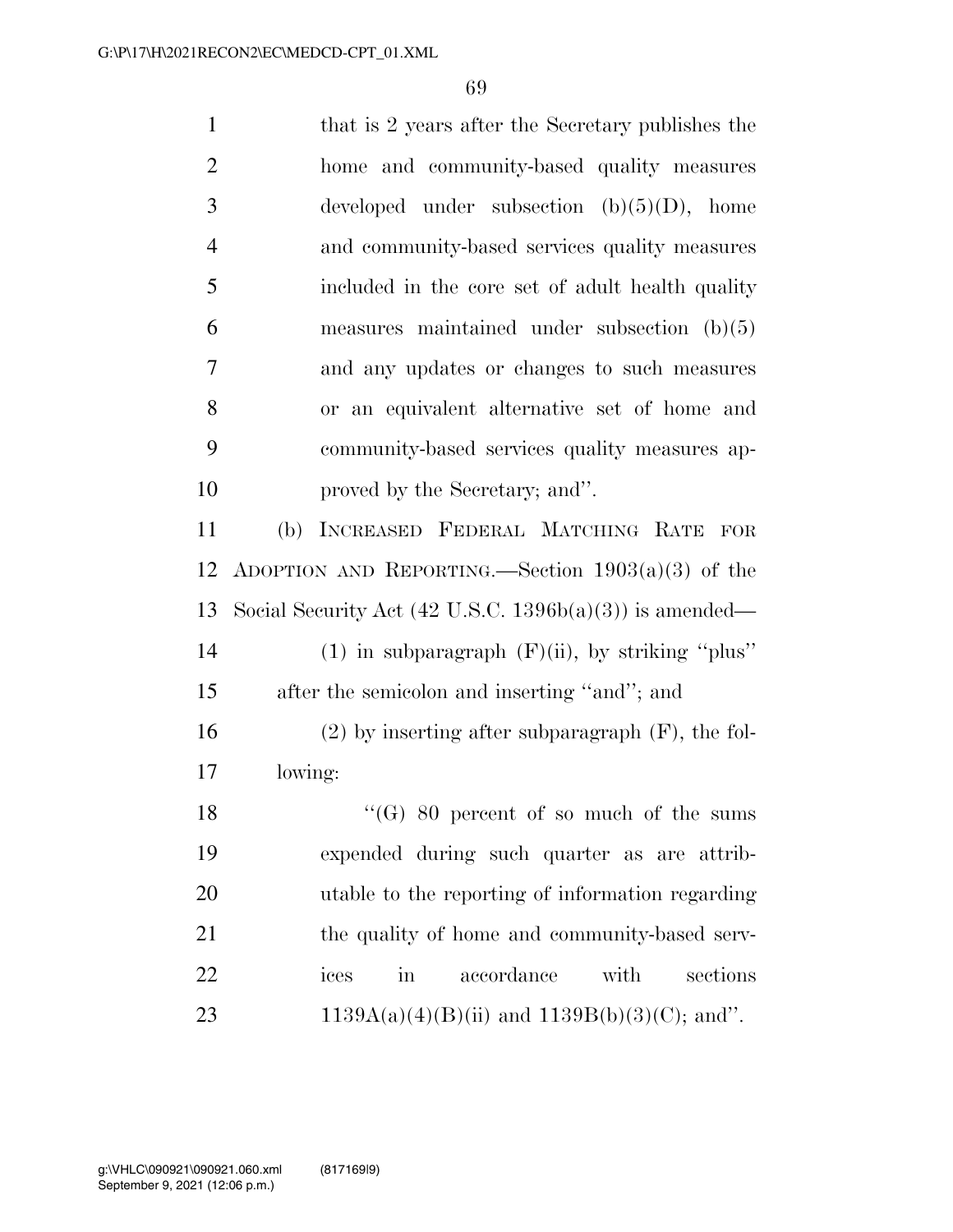## **PART 3—OTHER MEDICAID**

 **SEC. 30721. PERMANENT EXTENSION OF MEDICAID PRO- TECTIONS AGAINST SPOUSAL IMPOVERISH- MENT FOR RECIPIENTS OF HOME AND COM-MUNITY-BASED SERVICES.** 

6 (a) IN GENERAL.—Section  $1924(h)(1)(A)$  of the So-7 cial Security Act  $(42 \text{ U.S.C. } 1396r-5(h)(1)(A))$  is amend- ed by striking ''(at the option of the State) is described 9 in section  $1902(a)(10)(A)(ii)(VI)$  and inserting the fol- lowing: ''is eligible for medical assistance for home and community-based services provided under subsection (c), (d), or (i) of section 1915 or under a waiver approved under section 1115, or who is eligible for such medical assistance by reason of being determined eligible under 15 section  $1902(a)(10)(C)$  or by reason of section  $1902(f)$  or otherwise on the basis of a reduction of income based on costs incurred for medical or other remedial care, or who is eligible for medical assistance for home and community- based attendant services and supports under section  $20 \quad 1915(k)$ ".

 (b) CONFORMING AMENDMENT.—Section 2404 of the Patient Protection and Affordable Care Act (42 U.S.C. 1396r–5 note) is amended by striking ''September 30, 2023'' and inserting ''the date of enactment of the Act titled 'An Act to provide for reconciliation pursuant to title II of S. Con. Res. 14' ''.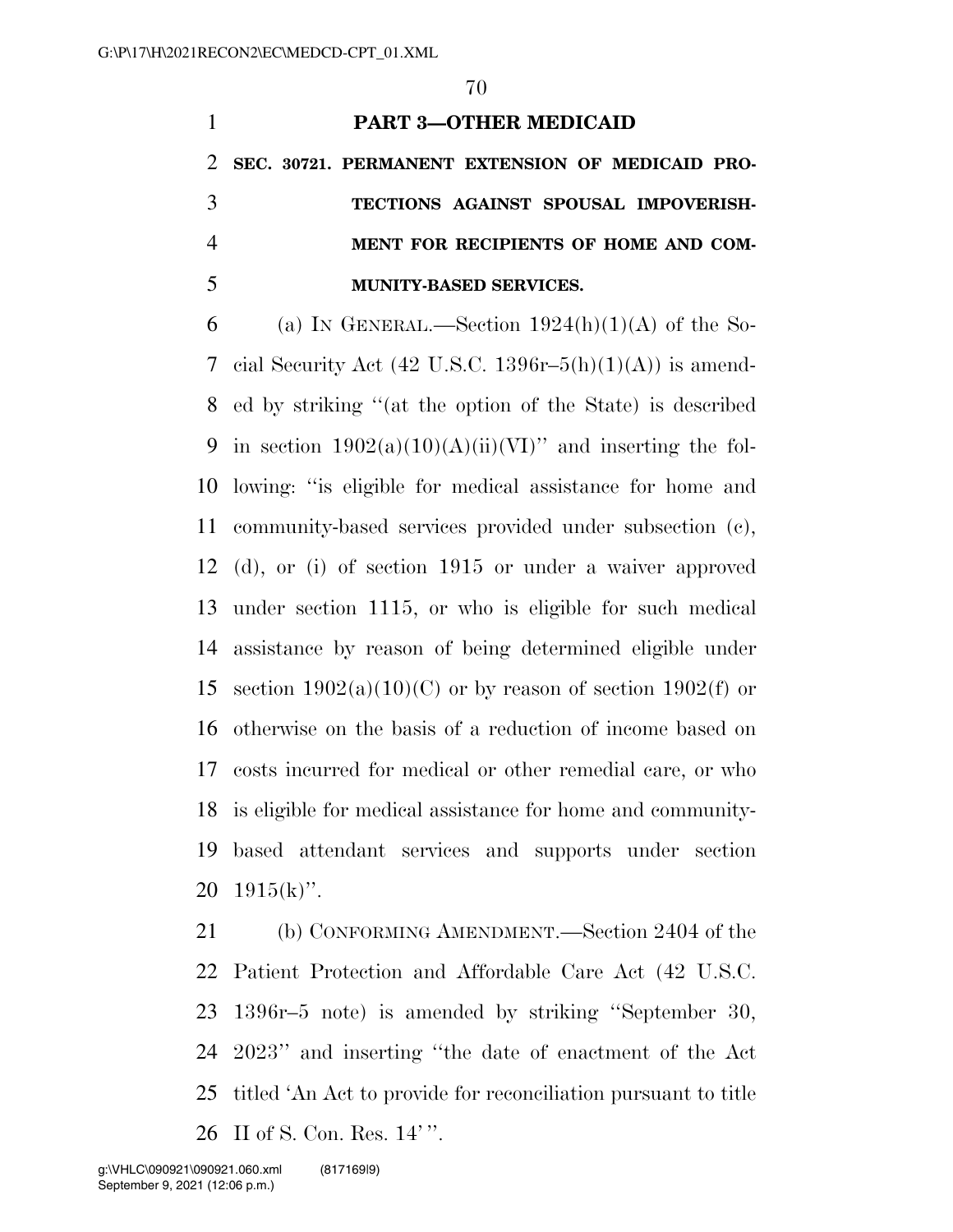|                | 71                                                       |
|----------------|----------------------------------------------------------|
| 1              | SEC. 30722. PERMANENT EXTENSION OF MONEY FOLLOWS         |
| $\overline{2}$ | PERSON REBALANCING DEMONSTRA-<br>THE                     |
| 3              | TION.                                                    |
| $\overline{4}$ | (a) IN GENERAL.—Subsection (h) of section $6071$ of      |
| 5              | the Deficit Reduction Act of 2005 (42 U.S.C. 1396a note) |
| 6              | is amended—                                              |
| $\overline{7}$ | $(1)$ in paragraph $(1)$ —                               |
| 8              | $(A)$ in subparagraph $(I)$ , by inserting               |
| 9              | "and" after the semicolon;                               |
| 10             | $(B)$ by amending subparagraph $(J)$ to read             |
| 11             | as follows:                                              |
| 12             | "(J) $$450,000,000$ for each fiscal year                 |
| 13             | after fiscal year 2021."; and                            |
| 14             | $(C)$ by striking subparagraph $(K);$                    |
| 15             | $(2)$ in paragraph $(2)$ , by striking "September        |
| 16             | 30, 2023" and inserting "September 30 of the sub-        |
| 17             | sequent fiscal year"; and                                |
| 18             | (3) by adding at the end the following new               |
| 19             | paragraph:                                               |
| 20             | TECHNICAL ASSISTANCE.—Out of the<br>(3)                  |
| 21             | amounts made available under paragraph (1), for          |
| 22             | the 3-year period beginning with fiscal year 2022        |
| 23             | and for each subsequent 3-year period, $$5,000,000$      |
| 24             | shall be made available for carrying out subsection      |
| 25             | (f) and (i).".                                           |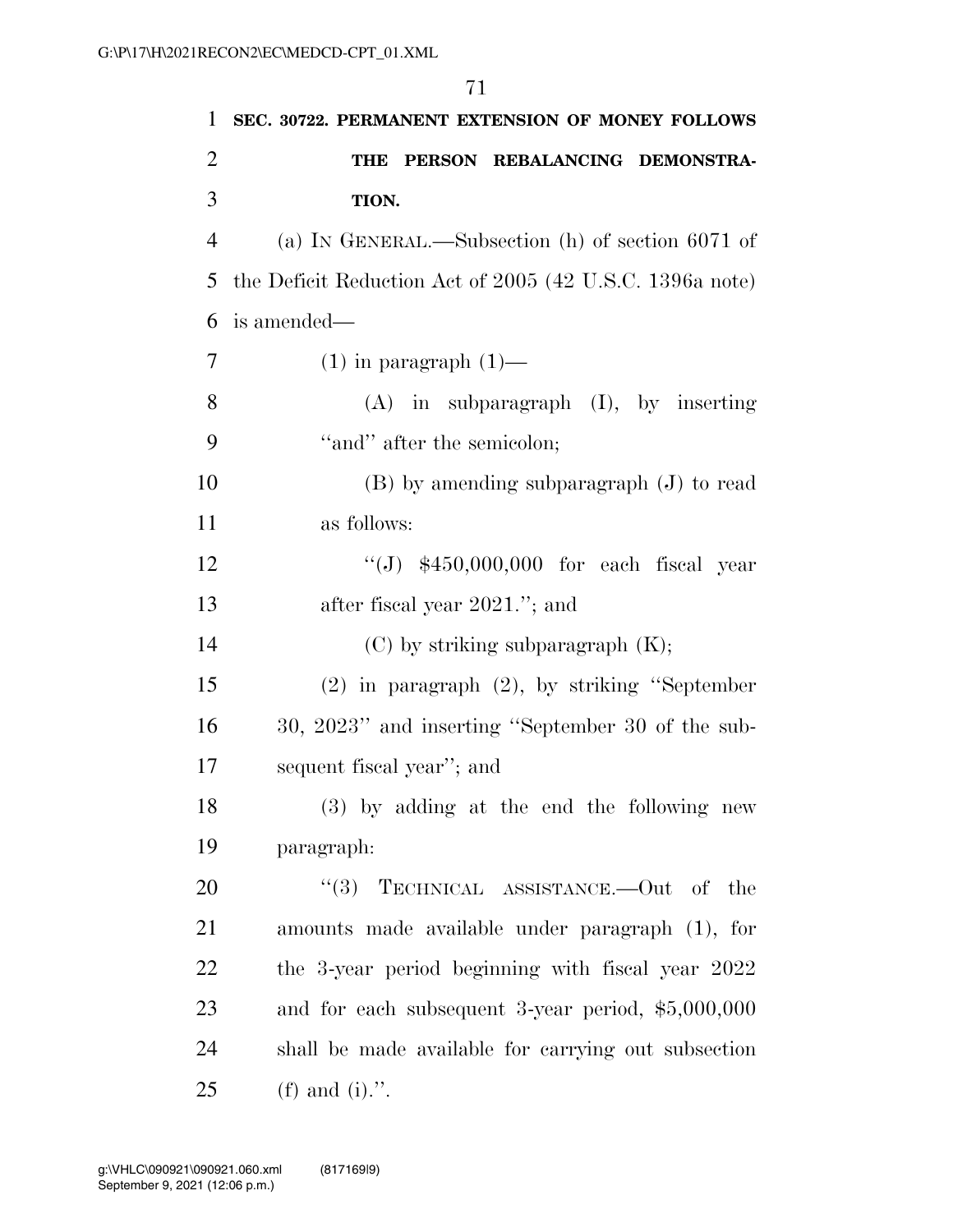(b) REDISTRIBUTION OF UNEXPENDED GRANT AWARDS.—Subsection (e)(2) of section 6071 of the Deficit Reduction Act of 2005 (42 U.S.C. 1396a note) is amended by adding at the end the following new sentence: ''Any portion of a State grant award for a fiscal year under this section that is unexpended by the State at the end of the fourth succeeding fiscal year shall be rescinded by the Sec- retary and added to the appropriation for the fifth suc-ceeding fiscal year.''.

## **SEC. 30723. EXTENDING CONTINUOUS MEDICAID COV- ERAGE FOR PREGNANT AND POSTPARTUM WOMEN.**

 (a) REQUIRING FULL BENEFITS FOR PREGNANT AND POSTPARTUM WOMEN FOR 12-MONTH PERIOD POST PREGNANCY.—

 (1) IN GENERAL.—Paragraph (5) of section 1902(e) of the Social Security Act (42 U.S.C.  $18 \qquad 1396a(e)$  is amended—

19 (A) by striking  $(5)$  A woman who" and in-20 serting "(5)(A) For any fiscal year quarter with respect to which the amendments made by sec-22 tion  $30723(a)(1)(B)$  of the Act titled 'An Act to provide for reconciliation pursuant to title II of S. Con. Res. 14' do not apply (beginning with the first fiscal year quarter beginning one year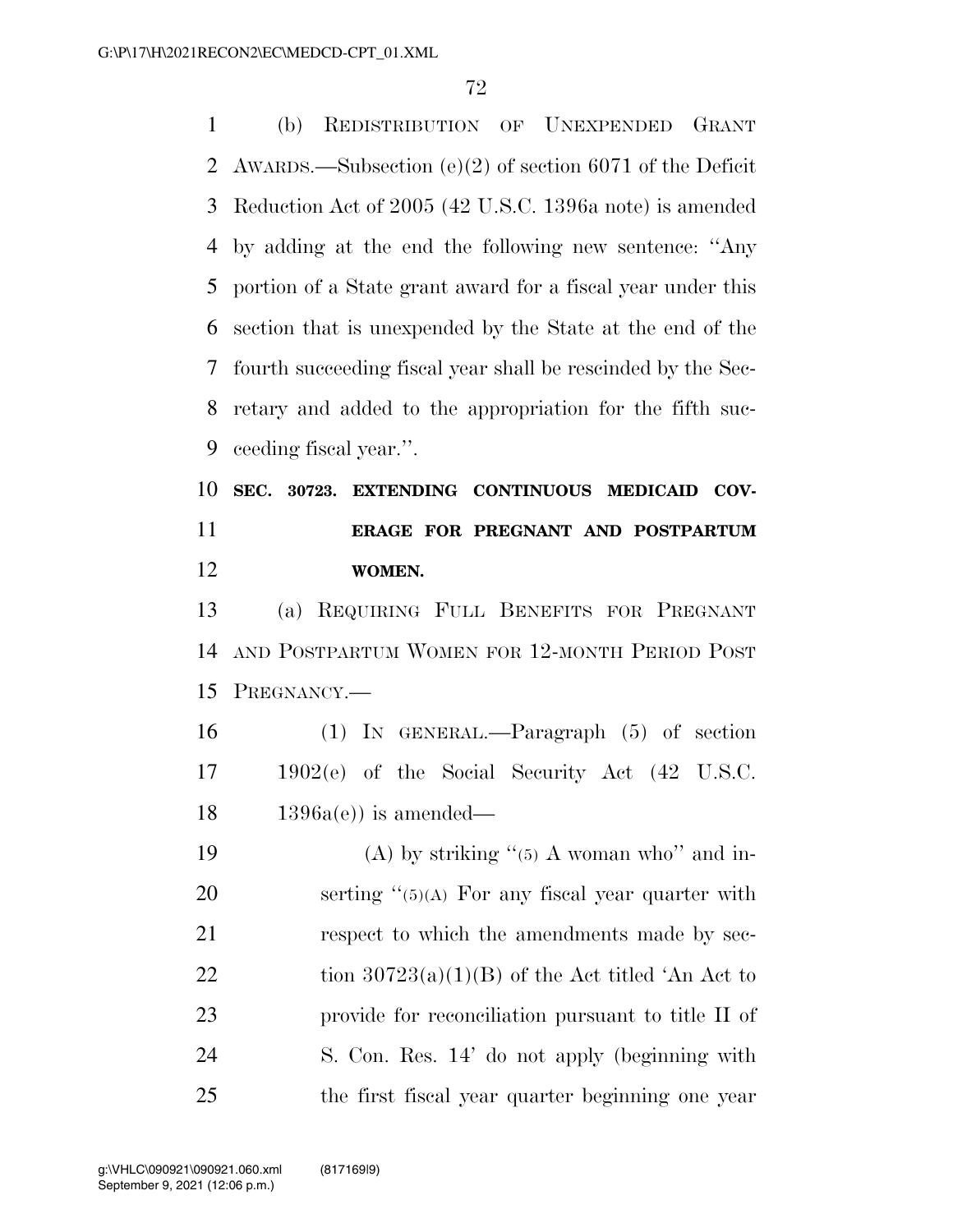1 after the date of the enactment of such Act), a woman who''; and

 (B) by adding at the end the following new subparagraph:

 ''(B) For any fiscal year quarter (beginning with the first fiscal year quarter beginning one year after the date of the enactment of this subpara- graph), any individual who, while pregnant, is eligi- ble for and received medical assistance under the State plan or a waiver of such plan (including dur- ing a period of retroactive eligibility under sub- section (a)(34)), shall remain eligible, notwith- standing section 1916(c)(3) or any other limitation under this title, for medical assistance through the end of the month in which the 12-month period (be- ginning on the last day of pregnancy of the indi- vidual) ends, regardless of the basis for the individ- ual's eligibility for medical assistance and such med- ical assistance shall be in accordance with clauses (i) 20 and (ii) of paragraph  $(16)(B)$ .".

21 (2) CONFORMING AMENDMENTS.—Title XIX of the Social Security Act (42 U.S.C. 1396 et seq.) is amended—

24 (A) in section  $1902(a)(10)$ , in the matter following subparagraph (G), by striking ''(VII)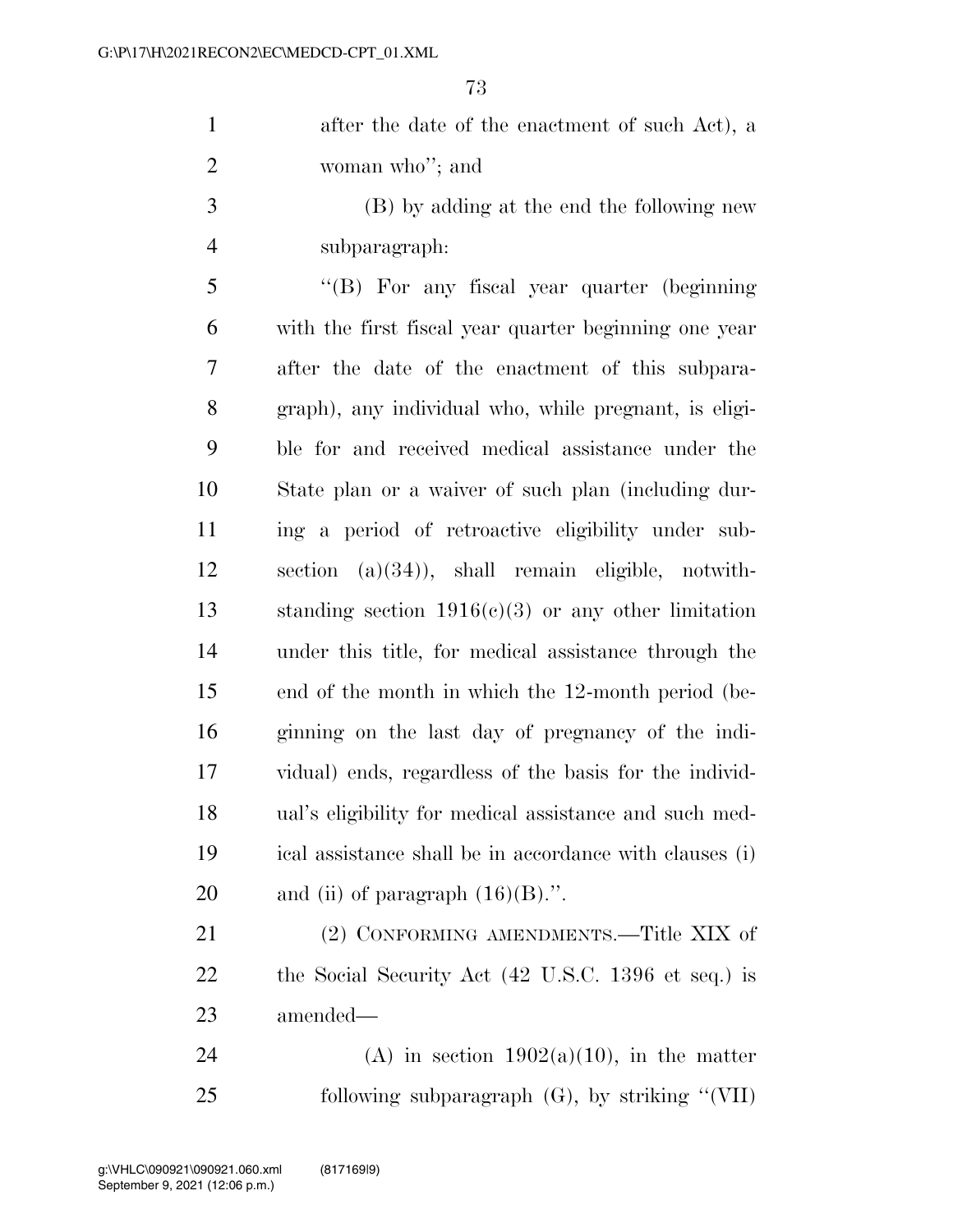| $\mathbf{1}$   | the medical assistance" and all that follows      |
|----------------|---------------------------------------------------|
| $\overline{2}$ | through ", $(VIII)$ " and inserting " $(VIII)$ "; |
| 3              | (B) in section $1902(e)(6)$ , by striking "In     |
| $\overline{4}$ | the case of" and inserting "For any fiscal year   |
| 5              | quarter with respect to which the amendments      |
| 6              | made by section $30723(a)(1)(B)$ of the Act ti-   |
| $\tau$         | tled 'An Act to provide for reconciliation pursu- |
| 8              | ant to title II of S. Con. Res. 14' do not apply  |
| 9              | (beginning with the first fiscal year quarter be- |
| 10             | ginning one year after the date of the enact-     |
| 11             | ment of such Act), in the case of";               |
| 12             | (C) in section $1902(l)(1)(A)$ , by striking      |
| 13             | "60-day period" and inserting "12-month pe-       |
| 14             | $\text{riod}$ ";                                  |
| 15             | (D) in section $1903(v)(4)(A)$ —                  |
| 16             | (i) in clause (i), by striking $"60-day$          |
| 17             | period" and inserting "12-month period            |
| 18             | (or, for any fiscal year quarter with respect     |
| 19             | to which the amendments made by section           |
| 20             | $30723(a)(1)(B)$ of the Act titled 'An Act        |
| 21             | to provide for reconciliation pursuant to         |
| 22             | title II of S. Con. Res. 14' do not apply         |
| 23             | (beginning with the first fiscal year quar-       |
| 24             | ter beginning one year after the date of the      |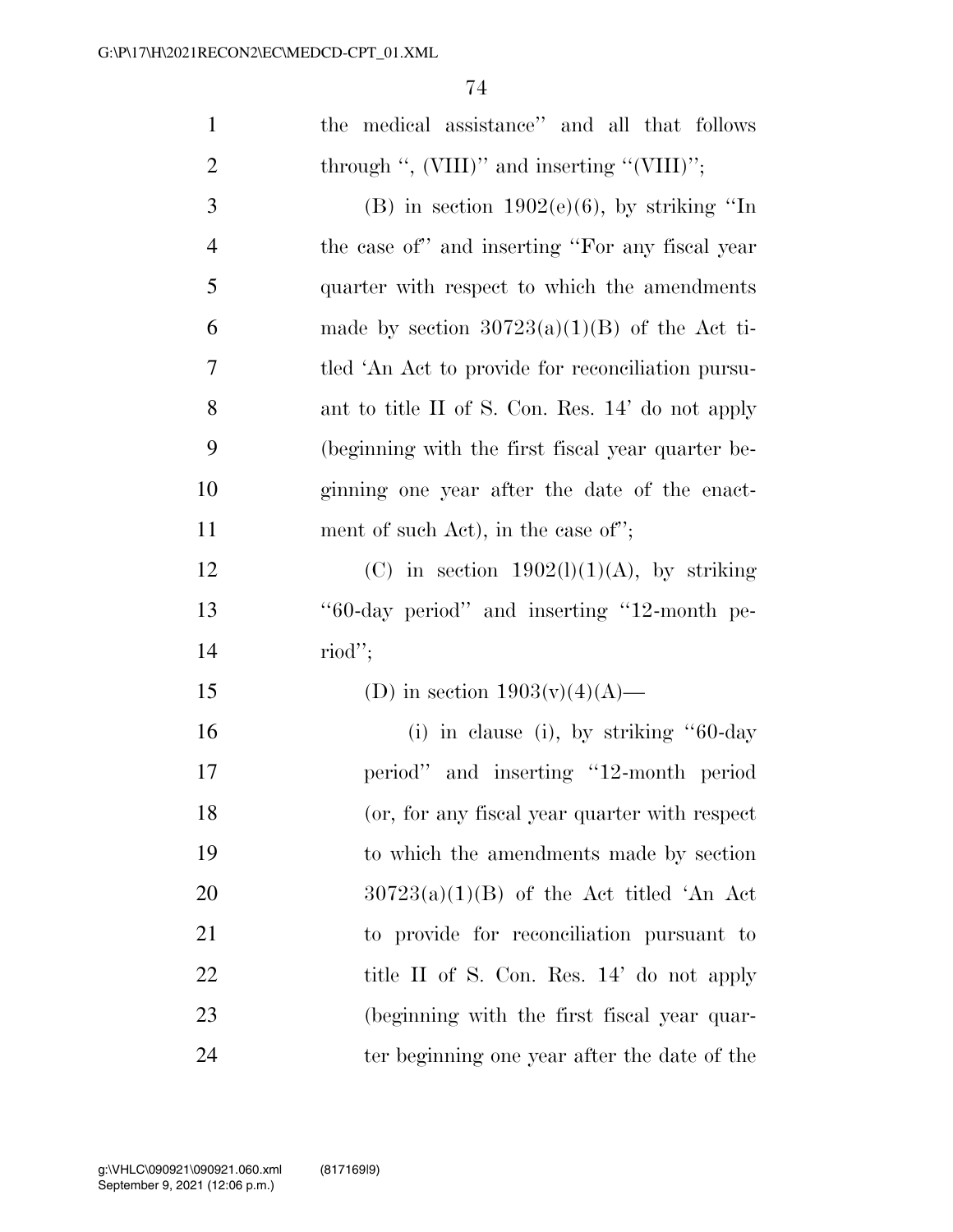1 enactment of such Act), 60-day period)"; and

| 3              | (ii) in clause (ii), by inserting "and      |
|----------------|---------------------------------------------|
| $\overline{4}$ | including an individual to whom section     |
| 5              | $1902(e)(5)(B)$ applies, in accordance with |
| 6              | such section, through the end of the month  |
| 7              | in which the 12-month period (beginning)    |
| 8              | on the last day of pregnancy of the indi-   |
| -9             | vidual) ends" before the period at the end; |
| 10             | and                                         |

 (E) in section 1905(a), in the 4th sentence in the matter following paragraph (31), by striking ''60-day period'' and inserting ''12- month period (or, for any fiscal year quarter with respect to which the amendments made by 16 section  $30723(a)(1)(B)$  of the Act titled 'An Act to provide for reconciliation pursuant to 18 title II of S. Con. Res. 14' do not apply (begin- ning with the first fiscal year quarter beginning one year after the date of the enactment of 21 such Act), 60-day period)".

 (b) TRANSITION FROM STATE OPTION.—Section 23 1902 $(e)(16)(A)$  of the Social Security Act  $(42 \text{ U.S.C.})$ 24 1396a(e)(16)(A)) is amended by striking "At the option of the State'' and inserting ''For any fiscal year quarter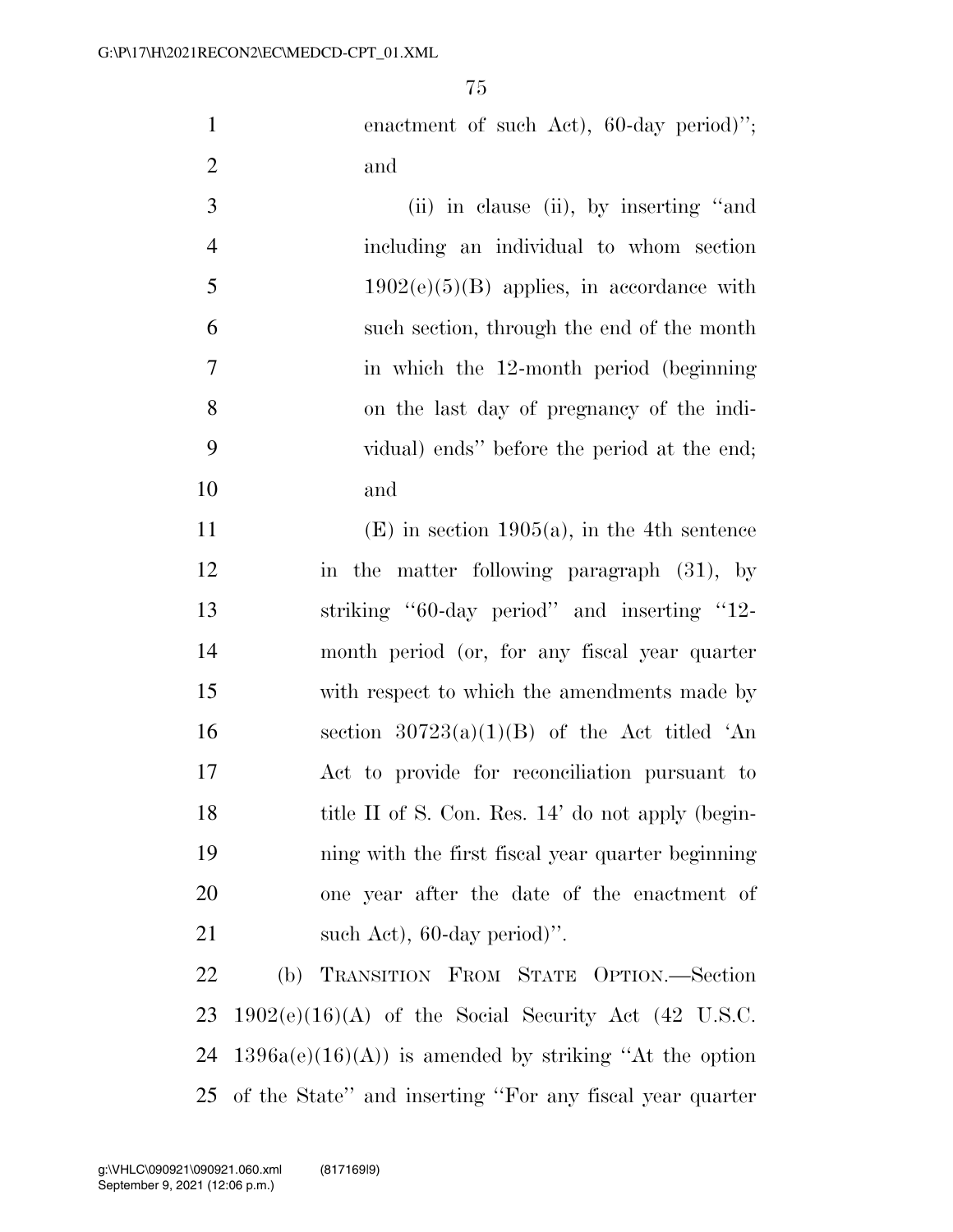with respect to which the amendments made by section  $30723(a)(1)(B)$  of the Act titled 'An Act to provide for reconciliation pursuant to title II of S. Con. Res. 14' do not apply (beginning with the first fiscal year quarter be- ginning one year after the date of the enactment of such Act), at the option of the State''.

(c) EFFECTIVE DATE.—

8 (1) IN GENERAL.—Subject to paragraph  $(2)$ , the amendments made by this section shall take ef- fect on the 1st day of the 1st fiscal year quarter that begins one year after the date of the enactment of this Act and shall apply with respect to medical assistance provided on or after such date.

 (2) EXCEPTION FOR STATE LEGISLATION.—In the case of a State plan under title XIX of the So- cial Security Act (42 U.S.C. 1396 et seq.) that the Secretary of Health and Human Services determines requires State legislation in order for the plan to meet any requirement imposed by amendments made by this section, the plan shall not be regarded as failing to comply with the requirements of such title solely on the basis of its failure to meet such a re- quirement before the first day of the first calendar quarter beginning after the close of the first regular session of the State legislature that begins after the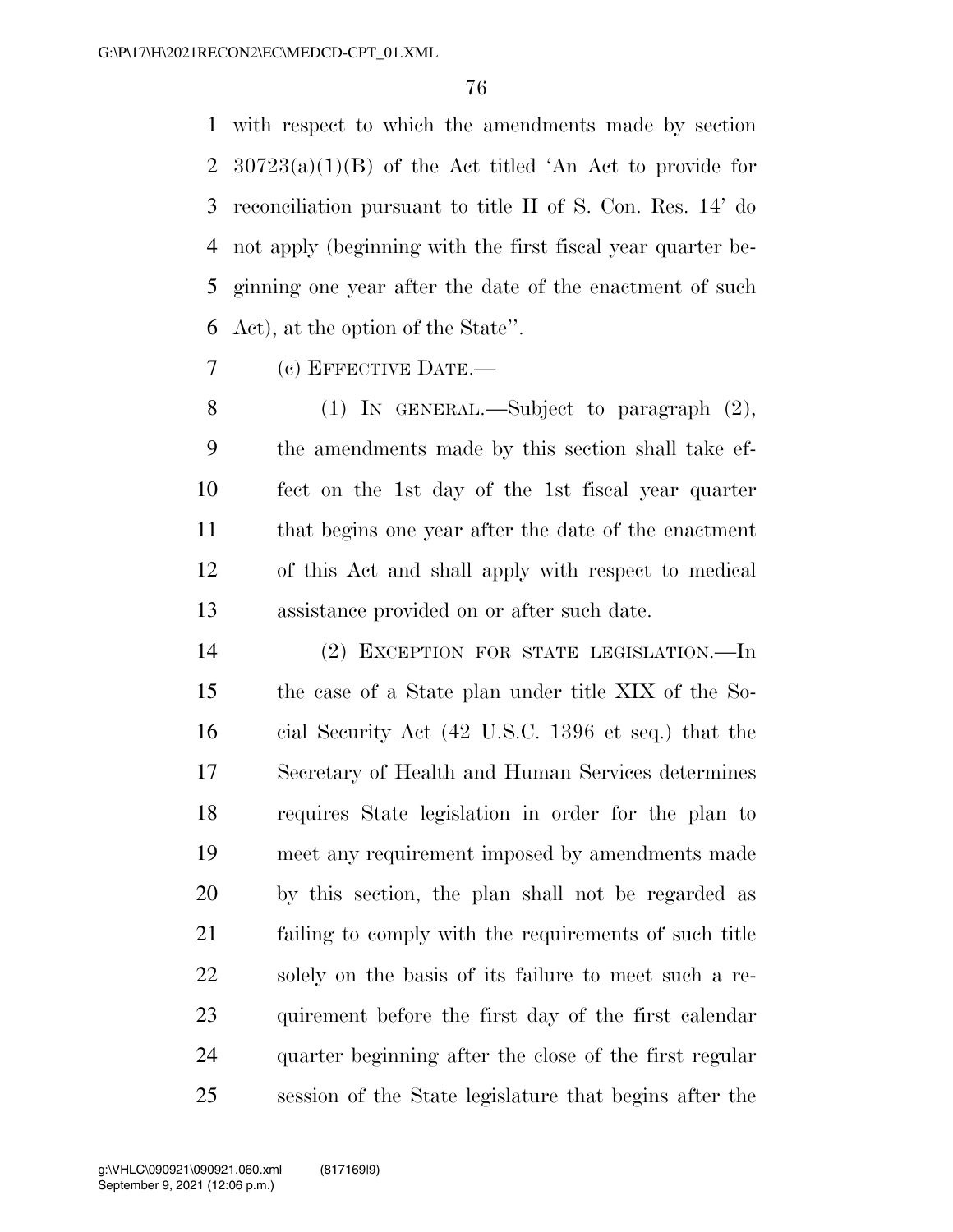date of the enactment of this Act. For purposes of 2 the previous sentence, in the case of a State that has a 2-year legislative session, each year of the session shall be considered to be a separate regular session of the State legislature. **SEC. 30724. PROVIDING FOR 1 YEAR OF CONTINUOUS ELIGI- BILITY FOR CHILDREN UNDER THE MED-ICAID PROGRAM.**  (a) IN GENERAL.—Section 1902(e) of the Social Se- curity Act (42 U.S.C. 1396a(e)) is amended— (1) in paragraph (12), by inserting ''before the date of the enactment of paragraph (17)'' after  $"subsection (a)(10)(A)".$  (2) by adding at the end following new para- graph: 16 "(17) 1 YEAR OF CONTINUOUS ELIGIBILITY FOR CHILDREN.—The State plan (or waiver of such State plan) shall provide that an individual who is under the age of 19 and who is determined to be eli- gible for benefits under a State plan approved under 21 subsection  $(a)(10)(A)$  shall remain eligible for such benefits until the earlier of—  $\langle (A)$  the end of the 12-month period begin-ning on the date of such determination;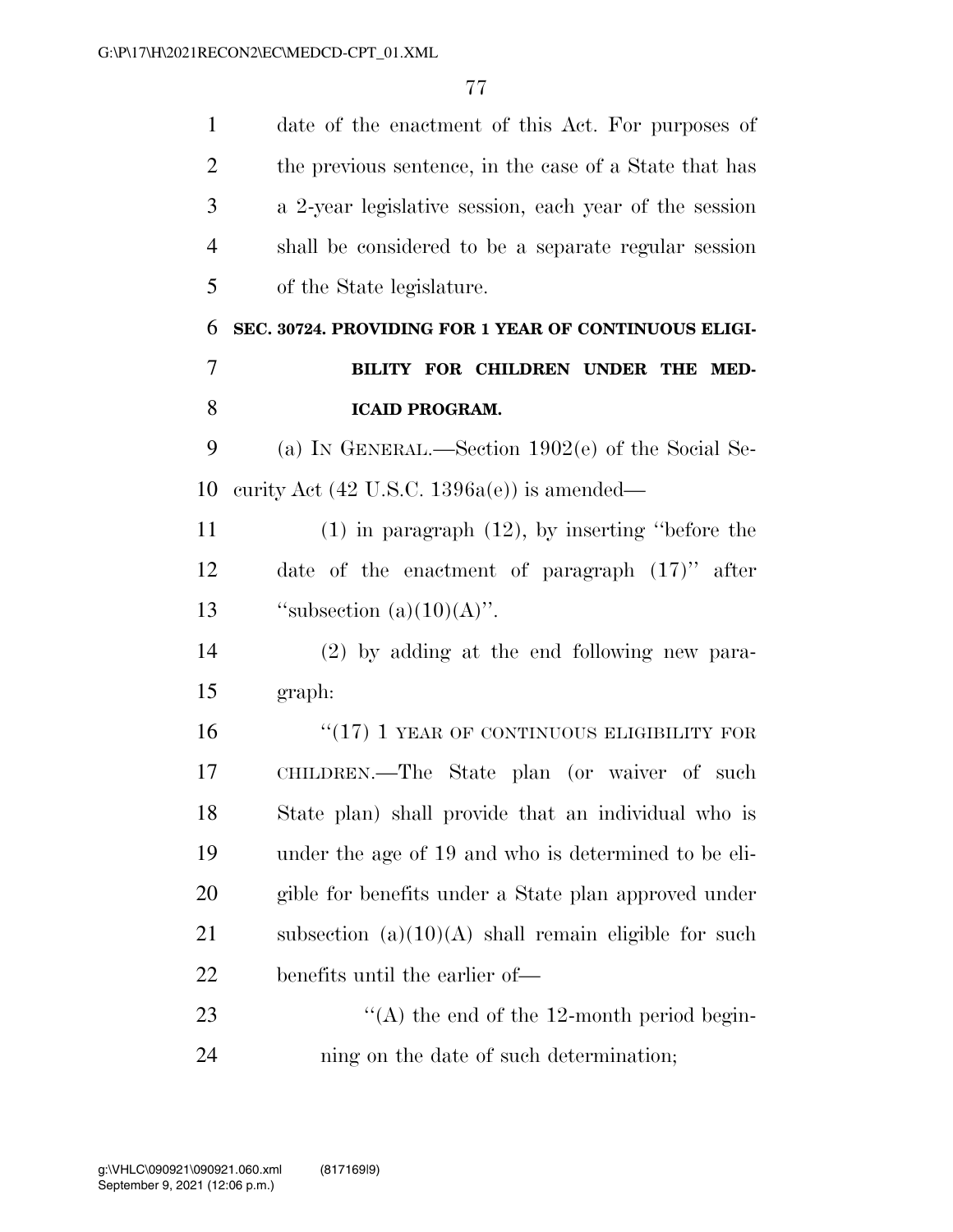| $\mathbf{1}$   | $\cdot$ (B) the time that such individual attains       |
|----------------|---------------------------------------------------------|
| $\overline{2}$ | the age of 19; or                                       |
| 3              | $\lq\lq$ (C) the date that such individual ceases       |
| $\overline{4}$ | to be a resident of such State.".                       |
| 5              | (b) EFFECTIVE DATE.-                                    |
| 6              | (1) IN GENERAL.—Subject to paragraph $(2)$ ,            |
| 7              | the amendments made by subsection $(a)(2)$ shall        |
| 8              | apply with respect to eligibility determinations or re- |
| 9              | determinations made on or after the date of the en-     |
| 10             | actment of this Act.                                    |
| 11             | (2) EXCEPTION FOR STATE LEGISLATION.—In                 |
| 12             | the case of a State plan under title XIX of the So-     |
| 13             | cial Security Act (42 U.S.C. 1396 et seq.) that the     |
| 14             | Secretary of Health and Human Services determines       |
| 15             | requires State legislation in order for the plan to     |
| 16             | meet any requirement imposed by amendments made         |
| 17             | under subsection $(a)(2)$ , the plan shall not be re-   |
| 18             | garded as failing to comply with the requirements of    |
| 19             | such title solely on the basis of its failure to meet   |
| 20             | such a requirement before the first day of the first    |
| 21             | calendar quarter beginning after the close of the       |
| 22             | first regular session of the State legislature that be- |
| 23             | gins after the date of the enactment of this Act. For   |
| 24             | purposes of the previous sentence, in the case of a     |
| 25             | State that has a 2-year legislative session, each year  |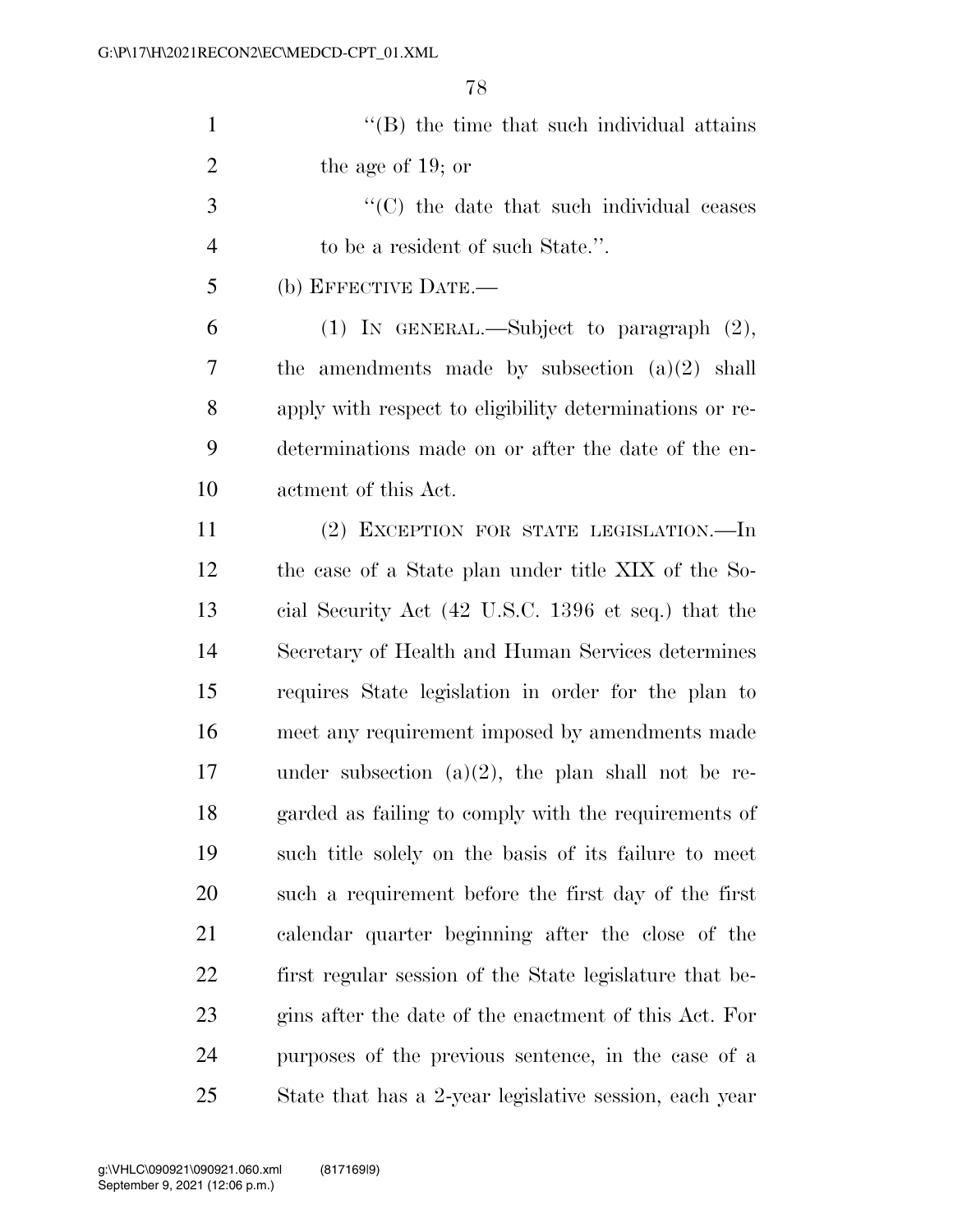of the session shall be considered to be a separate regular session of the State legislature.

## **SEC. 30725. ALLOWING FOR MEDICAL ASSISTANCE UNDER MEDICAID FOR INMATES DURING 30-DAY PE-RIOD PRECEDING RELEASE.**

 The subdivision (A) following paragraph (31) of sec- tion 1905(a) of the Social Security Act (42 U.S.C. 1396d(a)) is amended by inserting ''and, beginning on the first day of the first fiscal year quarter that begins at least one year after the date of the enactment of the Act titled 'An Act to provide for reconciliation pursuant to title II of S. Con. Res. 14', except during the 30-day period pre- ceding the date of release of such individual from such public institution'' after ''medical institution''.

## **SEC. 30726. EXTENSION OF CERTAIN PROVISIONS.**

 (b) EXPRESS LANE ELIGIBILITY OPTION.—Section 1902(e)(13) of the Social Security Act (42 U.S.C. 1396a(e)(13)) is amended by striking subparagraph (I). (c) CONFORMING AMENDMENTS FOR ASSURANCE OF AFFORDABILITY STANDARD FOR CHILDREN AND FAMI-21 LIES.—Section  $1902(gg)(2)$  of the Social Security Act (42) 22 U.S.C.  $1396a(gg)(2)$  is amended—

 (1) in the paragraph heading, by striking ''THROUGH SEPTEMBER 30, 2027''; and